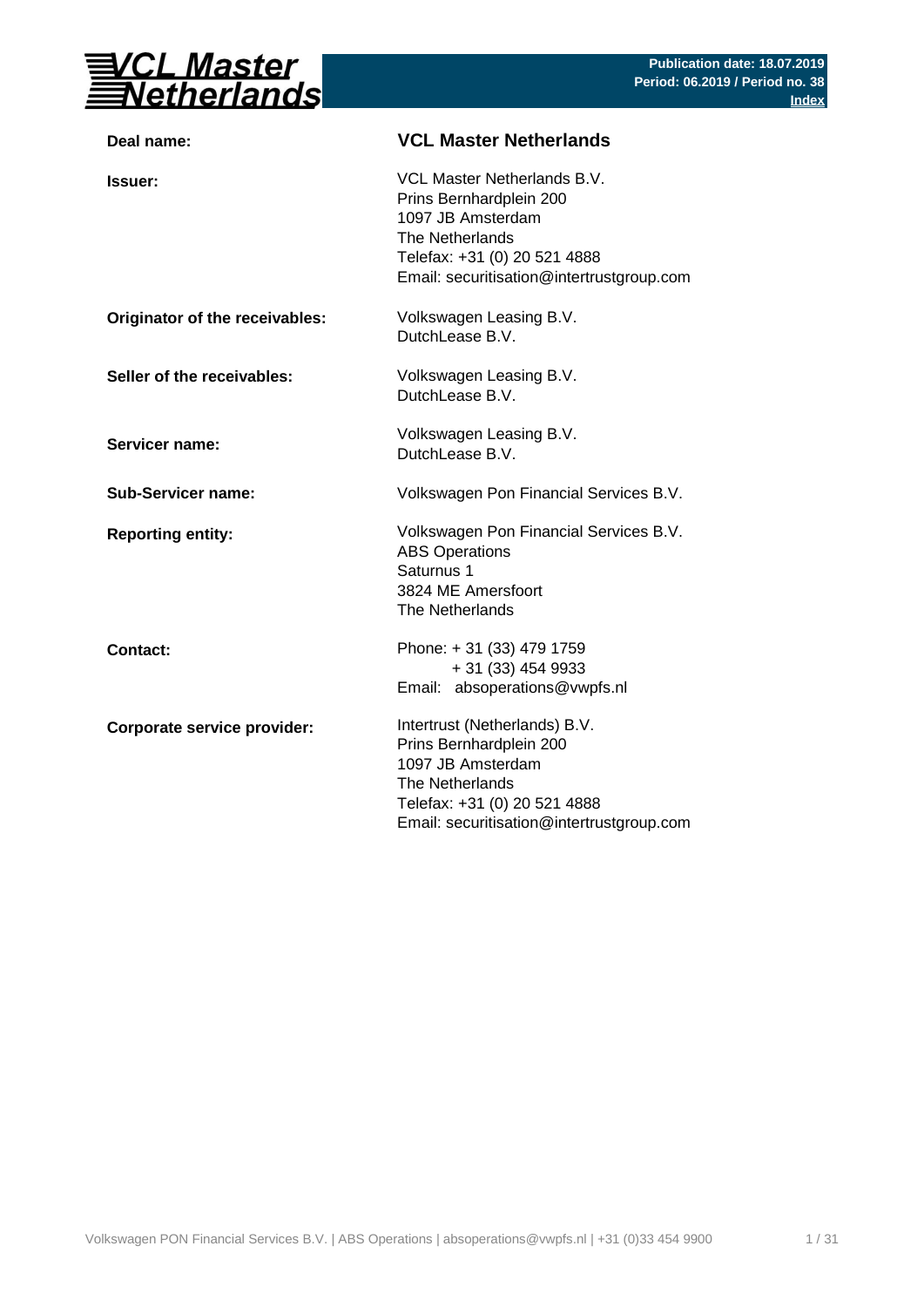

## **Contents**

| Page           | <b>Table of contents</b>           |
|----------------|------------------------------------|
| 1              | <b>Cover</b>                       |
| $\overline{2}$ | <b>Contents</b>                    |
| 3              | <b>Reporting details</b>           |
| 4              | <b>Parties overview</b>            |
| 5              | <b>Transaction events I</b>        |
| 6              | <b>Transaction events II</b>       |
| $\overline{7}$ | <b>Transaction events III</b>      |
| 8              | Information regarding the notes I  |
| 9              | Information regarding the notes II |
| 10             | Cash collateral account            |
| 11             | Swap fixing / Waterfall            |
| 12             | <b>Retention</b>                   |
| 13             | <b>Amortisation profile I</b>      |
| 14             | <b>Amortisation profile II</b>     |
| 15             | Run out schedule I                 |
| 16             | Run out schedule II                |
| 17             | <b>Outstanding contracts</b>       |
| 18             | Delinquencies & defaults I         |
| 19             | Delinquencies & defaults II        |
| 20             | Delinquencies & defaults III       |
| 21             | <b>Write-Offs</b>                  |
| 22             | <b>Prepayments</b>                 |
| 23             | Pool data I                        |
| 24             | Pool data II                       |
| 25             | Pool data III                      |
| 26             | Pool data IV                       |
| 27<br>28       | Pool data V<br>Pool data VI        |
|                |                                    |
| 29             | Lease level data                   |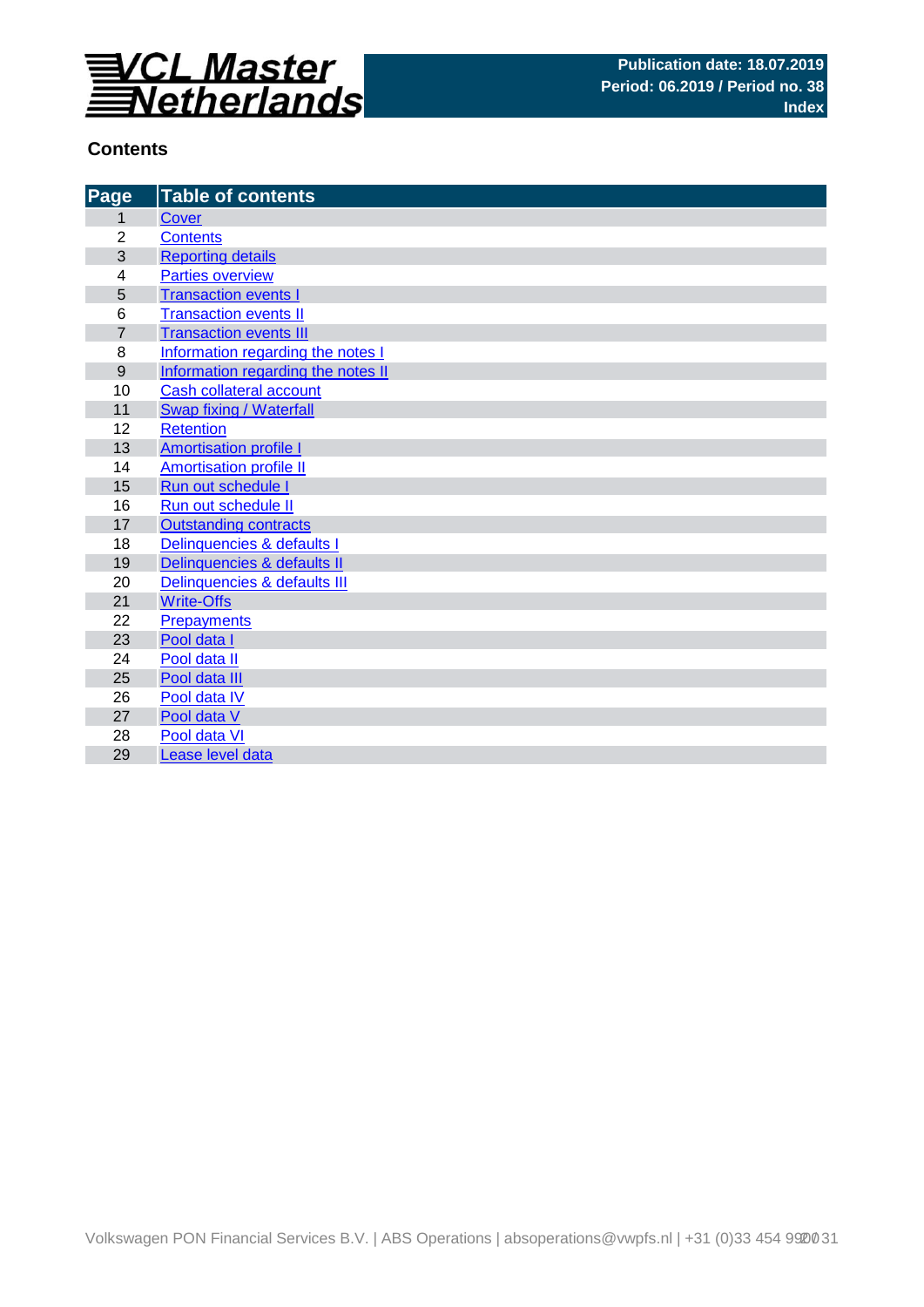

### **Reporting details**

| <b>Deal overview</b>                |                                    |                                     |
|-------------------------------------|------------------------------------|-------------------------------------|
| Cut-Off-Date                        | 30-4-2016 Publication date:        | 18.07.2019 (18th of each month)     |
| Scheduled date of Clean-Up-<br>Call | n.a. Payment date:                 | 25.07.2019 (25th of each month)     |
| Legal final maturity date           | 25-6-2027 Reporting date:          | 30.06.2019 (last day of each month) |
| Issue date                          | 31-5-2016 Asset collection period: | from 01.06.2019 until 30.06.2019    |
| Period no.:                         | 38 Interest accrual period         | from 25.06.2019 until 25.07.2019    |
| Reporting frequency:                | Monthly Note payment period:       | from 25.06.2019 until 25.07.2019    |
| Next payment date:                  | 26-8-2019 Days accrued:            | 30                                  |

| Type of car at pool cut | Number of<br>contracts | Percentage of<br>contracts | Outstanding<br>discounted<br>balance | <b>Percentage outstanding</b><br>l discounted balance \ |
|-------------------------|------------------------|----------------------------|--------------------------------------|---------------------------------------------------------|
| New cars                | 13.108                 | 94.62%                     | €244.342.851.74                      | 96,01%                                                  |
| Used cars               | 746                    | 5.38%                      | €10.167.048.13                       | 3.99%                                                   |
| <b>Total</b>            | 13.854                 | 100.00%                    | €254.509.899.87                      | 100,00%                                                 |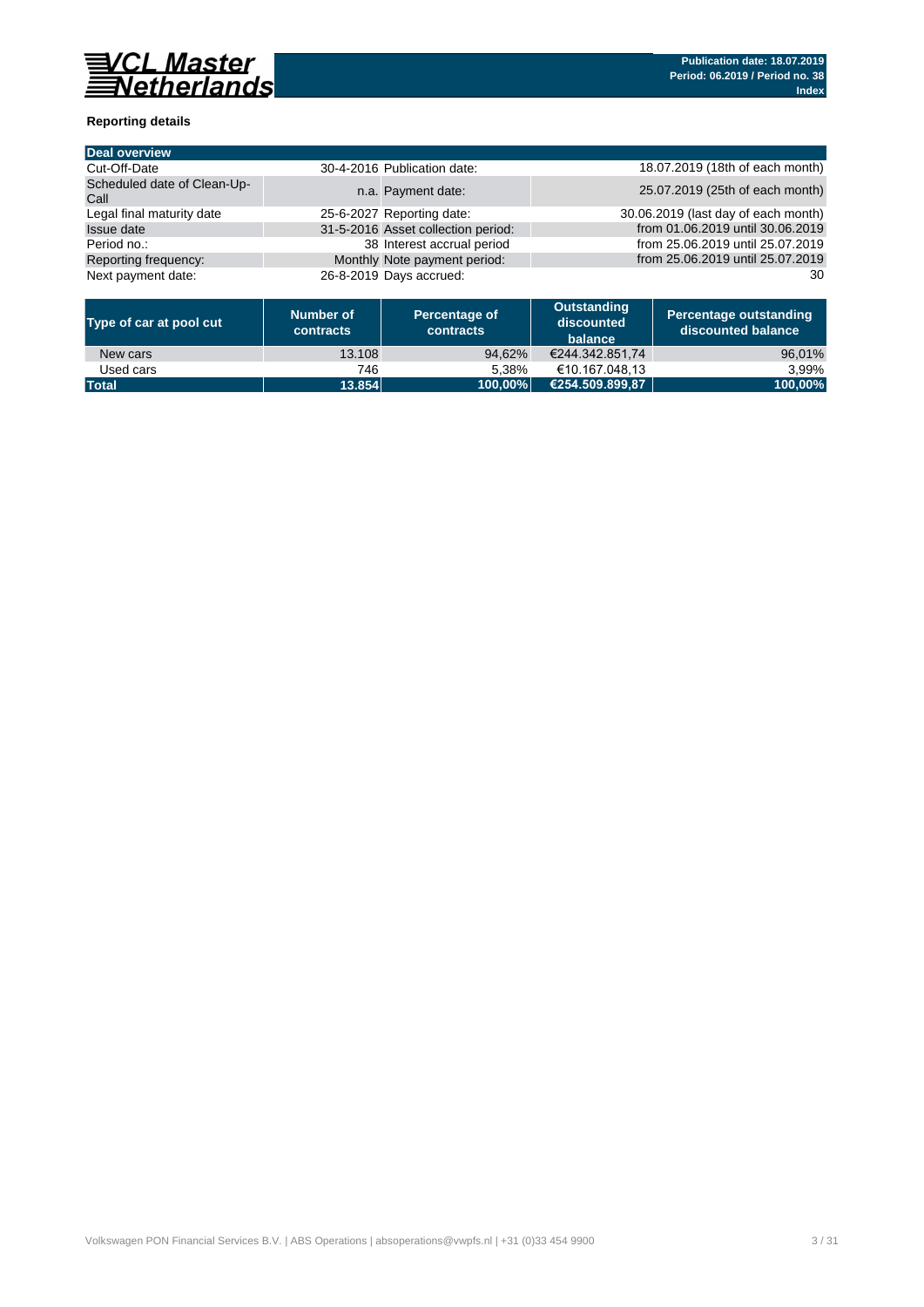

**Parties overview**

| Issuer:                                                                                                                                           | <b>VCL Master Netherlands B.V.</b><br>Attn.: Directors<br>Prins Bernhardplein 200<br>1097 JB Amsterdam<br>The Netherlands<br>Telefax: +31 (0)20 521 48888<br>Email: securitisation@intertrustgroup.com                                                                                                                                       | <b>Lead Manager</b>                                                  | <b>ING Bank N.V.</b><br>Attn.: N. Spieker/ S de Visser<br>Bijlmerplein 888 (AMP E05.048)<br>1102 MG Amsterdam<br>The Netherlands<br>Telephone: +31 (0)20 56 38117<br>Email: niels.spieker@ing.com                                                                                                        |
|---------------------------------------------------------------------------------------------------------------------------------------------------|----------------------------------------------------------------------------------------------------------------------------------------------------------------------------------------------------------------------------------------------------------------------------------------------------------------------------------------------|----------------------------------------------------------------------|----------------------------------------------------------------------------------------------------------------------------------------------------------------------------------------------------------------------------------------------------------------------------------------------------------|
| Co-Arranger:                                                                                                                                      | <b>Volkswagen Financial Services AG</b><br>Attn.: H. Wiegmann, M. Williamson, A. Dunaszewska<br>Gifhorner Strasse 57<br>38112 Braunschweig<br>Germany<br>Telefax: +49 (531) 212 75423, +49 (531) 212 7 83976<br>Email: heiko.wiegmann@vwfs.com,<br>martin.williamson@vwfs.com<br>agata.dunaszewska@vwfs.com                                  | Co-Arranger:                                                         | <b>ING Bank N.V.</b><br>Attn.: N. Spieker/ S de Visser<br>Bijlmerplein 888 (AMP E05.048)<br>1102 MG Amsterdam<br>The Netherlands<br>Telephone: +31 (0)20 56 38117<br>Email: niels.spieker@ing.com                                                                                                        |
| <b>Principal Paying Agent,</b><br><b>Calculation Agent, Interest</b><br><b>Determination Agent, Account</b><br><b>Bank and Cash Administrator</b> | <b>Elavon Financial Services Limited, UK Branch</b><br>Attn.: Structures Finance Relationship Management<br>5th Floor, 125 Old Broad Street<br>London EC2N 1AR<br><b>United Kingdom</b><br>Telefax: +44 207 365 2577<br>Email: mbs.relationship.management@usbank.com                                                                        | <b>Security Trustee</b><br><b>Data Proctection</b><br><b>Trustee</b> | <b>Stichting Security Trustee VCL Master Netherlands</b><br>Attn.: Director<br>Prins Bernhardplein 200<br>1097 JB Amsterdam<br>The Netherlands<br>Telefax: +31 (0)20 521 48888<br>Email: securitisation@intertrustgroup.com                                                                              |
| <b>Listing Agent</b>                                                                                                                              | <b>Lucid Issuer Services Limited</b><br>Attn.: Jackie Geisen<br><b>Tankerton Works</b><br>12 Argyle Walk<br>London WC1H 8HA<br>United Kingdom<br>Email: jgeisen@lucid-is.com                                                                                                                                                                 | Registrar                                                            | <b>Elavon Financial Services Limited</b><br>Attn.: Structured Finance Agency Services<br>Block E, Cherrywood Business Park<br>Loughlinstown, Dublin<br>Ireland<br>Telefax: +353 (1) 6569442<br>Email: mbs.relationship.management@usbank.com                                                             |
| Subservicer:                                                                                                                                      | Volkswagen Pon Financial Services B.V.<br>Attn.: ABS Operations<br>Saturnus 1<br>3824 ME Amersfoort<br>The Netherlands<br>Telefax: +31 (0) 33 479 1800<br>Email: absoperations@vwpfs.nl                                                                                                                                                      | Swap counterparty:                                                   | Skandinaviska Enskilda Banken AB<br>Attn.: Structured Derivative Operations<br>Stephanstr. 14 - 16<br>60313 Frankfurt am Main<br>Germany<br>Email: SEBStructIrdOps@seb.se                                                                                                                                |
| Sellers, Servicers, Call Option<br><b>Buyers, Issuer Facility</b><br>Borrowers:                                                                   | Volkswagen Leasing B.V.<br>Attn.: ABS Operations<br>Saturnus 1<br>3824 ME Amersfoort<br>The Netherlands<br>Telefax: +31 (0) 33 479 1800<br>Email: absoperations@vwpfs.nl<br>DutchLease B.V.<br>Attn.: ABS Operations<br>Saturnus 1<br>3824 ME Amersfoort<br>The Netherlands<br>Telefax: +31 (0) 33 479 1800<br>Email: absoperations@vwpfs.nl | <b>Rating agencies:</b>                                              | <b>Fitch Ratings Ltd</b><br>30 North Colonnade<br>London, E14 5GN<br>United Kingdom<br>Email: guy.honebon@fitchratings.com;<br>michael.ecke@fitchratings.com<br>Moody's Investors Service Ltd.<br>One Canada Square<br>Canary Wharf<br>London E14 5FA<br>United Kingdom<br>Email: monitor.abs@moodys.com |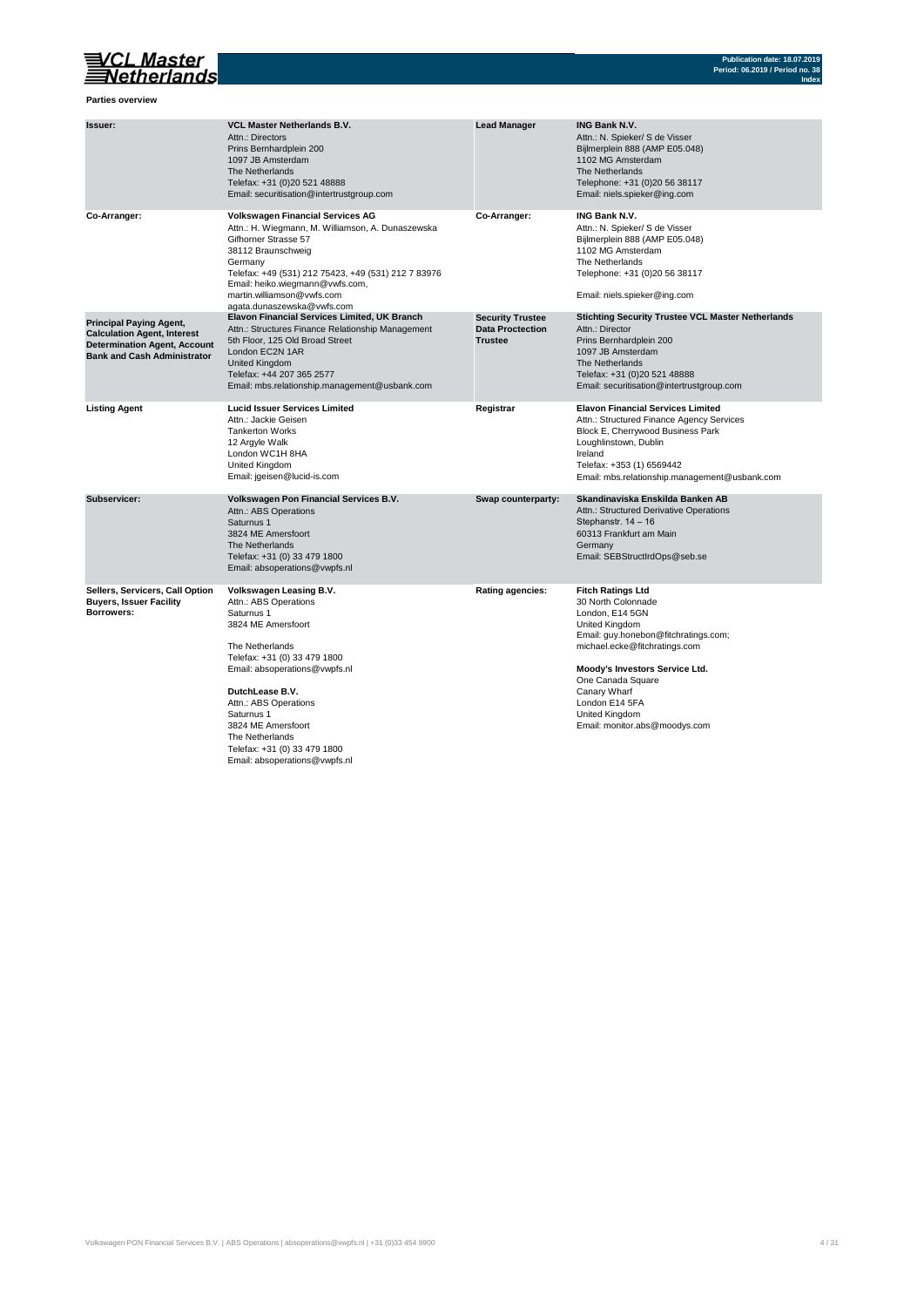

#### **Transaction events I**

### **Clean-up-call**

| <b>Clean-Up-Call condition</b>                         |         |
|--------------------------------------------------------|---------|
| Percentage of current outstanding discounted portfolio | 308.17% |
| Min. Percentage of outstanding discounted portfolio    | 10.00%  |

\*N.B. This percentage may become greater 100% whenever the current total outstanding discounted balance is larger than the initial discounted balance as of initial Cut-Off-Date.

Fulfilled when the aggregate discounted Balance is less than 10,00% of the initial discounted balance as of initial Cut-Off date provided that all payment obligations under the Compartment 1 notes will be thereby fulfilled.

| <b>Repurchase of receivables</b> | Number of contracts Percentage of contracts | balance | Outstanding discounted Percentage of outstanding<br>discounted balance | <b>Re-Purchase price</b> |
|----------------------------------|---------------------------------------------|---------|------------------------------------------------------------------------|--------------------------|
| Current period                   |                                             |         |                                                                        |                          |
| Previous periods                 |                                             |         |                                                                        |                          |
| <b>Total</b>                     |                                             |         |                                                                        |                          |

If a repurchase of receivables occurred, it would only result from non-eligibility as of the respective Cut-Off-Date (which has been discovered at a later stage).

#### **Transaction party replacements**

| <b>Capacity of transaction party</b> | Date of replacement Reason for replacement | <b>Replaced party</b> | <b>Replaced by</b> |
|--------------------------------------|--------------------------------------------|-----------------------|--------------------|
|                                      |                                            |                       |                    |
|                                      |                                            |                       |                    |
|                                      |                                            |                       |                    |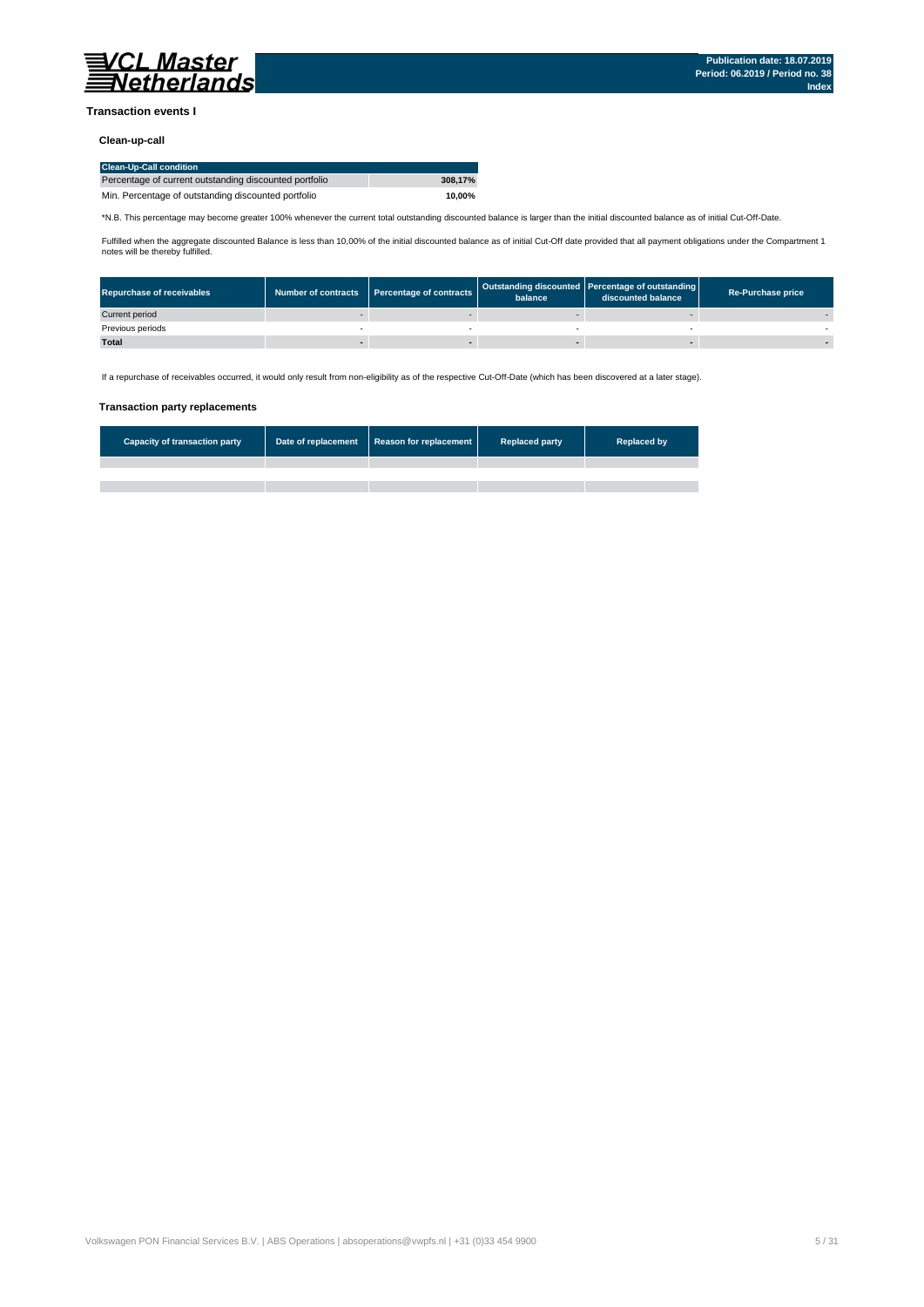# 

**No**

#### **Transaction events II**

| <b>Revolving period</b>                                                            |            |
|------------------------------------------------------------------------------------|------------|
| Series revolving period expiration date of<br>the last outstanding series of notes | 25-11-2019 |
| Date of occurance of an early amortisation<br>event                                | n.a.       |
| Revolving period                                                                   | 25-11-2019 |

| <b>Accumulation account balance</b>                              | $31 - 5 - 2019$ | $30 - 6 - 2019$ |
|------------------------------------------------------------------|-----------------|-----------------|
| Amounts not invested for the purchase of<br>additional assets    | €0.00           | €0.00           |
| Percentage not invested for the purchase of<br>additional assets | $0.00\%$        | 0.00%           |

| <b>Dynamic gross loss ratio</b> | Ratio    | $>1.0\%$ | $> 2.0\%$ |
|---------------------------------|----------|----------|-----------|
| 30-4-2019                       | 0.03150% | No       | No        |
| $31 - 5 - 2019$                 | 0.02685% | No       | No        |
| 30-6-2019                       | 0.02419% | No       | No        |

| Cumulative gross loss ratio                             | <b>Ratio</b> | $> 2.00\%$     | $\geq 3.50\%$ | $\geq 4.50\%$ | $\geq 5.50\%$     |
|---------------------------------------------------------|--------------|----------------|---------------|---------------|-------------------|
| $30 - 6 - 2019$                                         | 0.33677%     | N <sub>0</sub> | No            | <b>No</b>     | <b>No</b>         |
|                                                         |              |                |               |               |                   |
| Discounted balance as of the previous period            |              |                |               |               | €785.165.375.75   |
| Discounted balance of all initial and additional assets |              |                |               |               | €1.359.199.556.86 |
| Weighted average seasoning                              |              |                |               |               | 21.80             |
| Late delingency ratio                                   |              |                |               |               | 0.00000%          |

#### **Enforcement event**

| <b>Credit enhancement increase condition</b>                                                          |       | Not in effect |
|-------------------------------------------------------------------------------------------------------|-------|---------------|
| a) the dynamic gross loss ratio for three consecutive payment dates exceeds                           |       |               |
| (i) if weighted average seasoning is less 12 months                                                   | 1.00% | <b>No</b>     |
| (ii) if weighted average seasoning is $\geq$ = 12 months                                              | 2.00% | No            |
| b) the cumulative gross loss ratio exceeds                                                            |       | -             |
| (i) if weighted average seasoning is less then 12 months                                              | 2.00% | <b>No</b>     |
| (ii) if weighted average seasoning is between 12 (incl.) - 24 (incl.) months                          | 3.50% | <b>No</b>     |
| (iii) if weighted average seasoning is between 24 (excl.) - 36 (incl.) months                         | 4.50% | <b>No</b>     |
| (iv) if weighted average seasoning is $>$ 36 months                                                   | 5.50% | <b>No</b>     |
| c) the late delinguency ratio exceeds at any payment date                                             | 2.00% | <b>No</b>     |
| d) the occurence of a servicer replacement event                                                      |       | <b>No</b>     |
| e) the occurence of an insolvency event with respect to VWL/DL                                        |       | <b>No</b>     |
| f) the cash collateral account does not contain the specified general cash collateral account balance |       | No            |

| <b>Early amortisation event</b>                                                                                                                                                                                                                                                                                                                                                                                                                                                                                                                                                                                                                    | No        |
|----------------------------------------------------------------------------------------------------------------------------------------------------------------------------------------------------------------------------------------------------------------------------------------------------------------------------------------------------------------------------------------------------------------------------------------------------------------------------------------------------------------------------------------------------------------------------------------------------------------------------------------------------|-----------|
| (i) Occurence of a foreclosure event                                                                                                                                                                                                                                                                                                                                                                                                                                                                                                                                                                                                               | <b>No</b> |
| (ii) VCL Master accumulation account balance > 10% of total discounted receivables balance on two consecutive months                                                                                                                                                                                                                                                                                                                                                                                                                                                                                                                               | <b>No</b> |
| (iii) the Credit Enhancement Increase Condition is in effect                                                                                                                                                                                                                                                                                                                                                                                                                                                                                                                                                                                       | <b>No</b> |
| (iv) In case of default/termination event: failure to replace swap counterparty or failure to post collatereal by swap counterparty                                                                                                                                                                                                                                                                                                                                                                                                                                                                                                                | <b>No</b> |
| (v) Any payment date after six consecutive payment dates following the initial issue date, the sum of Class A Actual Overcollateralisation<br>Percentage is lower than 31,75% or the Class B Actual Overcollateralisation Percentage is lower than 24,25%                                                                                                                                                                                                                                                                                                                                                                                          | No        |
| (vi) Either of the Sellers ceases to be an Affiliate of the Volkswagen AG or any successor thereto                                                                                                                                                                                                                                                                                                                                                                                                                                                                                                                                                 | <b>No</b> |
| (vii) The 403-declaration with respect to a Seller is withdrawn by Volkswagen Pon Financial Services B.V. by depositing a declarartion to<br>this effect with the Trade Register of the Chamber of Commerce unless Volkswagen Pon Financial B.V. has provided to the relevant<br>Seller, no later than 30 Business Days following the depositing of the declaration to this effect, replacement security by other means in<br>form and substance sufficient to the Issuer and the Issuer and the Security Trustee (which may, at the sole discretion of Volkswagen Pon<br>Financial Services B.V., take the form of a quarantee or any other form. | No        |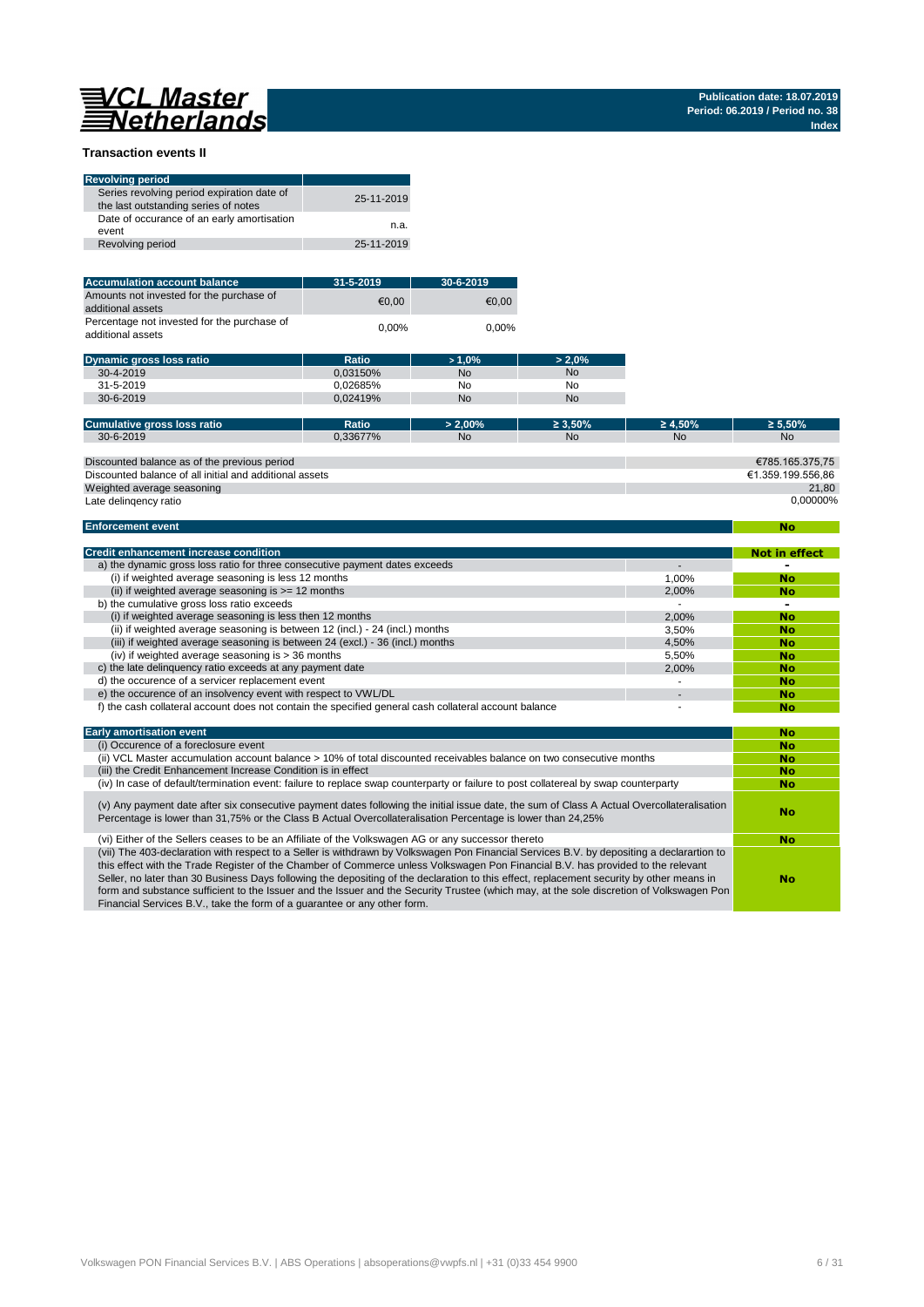

## **Publication date: 18.07.2019 Period: 06.2019 / Period no. 38 Index**

| <b>Account bank</b>                                                                                                                                                                                                                                                                                                                                                                                                                                                                                                                             |                | Moody's                                                                                                                                                                                                                                                                                           |                |                                                                                                                                                                                                                                                                                                    | <b>Fitch</b>                                                                                                                                                                                                                                                                                                                                    |                         |                                                                                                                                                                                                                                                                               |                  |
|-------------------------------------------------------------------------------------------------------------------------------------------------------------------------------------------------------------------------------------------------------------------------------------------------------------------------------------------------------------------------------------------------------------------------------------------------------------------------------------------------------------------------------------------------|----------------|---------------------------------------------------------------------------------------------------------------------------------------------------------------------------------------------------------------------------------------------------------------------------------------------------|----------------|----------------------------------------------------------------------------------------------------------------------------------------------------------------------------------------------------------------------------------------------------------------------------------------------------|-------------------------------------------------------------------------------------------------------------------------------------------------------------------------------------------------------------------------------------------------------------------------------------------------------------------------------------------------|-------------------------|-------------------------------------------------------------------------------------------------------------------------------------------------------------------------------------------------------------------------------------------------------------------------------|------------------|
| Elavon Financial Services Limited UK branch                                                                                                                                                                                                                                                                                                                                                                                                                                                                                                     | Lona term      | <b>Short term</b>                                                                                                                                                                                                                                                                                 | <b>Outlook</b> | Long term                                                                                                                                                                                                                                                                                          | <b>Short term</b>                                                                                                                                                                                                                                                                                                                               | Outlook                 |                                                                                                                                                                                                                                                                               |                  |
| Current rating                                                                                                                                                                                                                                                                                                                                                                                                                                                                                                                                  | A1             | $P-1$                                                                                                                                                                                                                                                                                             | <b>Stable</b>  | AA                                                                                                                                                                                                                                                                                                 | $F1+$                                                                                                                                                                                                                                                                                                                                           | <b>Stable</b>           |                                                                                                                                                                                                                                                                               |                  |
| Minimum required rating                                                                                                                                                                                                                                                                                                                                                                                                                                                                                                                         | Baa1           | $P-1$                                                                                                                                                                                                                                                                                             |                | A                                                                                                                                                                                                                                                                                                  | F <sub>1</sub>                                                                                                                                                                                                                                                                                                                                  |                         |                                                                                                                                                                                                                                                                               |                  |
| ** if not subject to short-term rating, long term rating of at<br>least A+                                                                                                                                                                                                                                                                                                                                                                                                                                                                      |                | If the account bank ceases to have the account bank required rating it shall, at its own cost,<br>(iii) take any other action in order to maintain the rating of the Notes or to restore the rating of the Notes.<br>(Please refer to the prospectus for a complete description of the mechanism) |                | (i) procure transfer of the accounts held with it to an Eligible Collateral Bank which is to be appointed by the Issuer once selected by the Account Bank, or<br>(ii) find an irrevocable and unconditional guarantor providing the guarantee from an entity with Account Bank Required Rating, or |                                                                                                                                                                                                                                                                                                                                                 |                         | Required rating:                                                                                                                                                                                                                                                              | <b>Fulfilled</b> |
| Swap counterparty                                                                                                                                                                                                                                                                                                                                                                                                                                                                                                                               |                | Moody's                                                                                                                                                                                                                                                                                           |                |                                                                                                                                                                                                                                                                                                    | <b>Fitch</b>                                                                                                                                                                                                                                                                                                                                    |                         |                                                                                                                                                                                                                                                                               |                  |
| Skandinaviska Enskilda Banken AB                                                                                                                                                                                                                                                                                                                                                                                                                                                                                                                | Long term      | <b>Short term</b>                                                                                                                                                                                                                                                                                 | Outlook        | Long term                                                                                                                                                                                                                                                                                          | <b>Short term</b>                                                                                                                                                                                                                                                                                                                               | Outlook                 |                                                                                                                                                                                                                                                                               |                  |
| Current rating                                                                                                                                                                                                                                                                                                                                                                                                                                                                                                                                  | Aa2            | $P-1$                                                                                                                                                                                                                                                                                             | <b>Stable</b>  | AA-                                                                                                                                                                                                                                                                                                | $F1+$                                                                                                                                                                                                                                                                                                                                           | <b>Stable</b>           |                                                                                                                                                                                                                                                                               |                  |
| Minimum required rating                                                                                                                                                                                                                                                                                                                                                                                                                                                                                                                         | A <sub>3</sub> |                                                                                                                                                                                                                                                                                                   |                | A                                                                                                                                                                                                                                                                                                  | F <sub>1</sub>                                                                                                                                                                                                                                                                                                                                  |                         |                                                                                                                                                                                                                                                                               |                  |
| * and either posts collateral or obtains garuantee from a                                                                                                                                                                                                                                                                                                                                                                                                                                                                                       |                |                                                                                                                                                                                                                                                                                                   |                |                                                                                                                                                                                                                                                                                                    |                                                                                                                                                                                                                                                                                                                                                 |                         |                                                                                                                                                                                                                                                                               |                  |
| If the swap counterparty ceases to maintain its credit rating at the miniumum required rating, the swap counterparty:<br>(i) posts an amount of collateral (in the form of cash and/or securities) as set forth in the Swap Agreement; or<br>(ii) obtains a guaranty from an instituton with an acceptable ratng; or<br>(iii) assigns its rights and obligations under the relevant Swap Agreement to a substitute swap counterparty with an acceptable rating.<br>(Please refer to the prospectus for a complete description of the mechanism) |                |                                                                                                                                                                                                                                                                                                   |                |                                                                                                                                                                                                                                                                                                    |                                                                                                                                                                                                                                                                                                                                                 | <b>Required rating:</b> | <b>Fulfilled</b>                                                                                                                                                                                                                                                              |                  |
|                                                                                                                                                                                                                                                                                                                                                                                                                                                                                                                                                 |                | Moody's                                                                                                                                                                                                                                                                                           |                |                                                                                                                                                                                                                                                                                                    | <b>Fitch</b>                                                                                                                                                                                                                                                                                                                                    |                         |                                                                                                                                                                                                                                                                               |                  |
| Volkswagen Financial Services AG                                                                                                                                                                                                                                                                                                                                                                                                                                                                                                                | Long term      | <b>Short term</b>                                                                                                                                                                                                                                                                                 | <b>Outlook</b> | Long term                                                                                                                                                                                                                                                                                          | <b>Short term</b>                                                                                                                                                                                                                                                                                                                               | <b>Outlook</b>          |                                                                                                                                                                                                                                                                               |                  |
| Current rating                                                                                                                                                                                                                                                                                                                                                                                                                                                                                                                                  | A <sub>3</sub> | $P-2$                                                                                                                                                                                                                                                                                             | <b>Stable</b>  |                                                                                                                                                                                                                                                                                                    |                                                                                                                                                                                                                                                                                                                                                 |                         |                                                                                                                                                                                                                                                                               |                  |
| Minimum required rating                                                                                                                                                                                                                                                                                                                                                                                                                                                                                                                         | Baa1           | J.                                                                                                                                                                                                                                                                                                |                |                                                                                                                                                                                                                                                                                                    |                                                                                                                                                                                                                                                                                                                                                 |                         |                                                                                                                                                                                                                                                                               |                  |
|                                                                                                                                                                                                                                                                                                                                                                                                                                                                                                                                                 |                |                                                                                                                                                                                                                                                                                                   |                |                                                                                                                                                                                                                                                                                                    |                                                                                                                                                                                                                                                                                                                                                 |                         | Required rating:                                                                                                                                                                                                                                                              | <b>Fulfilled</b> |
|                                                                                                                                                                                                                                                                                                                                                                                                                                                                                                                                                 |                | Moody's                                                                                                                                                                                                                                                                                           |                |                                                                                                                                                                                                                                                                                                    | Fitch                                                                                                                                                                                                                                                                                                                                           |                         |                                                                                                                                                                                                                                                                               |                  |
| Volkswagen Pon Financial Services BV                                                                                                                                                                                                                                                                                                                                                                                                                                                                                                            | Long term      | <b>Short term</b>                                                                                                                                                                                                                                                                                 | Outlook        | Long term                                                                                                                                                                                                                                                                                          | <b>Short term</b>                                                                                                                                                                                                                                                                                                                               | Outlook                 |                                                                                                                                                                                                                                                                               |                  |
|                                                                                                                                                                                                                                                                                                                                                                                                                                                                                                                                                 |                | ٠                                                                                                                                                                                                                                                                                                 |                |                                                                                                                                                                                                                                                                                                    |                                                                                                                                                                                                                                                                                                                                                 |                         |                                                                                                                                                                                                                                                                               |                  |
|                                                                                                                                                                                                                                                                                                                                                                                                                                                                                                                                                 |                |                                                                                                                                                                                                                                                                                                   |                |                                                                                                                                                                                                                                                                                                    | the Monthly Remittance Condition. Please reference the Prospectus for a complete<br>description of this mechanism. If there should be a change in the credit quality of<br>with the conditions set out in the Monthly Remittance Condition, Fitch Ratings will notify<br>the Servicer and the next Investor Report will be amended accordingly. |                         | Fitch Ratings currently views the credit quality of Volkswagen Pon Financial Services B.V.<br>to be commensurate with the agreed upon rating requirements set out in the definition of<br>Volkswagen Pon Financial Services B.V. such that it would no longer be commensurate | <b>Fulfilled</b> |

Volkswagen PON Financial Services B.V. | ABS Operations | absoperations@vwpfs.nl | +31 (0)33 454 9900 7 / 31 / 31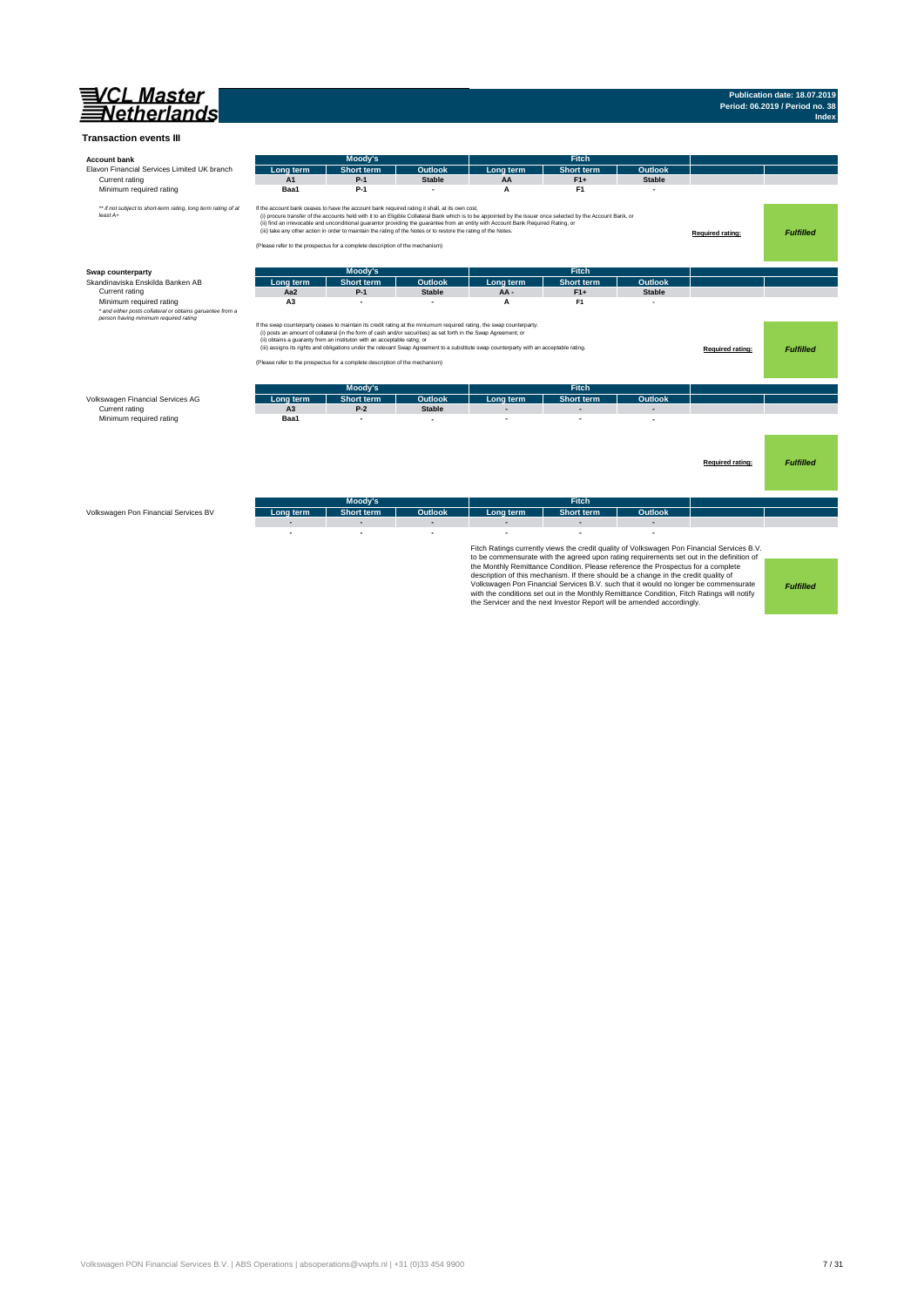

### **Information regarding the notes I**

|                             | <b>Class A Notes</b>   |                        |                        |                        |                        |                        |                        | <b>Class B Notes</b>   |  |
|-----------------------------|------------------------|------------------------|------------------------|------------------------|------------------------|------------------------|------------------------|------------------------|--|
| <b>Rating at issue date</b> | <b>Series A 2016-1</b> | <b>Series A 2016-2</b> | <b>Series A 2016-3</b> | <b>Series A 2016-4</b> | <b>Series A 2016-5</b> | <b>Series A 2016-6</b> | <b>Series B 2016-1</b> | <b>Series B 2016-2</b> |  |
| Moody's                     | Aaa (sf)               | Aaa (sf)               | Aaa (sf)               | Aaa (sf)               | Aaa (sf)               | Aaa (sf)               | Aa1 $(sf)$             | Aa1 $(sf)$             |  |
| <b>DBRS</b>                 | AAA (sf)               | AAA (sf)               | AAA (sf)               | AAA (sf)               | AAA (sf)               | AAA (sf)               | A (high) (sf)          | A (high) (sf)          |  |
| <b>Current rating</b>       |                        |                        |                        |                        |                        |                        |                        |                        |  |
| Moody's                     |                        | Aaa (sf)               | Aaa (sf)               | Aaa (sf)               | Aaa (sf)               | Aaa (sf)               | Aa2 $(sf)$             | Aa2 $(sf)$             |  |
| Fitch                       |                        | AAA (sf)               | AAA (sf)               | AAA (sf)               | AAA (sf)               | AAA (sf)               | AA (sf)                | AA (sf)                |  |
| <b>Information on notes</b> |                        |                        |                        |                        |                        |                        |                        |                        |  |
| <b>ISIN</b>                 | XS1417315725           | XS1419661035           | XS1419662272           | XS1419662603           | XS1419662942           | XS1452378745           | XS1417318588           | XS1419666851           |  |
| Common code                 | 141731572              | 141966103              | 141966227              | 141966260              | 141966294              | 145237874              | 141731858              | 141966685              |  |
| Original face value         | €16.200.000.00         | €48,600,000,00         | €32.400.000.00         | €16.200.000.00         | €58.300.000.00         | €37.100.000.00         | €13.600.000.00         | €5.400.000.00          |  |
| Spread / Margin             | 0.450%                 | 0,450%                 | 0,450%                 | 0,450%                 | 0,450%                 | 0,450%                 | 0,900%                 | 0.900%                 |  |
| Current coupon              | 0.052%                 | 0,052%                 | 0.052%                 | 0.052%                 | 0.052%                 | 0.052%                 | 0,502%                 | 0,502%                 |  |

| <b>Information on notes</b>  | <b>Class A-Series</b> | <b>Class B-Series</b> |
|------------------------------|-----------------------|-----------------------|
| Legal final maturity date    | $nov-24$              | $nov-24$              |
| Fixed/Floating               | floating              | floating              |
| Day count convention         | actual/360            | actual/360            |
| Index rate (1-Month-Euribor) | $-0.398%$             | $-0.398%$             |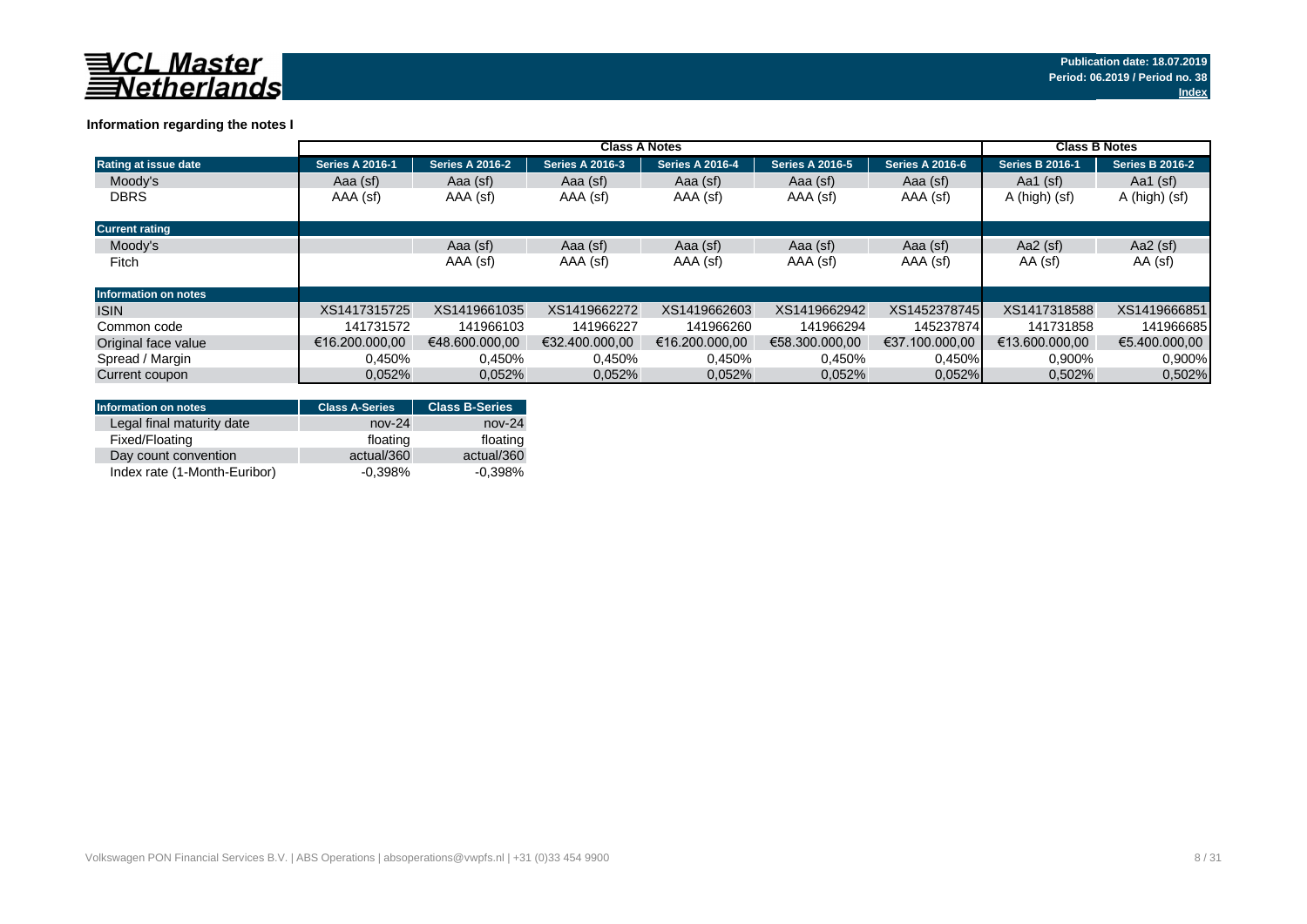#### **Information regarding the notes II**

| Monthly period:                      | 6-2019                      |
|--------------------------------------|-----------------------------|
| Payment date:                        | 25-7-2019                   |
| Interest accrual period (from/until) | 25.06.2019 until 25.07.2019 |
| Davs accrued                         | 30                          |
| Index rate                           | 1-Month Euribor             |
| Base interest rate:                  | $-0.3980%$                  |
| Day count convention                 | actual/360                  |

| <b>Series B 2016-1</b><br><b>Series A 2016-3</b><br><b>Series A 2016-4</b><br><b>Series A 2016-6</b><br><b>Total Class A</b><br><b>Series B 2016-2</b><br><b>Total Class B</b><br><b>Total Class A and B</b><br><b>Series A 2016-1</b><br><b>Series A 2016-2</b><br><b>Series A 2016-5</b><br><b>Interest payments</b><br>€172.800.000.00<br>€82.800.000,00<br>€16.200.000,00<br>€574.500.000.00<br>€0.00<br>€124.500.000.00<br>€82,800,000,00<br>€54,800,000,00<br>€517.700.000.00<br>€40.600.000.00<br>Note balance<br>€0,00<br>€5.395,0100<br>€3.588,00<br>€2.374,67<br>€7.488,00<br>€6.777.00<br>€46.195,01<br>€3.588,00<br>€22.433.68<br>€16.984.33<br>Paid interest<br><b>Unpaid Interest</b><br>$\epsilon$ 0,00<br>€0,00<br>€0,00<br>€0,00<br>$\epsilon$ 0,00<br>€0,00<br>€0,00<br>€0,00<br>€0,00<br>€0.00<br>€0,00<br>Unpaid interest of the reporting period<br>€0.00<br>€0,00<br>€0,00<br>€0,00<br>€0,00<br>€0,00<br>€0,00<br>€0.00<br>€0,00<br>€0,00<br>Cumulative unpaid interest<br><b>Note balance</b><br>€574.500.000.00<br>€124.500.000.00<br>€54.800.000.00<br>€517.700.000.00<br>€16.200.000,00<br>Note balance as of the beginning of the period<br>€0.00<br>€82.800.000.00<br>€172.800.000.00<br>€82.800.000,00<br>€40.600.000.00<br>€56.800.000,00<br>€0,00<br>€0.00<br>€0,00<br>€0.00<br>€0,00<br>€0,00<br>€0,00<br>Additional issue amount<br>€0.00<br>€0,00<br>€0.00<br>€0.00<br>€0.00<br>€0.00<br>€0.00<br>€0.00<br>€0.00<br>€0,00<br>€0.00<br>€0,00<br>€0.00<br>€0.00<br>€0,00<br>Redemption amount due to amortizing series<br>€0,00<br>€0,00<br>€0,00<br>€0,00<br>€0,00<br>€0,00<br>€0,00<br>€0,00<br>€0,00<br>Term take out redemption<br>€0.00<br>Class balance as of the end of the period<br>€0.00<br>€124.500.000.00<br>€82.800.000.00<br>€54.800.000.00<br>€82.800.000.00<br>€40.600.000.00<br>€16.200.000.00<br>€56.800.000.00<br>€574.500.000.00<br>€172.800.000.00<br>€517.700.000.00<br>Payments to Investors per note<br>€4,33<br>€4,33<br>€4,33<br>€4,33<br>€4,33<br>€4,33<br>€41.83<br>€41,83<br>Interest<br>€0,00<br>€0,00<br>€0.00<br>€0,00<br>€0.00<br>€0,00<br>€0,00<br>€0,00<br>Principal repayment by note<br>€4.33<br>€4.33<br>€4.33<br>€4.33<br>€4.33<br><b>Total</b><br>€0.00<br>€4.33<br>€0.00 |  | <b>Class A Notes</b> |  |  |  |  | <b>Class B Notes</b> |  |  |  |                 |
|---------------------------------------------------------------------------------------------------------------------------------------------------------------------------------------------------------------------------------------------------------------------------------------------------------------------------------------------------------------------------------------------------------------------------------------------------------------------------------------------------------------------------------------------------------------------------------------------------------------------------------------------------------------------------------------------------------------------------------------------------------------------------------------------------------------------------------------------------------------------------------------------------------------------------------------------------------------------------------------------------------------------------------------------------------------------------------------------------------------------------------------------------------------------------------------------------------------------------------------------------------------------------------------------------------------------------------------------------------------------------------------------------------------------------------------------------------------------------------------------------------------------------------------------------------------------------------------------------------------------------------------------------------------------------------------------------------------------------------------------------------------------------------------------------------------------------------------------------------------------------------------------------------------------------------------------------------------------------------------------------------------------------------------------------------------------------------------------------------------------------------------------------------------------------------------------------------------------------------------------------|--|----------------------|--|--|--|--|----------------------|--|--|--|-----------------|
|                                                                                                                                                                                                                                                                                                                                                                                                                                                                                                                                                                                                                                                                                                                                                                                                                                                                                                                                                                                                                                                                                                                                                                                                                                                                                                                                                                                                                                                                                                                                                                                                                                                                                                                                                                                                                                                                                                                                                                                                                                                                                                                                                                                                                                                   |  |                      |  |  |  |  |                      |  |  |  |                 |
|                                                                                                                                                                                                                                                                                                                                                                                                                                                                                                                                                                                                                                                                                                                                                                                                                                                                                                                                                                                                                                                                                                                                                                                                                                                                                                                                                                                                                                                                                                                                                                                                                                                                                                                                                                                                                                                                                                                                                                                                                                                                                                                                                                                                                                                   |  |                      |  |  |  |  |                      |  |  |  | €56.800.000,00  |
|                                                                                                                                                                                                                                                                                                                                                                                                                                                                                                                                                                                                                                                                                                                                                                                                                                                                                                                                                                                                                                                                                                                                                                                                                                                                                                                                                                                                                                                                                                                                                                                                                                                                                                                                                                                                                                                                                                                                                                                                                                                                                                                                                                                                                                                   |  |                      |  |  |  |  |                      |  |  |  | €23.761,33      |
|                                                                                                                                                                                                                                                                                                                                                                                                                                                                                                                                                                                                                                                                                                                                                                                                                                                                                                                                                                                                                                                                                                                                                                                                                                                                                                                                                                                                                                                                                                                                                                                                                                                                                                                                                                                                                                                                                                                                                                                                                                                                                                                                                                                                                                                   |  |                      |  |  |  |  |                      |  |  |  |                 |
|                                                                                                                                                                                                                                                                                                                                                                                                                                                                                                                                                                                                                                                                                                                                                                                                                                                                                                                                                                                                                                                                                                                                                                                                                                                                                                                                                                                                                                                                                                                                                                                                                                                                                                                                                                                                                                                                                                                                                                                                                                                                                                                                                                                                                                                   |  |                      |  |  |  |  |                      |  |  |  |                 |
|                                                                                                                                                                                                                                                                                                                                                                                                                                                                                                                                                                                                                                                                                                                                                                                                                                                                                                                                                                                                                                                                                                                                                                                                                                                                                                                                                                                                                                                                                                                                                                                                                                                                                                                                                                                                                                                                                                                                                                                                                                                                                                                                                                                                                                                   |  |                      |  |  |  |  |                      |  |  |  | €0,00           |
|                                                                                                                                                                                                                                                                                                                                                                                                                                                                                                                                                                                                                                                                                                                                                                                                                                                                                                                                                                                                                                                                                                                                                                                                                                                                                                                                                                                                                                                                                                                                                                                                                                                                                                                                                                                                                                                                                                                                                                                                                                                                                                                                                                                                                                                   |  |                      |  |  |  |  |                      |  |  |  |                 |
|                                                                                                                                                                                                                                                                                                                                                                                                                                                                                                                                                                                                                                                                                                                                                                                                                                                                                                                                                                                                                                                                                                                                                                                                                                                                                                                                                                                                                                                                                                                                                                                                                                                                                                                                                                                                                                                                                                                                                                                                                                                                                                                                                                                                                                                   |  |                      |  |  |  |  |                      |  |  |  |                 |
|                                                                                                                                                                                                                                                                                                                                                                                                                                                                                                                                                                                                                                                                                                                                                                                                                                                                                                                                                                                                                                                                                                                                                                                                                                                                                                                                                                                                                                                                                                                                                                                                                                                                                                                                                                                                                                                                                                                                                                                                                                                                                                                                                                                                                                                   |  |                      |  |  |  |  |                      |  |  |  |                 |
|                                                                                                                                                                                                                                                                                                                                                                                                                                                                                                                                                                                                                                                                                                                                                                                                                                                                                                                                                                                                                                                                                                                                                                                                                                                                                                                                                                                                                                                                                                                                                                                                                                                                                                                                                                                                                                                                                                                                                                                                                                                                                                                                                                                                                                                   |  |                      |  |  |  |  |                      |  |  |  |                 |
|                                                                                                                                                                                                                                                                                                                                                                                                                                                                                                                                                                                                                                                                                                                                                                                                                                                                                                                                                                                                                                                                                                                                                                                                                                                                                                                                                                                                                                                                                                                                                                                                                                                                                                                                                                                                                                                                                                                                                                                                                                                                                                                                                                                                                                                   |  |                      |  |  |  |  |                      |  |  |  | €0,00           |
|                                                                                                                                                                                                                                                                                                                                                                                                                                                                                                                                                                                                                                                                                                                                                                                                                                                                                                                                                                                                                                                                                                                                                                                                                                                                                                                                                                                                                                                                                                                                                                                                                                                                                                                                                                                                                                                                                                                                                                                                                                                                                                                                                                                                                                                   |  |                      |  |  |  |  |                      |  |  |  |                 |
|                                                                                                                                                                                                                                                                                                                                                                                                                                                                                                                                                                                                                                                                                                                                                                                                                                                                                                                                                                                                                                                                                                                                                                                                                                                                                                                                                                                                                                                                                                                                                                                                                                                                                                                                                                                                                                                                                                                                                                                                                                                                                                                                                                                                                                                   |  |                      |  |  |  |  |                      |  |  |  |                 |
|                                                                                                                                                                                                                                                                                                                                                                                                                                                                                                                                                                                                                                                                                                                                                                                                                                                                                                                                                                                                                                                                                                                                                                                                                                                                                                                                                                                                                                                                                                                                                                                                                                                                                                                                                                                                                                                                                                                                                                                                                                                                                                                                                                                                                                                   |  |                      |  |  |  |  |                      |  |  |  |                 |
|                                                                                                                                                                                                                                                                                                                                                                                                                                                                                                                                                                                                                                                                                                                                                                                                                                                                                                                                                                                                                                                                                                                                                                                                                                                                                                                                                                                                                                                                                                                                                                                                                                                                                                                                                                                                                                                                                                                                                                                                                                                                                                                                                                                                                                                   |  |                      |  |  |  |  |                      |  |  |  |                 |
|                                                                                                                                                                                                                                                                                                                                                                                                                                                                                                                                                                                                                                                                                                                                                                                                                                                                                                                                                                                                                                                                                                                                                                                                                                                                                                                                                                                                                                                                                                                                                                                                                                                                                                                                                                                                                                                                                                                                                                                                                                                                                                                                                                                                                                                   |  |                      |  |  |  |  |                      |  |  |  |                 |
|                                                                                                                                                                                                                                                                                                                                                                                                                                                                                                                                                                                                                                                                                                                                                                                                                                                                                                                                                                                                                                                                                                                                                                                                                                                                                                                                                                                                                                                                                                                                                                                                                                                                                                                                                                                                                                                                                                                                                                                                                                                                                                                                                                                                                                                   |  |                      |  |  |  |  |                      |  |  |  |                 |
| <b>Notes</b>                                                                                                                                                                                                                                                                                                                                                                                                                                                                                                                                                                                                                                                                                                                                                                                                                                                                                                                                                                                                                                                                                                                                                                                                                                                                                                                                                                                                                                                                                                                                                                                                                                                                                                                                                                                                                                                                                                                                                                                                                                                                                                                                                                                                                                      |  |                      |  |  |  |  |                      |  |  |  |                 |
| 828<br>548<br>1.728<br>828<br>406<br>Number of notes as of the beginning of the period<br>5.745<br>1.245<br>5.177<br>162                                                                                                                                                                                                                                                                                                                                                                                                                                                                                                                                                                                                                                                                                                                                                                                                                                                                                                                                                                                                                                                                                                                                                                                                                                                                                                                                                                                                                                                                                                                                                                                                                                                                                                                                                                                                                                                                                                                                                                                                                                                                                                                          |  |                      |  |  |  |  |                      |  |  |  | 568             |
| Increase of outstanding notes from tap-up                                                                                                                                                                                                                                                                                                                                                                                                                                                                                                                                                                                                                                                                                                                                                                                                                                                                                                                                                                                                                                                                                                                                                                                                                                                                                                                                                                                                                                                                                                                                                                                                                                                                                                                                                                                                                                                                                                                                                                                                                                                                                                                                                                                                         |  |                      |  |  |  |  |                      |  |  |  |                 |
| Reduction of outstanding notes from term take out                                                                                                                                                                                                                                                                                                                                                                                                                                                                                                                                                                                                                                                                                                                                                                                                                                                                                                                                                                                                                                                                                                                                                                                                                                                                                                                                                                                                                                                                                                                                                                                                                                                                                                                                                                                                                                                                                                                                                                                                                                                                                                                                                                                                 |  |                      |  |  |  |  |                      |  |  |  |                 |
| 406<br>828<br>548<br>1.245<br>1.728<br>Number of notes as of the end of the period<br>5.745<br>828<br>5.177<br>162                                                                                                                                                                                                                                                                                                                                                                                                                                                                                                                                                                                                                                                                                                                                                                                                                                                                                                                                                                                                                                                                                                                                                                                                                                                                                                                                                                                                                                                                                                                                                                                                                                                                                                                                                                                                                                                                                                                                                                                                                                                                                                                                |  |                      |  |  |  |  |                      |  |  |  | 568             |
| €100.000,00<br>€100.000,00<br>€100.000,00<br>€100.000,00<br>€100.000,00<br>€100.000,00<br>€100.000,00<br>€100.000,00<br>€100.000,00<br>Face value per note                                                                                                                                                                                                                                                                                                                                                                                                                                                                                                                                                                                                                                                                                                                                                                                                                                                                                                                                                                                                                                                                                                                                                                                                                                                                                                                                                                                                                                                                                                                                                                                                                                                                                                                                                                                                                                                                                                                                                                                                                                                                                        |  |                      |  |  |  |  |                      |  |  |  | €100.000,00     |
| €100.000.00<br>€100.000.00<br>€100.000.00<br>€100.000.00<br>€100.000.00<br>€100.000.00<br>€100.000.00<br>€100,000.00<br>€100.000.00<br>Balance per note                                                                                                                                                                                                                                                                                                                                                                                                                                                                                                                                                                                                                                                                                                                                                                                                                                                                                                                                                                                                                                                                                                                                                                                                                                                                                                                                                                                                                                                                                                                                                                                                                                                                                                                                                                                                                                                                                                                                                                                                                                                                                           |  |                      |  |  |  |  |                      |  |  |  | €100.000,00     |
| 1.000000<br>1.000000<br>1.000000<br>1.000000<br>1.000000<br>1.000000<br>1.000000<br>1.000000<br>1.000000<br><b>Note factor</b>                                                                                                                                                                                                                                                                                                                                                                                                                                                                                                                                                                                                                                                                                                                                                                                                                                                                                                                                                                                                                                                                                                                                                                                                                                                                                                                                                                                                                                                                                                                                                                                                                                                                                                                                                                                                                                                                                                                                                                                                                                                                                                                    |  |                      |  |  |  |  |                      |  |  |  | 1.000000        |
| Overcollateralisation                                                                                                                                                                                                                                                                                                                                                                                                                                                                                                                                                                                                                                                                                                                                                                                                                                                                                                                                                                                                                                                                                                                                                                                                                                                                                                                                                                                                                                                                                                                                                                                                                                                                                                                                                                                                                                                                                                                                                                                                                                                                                                                                                                                                                             |  |                      |  |  |  |  |                      |  |  |  |                 |
| Current OC amount (before TU / TTO)<br>€0.00<br>€58.656.958.75<br>€25.818.484.65<br>€243.909.297.55<br>€133.743.617.61<br>€53.365.679.94<br>€39.010.411.12<br>€81.413.031.90<br>€39.010.411.12                                                                                                                                                                                                                                                                                                                                                                                                                                                                                                                                                                                                                                                                                                                                                                                                                                                                                                                                                                                                                                                                                                                                                                                                                                                                                                                                                                                                                                                                                                                                                                                                                                                                                                                                                                                                                                                                                                                                                                                                                                                    |  |                      |  |  |  |  |                      |  |  |  | €187.109.297.55 |
| 32.0255%<br>32.0255%<br>32,0255%<br>32,0255%<br>23.8306%<br>23.8306%<br>23.8306%<br>Current OC percentage (before TU / TTO)<br>32.0255%<br>32.0255%<br>32.0255%                                                                                                                                                                                                                                                                                                                                                                                                                                                                                                                                                                                                                                                                                                                                                                                                                                                                                                                                                                                                                                                                                                                                                                                                                                                                                                                                                                                                                                                                                                                                                                                                                                                                                                                                                                                                                                                                                                                                                                                                                                                                                   |  |                      |  |  |  |  |                      |  |  |  |                 |
| 34% / 43%<br>34% / 43%<br>34% / 43%<br>34% / 43%<br>34% / 43%<br>34% / 43%<br>26.5% / 35.5%<br>26.5% / 35.5%<br>26.5% / 35.5%<br>Target OC percentage (revolving period/amortising period)<br>34% / 43%                                                                                                                                                                                                                                                                                                                                                                                                                                                                                                                                                                                                                                                                                                                                                                                                                                                                                                                                                                                                                                                                                                                                                                                                                                                                                                                                                                                                                                                                                                                                                                                                                                                                                                                                                                                                                                                                                                                                                                                                                                           |  |                      |  |  |  |  |                      |  |  |  |                 |
| €0,00<br>Current OC amount (after TU / TTO)<br>€64.120.605.58<br>€42.644.065.40<br>€28.223.366.95<br>€88.996.310.40<br>€42.644.065.40<br>€266.628.413.73<br>€149.982.985.87<br>€59.845.427.86                                                                                                                                                                                                                                                                                                                                                                                                                                                                                                                                                                                                                                                                                                                                                                                                                                                                                                                                                                                                                                                                                                                                                                                                                                                                                                                                                                                                                                                                                                                                                                                                                                                                                                                                                                                                                                                                                                                                                                                                                                                     |  |                      |  |  |  |  |                      |  |  |  | €209.828.413.73 |
| Current OC percentage (after TU / TTO)<br>0.0000%<br>33.9945%<br>33.9945%<br>33.9945%<br>33.9945%<br>33,9945%<br>33,9945%<br>26.7526%<br>26.7526%<br>26.7526%                                                                                                                                                                                                                                                                                                                                                                                                                                                                                                                                                                                                                                                                                                                                                                                                                                                                                                                                                                                                                                                                                                                                                                                                                                                                                                                                                                                                                                                                                                                                                                                                                                                                                                                                                                                                                                                                                                                                                                                                                                                                                     |  |                      |  |  |  |  |                      |  |  |  |                 |

|     | <b>Subordinated loan</b>                  |                      |                      |
|-----|-------------------------------------------|----------------------|----------------------|
|     | Balance as of the beginning of the period | €179.030.616.98      |                      |
|     | Balance increase from tap up              | €0.00                |                      |
|     | Redemption payments from term take out    | €0.00                |                      |
|     | Regular redemption from waterfall         | €0.00                |                      |
|     | Redemption from cash collateral account   | €0.00                |                      |
|     | Balance as of the end of the period       | €179.030.616.98      |                      |
|     | Capitalization of interest                | €3.951.101.58        |                      |
| O/C |                                           | <b>Class A Notes</b> | <b>Class B Notes</b> |
|     | Current OC amount (before TU / TTO)       | € 243.909.297.55     | € 187.109.297.55     |
|     | Current OC percentage (before TU / TTO)   | 32.0255%             | 23.8306%             |
|     | Current OC amount (after TU / TTO)        | €266.628.413.73      | €209.828.413.73      |
|     | Current OC percentage (after TU / TTO)    | 33.9945%             | 26.7526%             |
|     |                                           |                      |                      |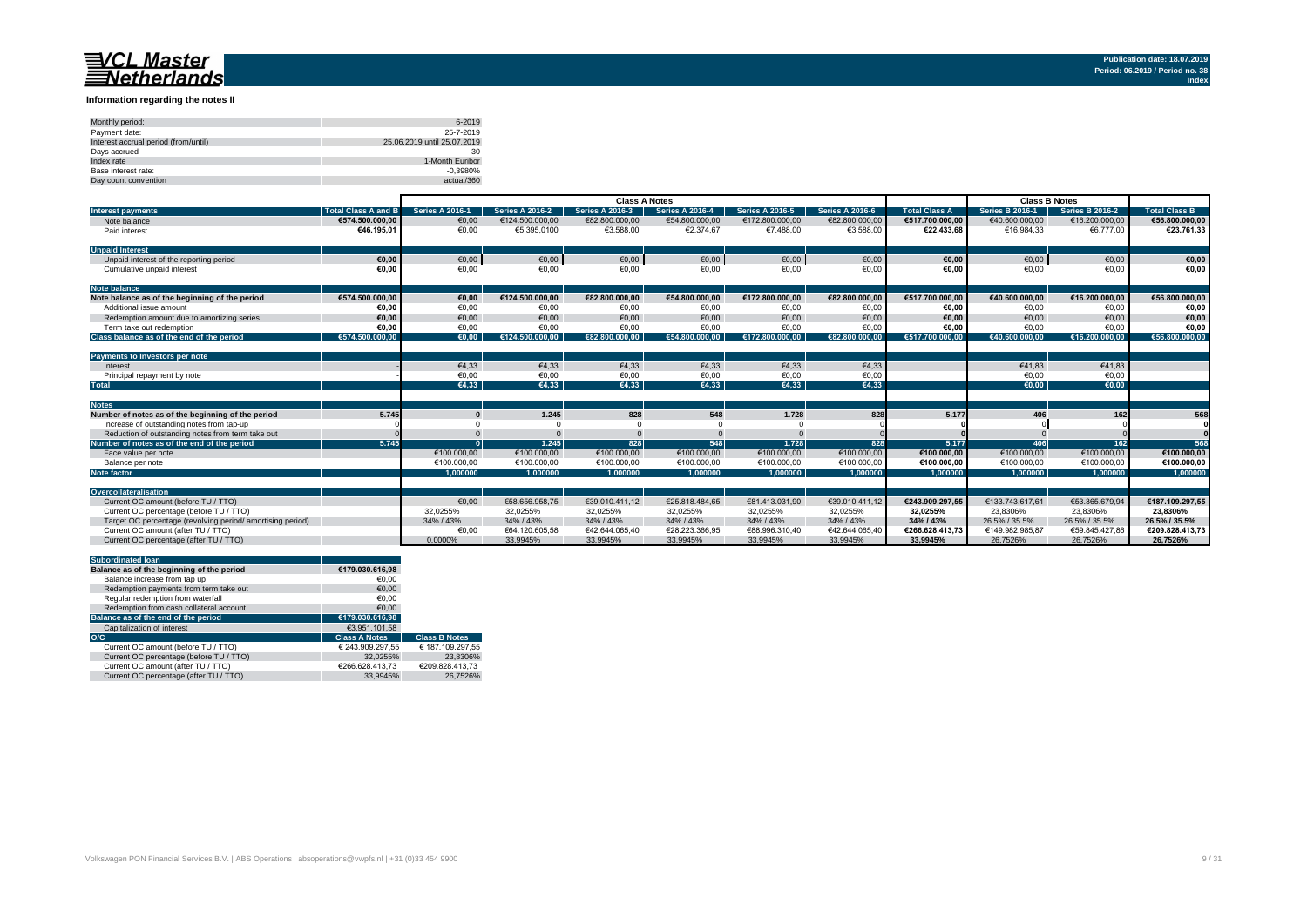

## **Credit enhancement**

| <b>Cash collateral account (CCA)</b>                             | in EUR          |
|------------------------------------------------------------------|-----------------|
| Initial balance at poolcut                                       | €9.158.618,28   |
| Thereof general cash reserve                                     | €2.288.400.00   |
| Thereof maintenance reserve                                      | €6.870.218,28   |
| Targeted balance (floor after Top Up)                            | €54.318.049,29  |
| Thereof general cash reserve                                     | €6.894.000,00   |
| Thereof maintenance reserve                                      | €47.424.049,29  |
| Balance as of the beginning of the period                        | €53.333.233,23  |
| Thereof general cash reserve                                     | €6.894.000,00   |
| Thereof maintenance reserve                                      | €46.439.233,23  |
| <b>Payments</b>                                                  | €984.816,06     |
| General payment from CCA                                         | € $0,00$        |
| General payment to CCA                                           | €0,00           |
| Payment from CCA due to TTO                                      | € $0,00$        |
| Payment to CCA due to tap-up                                     | €0,00           |
| Payment from CCA due to maintenance reserve                      | (E5.340.752,08) |
| Payment to CCA due to maintenance reserve                        | €6.087.681,85   |
| Payment to CCA due to top-up                                     | €237.886,29     |
| Balance as of the end of the period                              | €54.318.049,29  |
| Thereof general cash reserve                                     | €6.894.000,00   |
| Thereof maintenance reserve                                      | €47.424.049,29  |
| General cash reserve in percent of total current note<br>balance | 1,200%          |
| Specified general cash collateral amount                         | €6.894.000,00   |
| <b>Accrued interest</b>                                          | €0,00           |

## **Set off risk**

There is no set off risk applicable.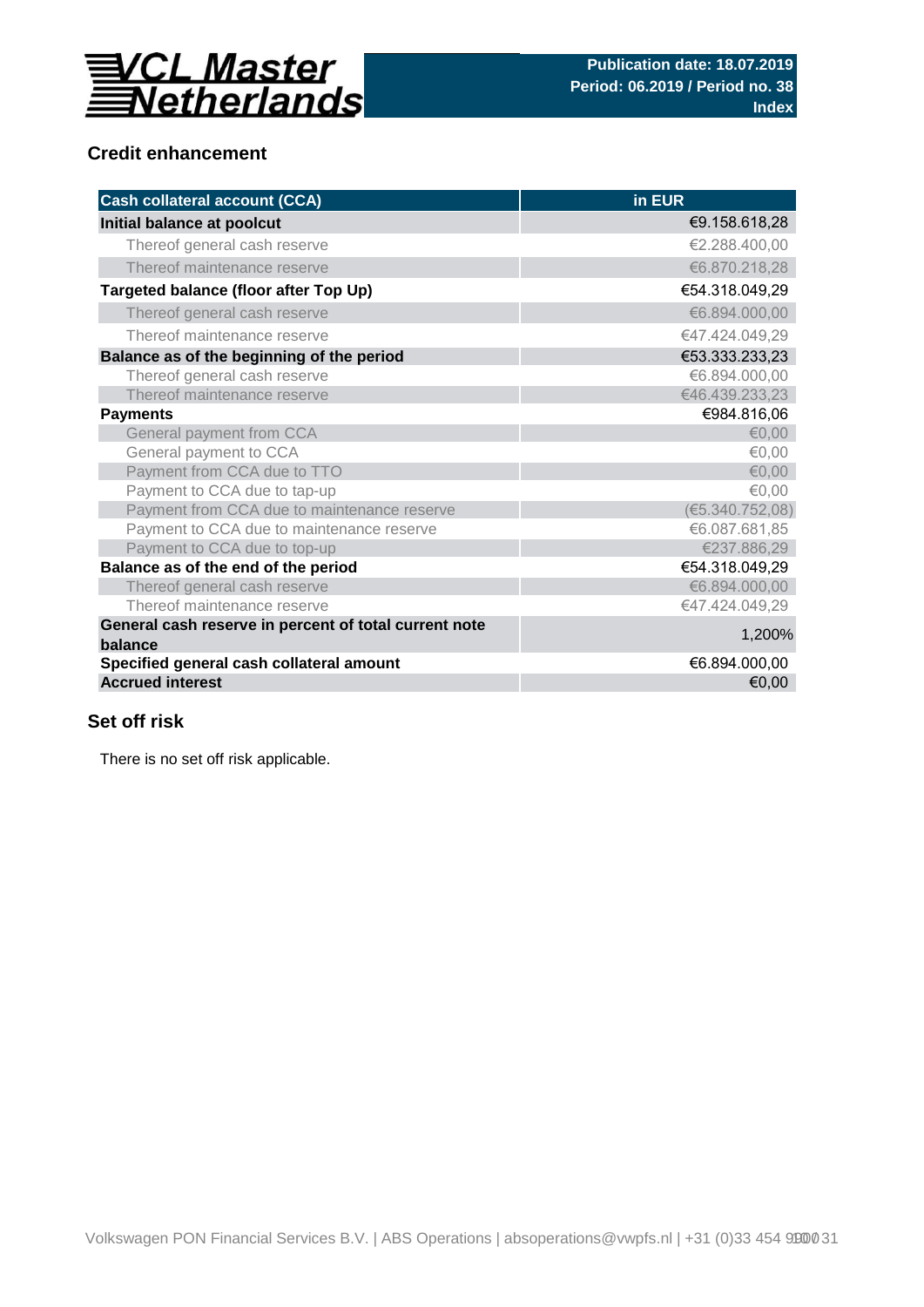

### **Swap fixing / Waterfall**

| Amortising interest rate swap                                                               | <b>Class A</b>                       | <b>Class B</b>          |
|---------------------------------------------------------------------------------------------|--------------------------------------|-------------------------|
| Underlying principal for reporting period                                                   | €517.700.000,00                      | €56.800.000,00          |
| Paying leg                                                                                  | Fix interest rate                    | Fix interest rate       |
|                                                                                             |                                      |                         |
| Receiving leg                                                                               | Floating interest rate               | Floating interest rate  |
| Net swap payments / receipts                                                                | (E146.638,53)                        | (€17.442,34)            |
|                                                                                             |                                      |                         |
| Available distribution amount calculation                                                   | <b>Payment to waterfall position</b> | <b>Remaining amount</b> |
| (i) Lease Collections, minus (A) amounts credited to the Maintenance Surplus Reserve Ledger | €25.930.715,15                       | €25.930.715.15          |
| and (B) amounts of any Issuer Increase Advance                                              |                                      |                         |
| (ii) amounts of interest paid or principal repaid under the Issuer Facility Agreement       | €0.00                                | €25.930.715,15          |
| (iii) Vehicle Realisation Proceeds                                                          | €9.812.147,35                        | €35.742.862,50          |
| (iv) Lease Incidental Shortfall payments                                                    | €0.00                                | €35.742.862,50          |
| (vi) payments from the CCA                                                                  | €0.00                                | €35.742.862,50          |
| (vii) amounts debited from the Maintenance Reserve Ledger                                   | €5.340.752,08                        | €41.083.614,58          |
| (viii) Maintenance Surplus debited from the Maintenance Reserve Ledger                      | €0,00                                | €41.083.614,58          |
|                                                                                             |                                      |                         |
| (ix) Net Swap Receipts                                                                      | €0.00                                | €41.083.614,58          |
| (x) transfers from the Accumulation Account to the Distribution Account                     | €0,00                                | €41.083.614,58          |
| (xi) the Buffer Release Amount                                                              | (E1.751.123.19)                      | €39.332.491,39          |
|                                                                                             |                                      |                         |
| Waterfall                                                                                   | Payment to waterfall position        | <b>Remaining amount</b> |
| Available distribution amount                                                               |                                      | €39.332.491,39          |
| 1) Taxes and Issuer Profit Amount                                                           | €0,00                                | €39.332.491,39          |
| 1.i) Taxes                                                                                  | €0.00                                | €39.332.491,39          |
| 1.ii) Issuer Profit Amount                                                                  | €0.00                                | €39.332.491,39          |
| 2) Senior Maintenance Coordinator Fee                                                       | (E16.459.032,04)                     | €22.873.459,35          |
| 3) Payments in respect of fees I                                                            | (€681.677,84)                        | €22.191.781,51          |
|                                                                                             |                                      |                         |
| 3.i) Payment to directors of the issuer                                                     | €0,00                                | €22.873.459,35          |
| 3.ii) Servicer Fee - Volkswagen Leasing B.V.                                                | (6557.773.56)                        | €22.315.685,78          |
| Servicer Fee - DutchLease B.V.                                                              | (€96.530,92)                         | €22.219.154,87          |
| 3.iii) Payment to Maintenance Coordinator - Volkswagen Leasing B.V.                         | €0,00                                | €22.219.154,87          |
| Payment to Maintenance Coordinator - DutchLease B.V.                                        | €0,00                                | €22.219.154,87          |
| 3.iv) Payment to Rating Agencies                                                            | €0.00                                | €22.219.154,87          |
|                                                                                             | €0,00                                | €22.219.154,87          |
| 3.v) Payment to Process Agent                                                               |                                      | €22.191.781.51          |
| 3.vi) Payment to Account Bank                                                               | (E27.373,36)                         |                         |
| 3. vii) Payment to Agents                                                                   | €0,00                                | €22.191.781,51          |
| 3. viii) Payment in respect of listing of the notes                                         | €0.00                                | €22.191.781,51          |
| 3.ix) Payment in respect of auditors' fees and legal counsel fees                           | €0.00                                | €22.191.781,51          |
| 3.x) Payment in respect administration costs and expenses                                   | €0,00                                | €22.191.781,51          |
| 3.xi) Payment to other third parties providing services                                     | €0,00                                | €22.191.781,51          |
| 4) Net Swap Payments or Swap Termination Payments - Series A and B                          | (E164.080, 87)                       | €22.027.700,64          |
|                                                                                             |                                      |                         |
| - Net swap payments on series A 2016-1                                                      | €0,00                                | €22.191.781,51          |
| - Net swap payments on series A 2016-2                                                      | (€35.264,63)                         | €22.156.516,88          |
| - Net swap payments on series A 2016-3                                                      | (E23.453, 10)                        | €22.133.063,78          |
| - Net swap payments on series A 2016-4                                                      | (€15.522, 10)                        | €22.117.541,68          |
| - Net swap payments on series A 2016-5                                                      | (€48.945,60)                         | €22.068.596,08          |
| - Net swap payments on series A 2016-6                                                      | (E23.453, 10)                        | €22.045.142,98          |
| - Net swap payments on series B 2016-1                                                      | (E12.467,59)                         | €22.032.675,39          |
|                                                                                             |                                      |                         |
| - Net swap payments on series B 2016-2                                                      | (€4.974,75)                          | €22.027.700,64          |
| 5) Interest payment class A                                                                 | (E22.433,68)                         | €22.005.266,96          |
| (a) Accrued interest & (b) interest shortfalls on series A 2016-1                           | €0,00                                | €22.027.700,64          |
| (a) Accrued interest & (b) interest shortfalls on series A 2016-2                           | (65.395, 01)                         | €22.022.305,63          |
| (a) Accrued interest & (b) interest shortfalls on series A 2016-3                           | (63.588,00)                          | €22.018.717,63          |
| (a) Accrued interest & (b) interest shortfalls on series A 2016-4                           | (E2.374, 67)                         | €22.016.342,96          |
| (a) Accrued interest & (b) interest shortfalls on series A 2016-5                           | (E7.488,00)                          | €22.008.854,96          |
| (a) Accrued interest & (b) interest shortfalls on series A 2016-6                           | (€3.588,00)                          | €22.005.266,96          |
|                                                                                             |                                      |                         |
| 6) Interest payment class B                                                                 | (E23.761, 33)                        | €21.981.505,63          |
| (a) Accrued interest & (b) interest shortfalls on series B 2016-1                           | (E16.984, 33)                        | €21.988.282,63          |
| (a) Accrued interest & (b) interest shortfalls on series B 2016-2                           | (66.777,00)                          | €21.981.505,63          |
| 7) Payment to cash collateral account until the general CCA equals specified general CCA    | €0,00                                | €21.981.505,63          |
| 8) Redemption amount class A                                                                | €0,00                                | €21.981.505,63          |
| (a) Redemption on series A 2016-1                                                           | €0,00                                | €21.981.505,63          |
| (a) Redemption on series A 2016-2                                                           | €0,00                                | €21.981.505,63          |
| (a) Redemption on series A 2016-3                                                           | €0,00                                | €21.981.505,63          |
|                                                                                             |                                      |                         |
| (a) Redemption on series A 2016-4                                                           | €0,00                                | €21.981.505,63          |
| (a) Redemption on series A 2016-5                                                           | €0,00                                | €21.981.505,63          |
| (a) Redemption on series A 2016-6                                                           | €0,00                                | €21.981.505,63          |
| Class A accumulation account                                                                | (E21.981.505, 63)                    | €0,00                   |
| 9) Redemption amount class B                                                                | €0,00                                | €0,00                   |
| (a) Redemption on series B 2014-1                                                           | €0,00                                | €0,00                   |
|                                                                                             | €0,00                                |                         |
| (a) Redemption on series B 2014-2                                                           |                                      | €0,00                   |
| Class B accumulation account                                                                | €0,00                                | €0,00                   |
| 10) Payments to swap counterparties, other than those made under item 4                     |                                      | €0,00                   |
| 11) Accrued and unpaid interest on the subordinated loan                                    | €0,00                                | €0,00                   |
| (a) Interest subordinated loan                                                              | €0,00                                | €0,00                   |
| (b) Unpaid interest subordinated loan                                                       | €0,00                                | €0,00                   |
| 12) Redemption subordinated loan                                                            | €0,00                                | €0,00                   |
|                                                                                             |                                      |                         |
| 13) Final success fee                                                                       | €0,00                                | €0,00                   |
|                                                                                             |                                      |                         |
| Distribution of cash collateral account surplus                                             | Payment to waterfall position        | <b>Remaining amount</b> |
| Payment in respect of accrued and unpaid interest on the Subordinated Loan                  | €0,00                                | €0,00                   |
| Payment in respect of reduction of outstanding principal amount of Subordinated Loan        | €0,00                                | €0,00                   |
| Payment in respect of Sellers final success fee                                             | €0,00                                | €0,00                   |
|                                                                                             |                                      |                         |
| Payments due to term take out - not part of the waterfall                                   | <b>Payment</b>                       | <b>Remaining amount</b> |
| Purchase price from term take out                                                           | €0,00                                | €0,00                   |
| Redemption class A                                                                          | €0,00                                | €0,00                   |
| Redemption class B                                                                          | €0,00                                | €0,00                   |
|                                                                                             |                                      |                         |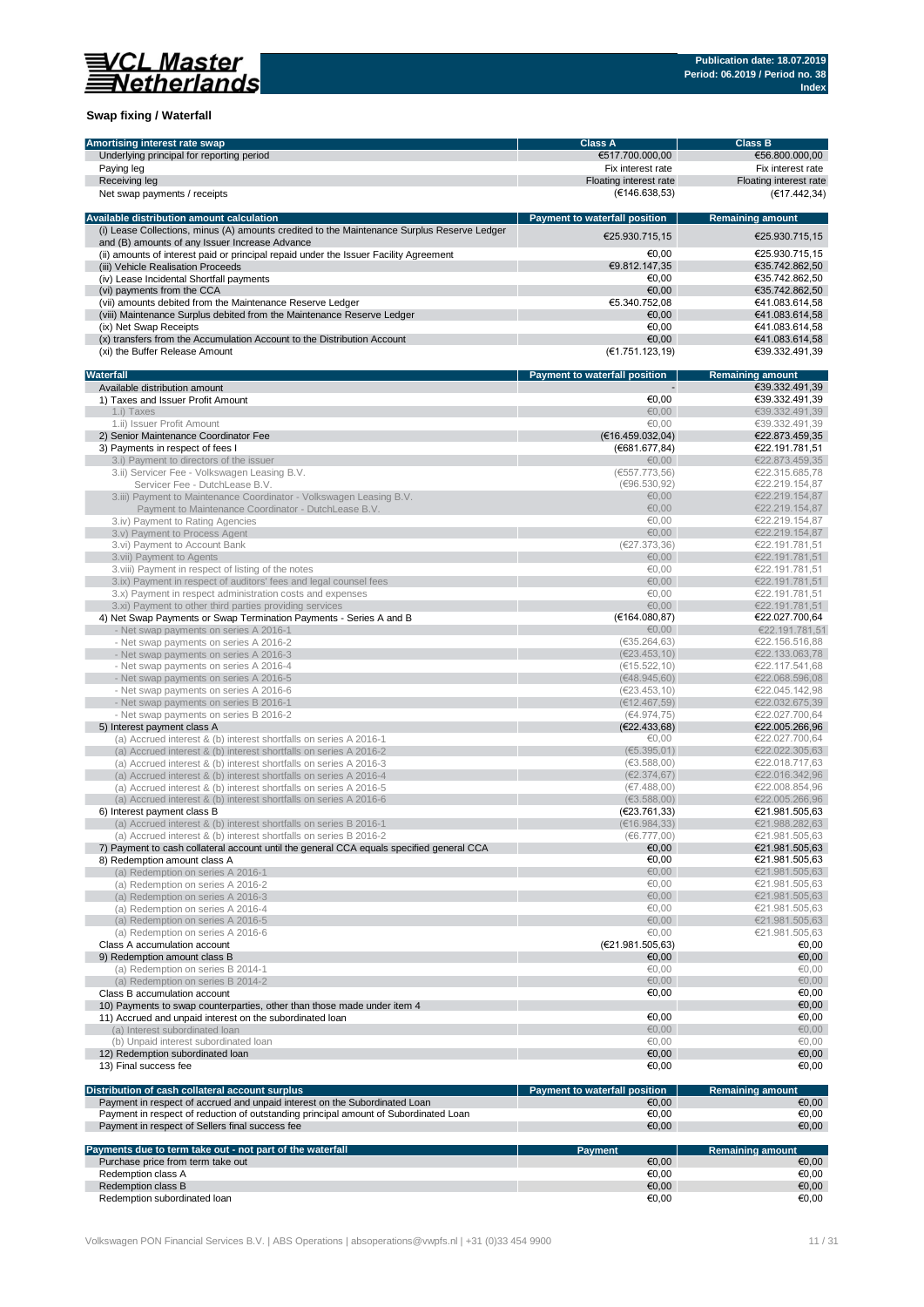

## **Retention of net economic interest**

## **Retention amount at poolcut**

| <b>Type of asset</b>     | <b>Number of</b><br><b>contracts</b> | Percentage of<br><b>contracts</b> | <b>Outstanding</b><br>nominal balance | Percentage of<br>nominal balance |
|--------------------------|--------------------------------------|-----------------------------------|---------------------------------------|----------------------------------|
| Portfolio sold to SPV    | 13.854                               | 95,05%                            | €280.729.495,18                       | 95,00%                           |
| Retention of VWL/DLN     | 722                                  | 4.95%                             | €14.783.720,00                        | 5,00%                            |
| <b>Total</b>             | 14.576                               | 100,00%                           | €295.513.215,18                       | 100,00%                          |
|                          |                                      |                                   |                                       |                                  |
| <b>Retention amounts</b> |                                      |                                   |                                       |                                  |
| Minimum retention        | €14.775.660,76                       | 5,00%                             |                                       |                                  |
| Actual retention         | €14.783.720,00                       | 5.00%                             |                                       |                                  |

### **Retention amount end of reporting period**

| Type of asset         | Number of<br><b>contracts</b> | Percentage of<br><b>contracts</b> | <b>Outstanding</b><br>nominal balance | Percentage of<br>$\,$ nominal balance $\,$ |
|-----------------------|-------------------------------|-----------------------------------|---------------------------------------|--------------------------------------------|
| Portfolio sold to SPV | 49,000                        | 94,95%                            | €841.844.472,42                       | 94,87%                                     |
| Retention of VWL/DLN  | 2.607                         | 5.05%                             | €45.543.127.84                        | 5.13%                                      |
| <b>Total</b>          | 51.607                        | 100,00%                           | €887.387.600,26                       | 100,00%                                    |

| <b>Retention amounts</b> |                |       |
|--------------------------|----------------|-------|
| Minimum retention        | €44.307.603.81 | 5.00% |
| Actual retention         | €45.543.127.84 | 5.13% |

article 6 (3) (c) Securitisation Regulation. In its capacity as originator and original lender, Volkswagen Leasing B.V. and DutchLease B.V. comply with the retention requirements of a material net economic interest in accordance with

By adhering to option c) of the direction, Volkwagen Leasing B.V. and DutchLease B.V. keep the exposure designated for retention on its balance sheet on an ongoing basis.

The latest end of month level of retention will be published on a monthly basis within the investor report.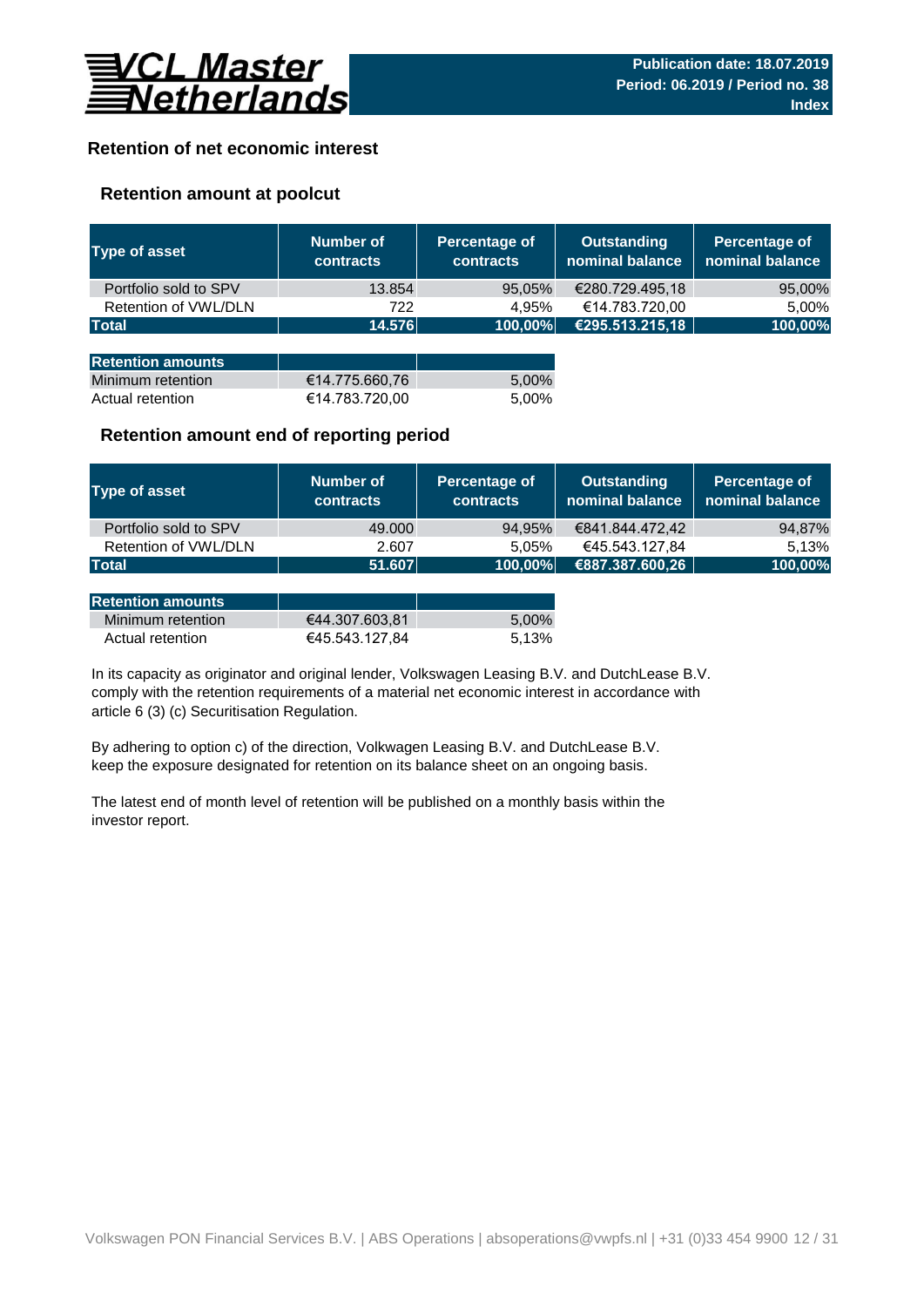**Amortisation profile I**

#### **Class A Class B Class B Class B Class B Class B Class B Class B Class B Class B Eq. 1 Note class Payment date and the Sale of the Case of the Sale of the Sale of the Sale of the Sale of the Sale of the Sale of the Sale of the Sale of the Sale of the Sale of the Sale of the Sale of the Sale of the Sale of the Sale of** Poolcut ∈19.000.000,00 €171.700.000,00 €171.700.000,00 €19.000.000,00 €19.000.000,00 €19.000.000,00 €19.000.000,00<br>0**5-2016** €19.000.000,00 €19.000.000,00 €19.000.000,00 €19.000.000,00 €19.000.000,00 €19.000.000,00 €19.00 г 06-2016 €171.700.000,00 €19.000.000,00  $\begin{array}{r}\n 07-2016 \\
\hline\n 623.200.000,00 \\
\hline\n 625.800.000,00 \\
\hline\n 625.800.000,00 \\
\hline\n 625.800.000,00 \\
\hline\n 625.800.000,00 \\
\hline\n 625.800.000,00 \\
\hline\n 625.800.000,00 \\
\hline\n 625.800.000,00 \\
\hline\n 625.800.000,00 \\
\hline\n 625.800.000,00 \\
\h$ Ì. 08-2016 €233.200.000,00 €25.800.000,00 09-2016 €275.000.000,00 €30.400.000,00 10-2016 €275.000.000,00 €30.400.000,00 11-2016 €296.600.000,00 €32.800.000,00 11-2016<br>  $C296.600.000,00$ <br>  $C296.600.000,00$ <br>  $C296.600.000,00$ <br>  $C296.600.000,00$ <br>  $C296.600.000,00$ <br>  $C296.600.000,00$ <br>  $C296.600.000,00$ <br>  $C296.600.000,00$ <br>  $C32.800.000,00$ <br>  $C32.800.000,00$ <br>  $C32.800.000,00$ <br>  $C32.$ 12-2016 €296.600.000,00 €32.800.000,00 01-2017 €296.600.000,00 €32.800.000,00  $6346.700.000,00$  ∈38.300.000,00 ∈38.300.000,00 × 0**4-2017** €38.300.000,00 €346.700.000,00 €346.700.000,00 €38.300.000,00 €38.300.000,00 €38.300.000,00 €38.300.000,00<br>05-2017 €38.300.000,00 €346.700.000,00 €346.700.000,00 €346.700.000,00 €346.700 €38.300.000,00 €38.300.0 × 06-2017 €375.300.000,00 €41.400.000,00  $\epsilon$ 375.300.000,00  $\epsilon$  (and the set of  $\epsilon$ 41.400.000,00  $\epsilon$ 0**8-2017 ∈**41.400.000,00 ∈375.300.000,00 ∈375.300.000,00 ∈41.400.000,00 ∈41.400.000,00 ∈41.400.000,00 ∈41.400.000,00 ∈41.400.000,00 ∈41.400.000,00 ∈41.400.000,00 ∈41.400.000,00 ∈41.400.000,00 ∈41.400.000,00 ∈41.400.000,00 п 10-2017 €404.500.000,00 €44.600.000,00 11-2017 €404.500.000,00 €404.500.000,00 €404.500.000,00 €404.500.000,00 €404.500.000,00 €44.600.000,00 €44.600.000,00 n. 12-2017 €404.500.000,00 €404.500.000,00 €404.500.000,00 €404.500.000,00 €44.600.000,00 €44.600.000,00  $01-2018$  ∈404.500.000,00 ∈404.500.000,00 ∈404.500.000,00 ∈404.600.000,00 × 02-2018 €404.500.000,00 **€44.600.000,00** 03-2018 €451.400.000,00 €49.700.000,00 п  $\begin{array}{r@{}l@{}} 04-2018 & \in & 49.700.000,00 \\ \hline 05-2018 & \in & 49.700.000,00 \\ \hline \end{array}$  $65-2018$  ∈451.400.000,00 ∈451.400.000,00 ∈451.400.000,00 ∈49.700.000,00 × 06-2018 €49.700.000,00 €451.400.000,00 € 451.400.000,00 € 5451.400.000,00 € 5451.400.000,00 € 549.700.000,00  $07-2018$   $\in$  49.700.000,00 r 08-2018 €483.400.000,00 €53.200.000,00  $09-2018$   $09-2018$   $09-2018$   $09-2018$   $09-2018$   $09-2018$   $09-2018$   $09-2018$   $09-2018$   $09-2018$   $09-2018$   $09-2018$   $09-2018$   $09-2018$   $09-2018$   $09-2018$   $09-2018$   $09-2018$   $09-2018$   $09-2018$   $09-2018$   $09-2018$  10-2018 €53.200.000,00 €683.400.000,00 €683.400.000,00 €53.200.000,00 €53.200.000,00 €53.200.000,00 €53.200.000,00<br>11-2018 €53.200.000,00 €53.200.000,00 €53.200.000,00 €53.200.000,00 €53.200.000,00 €53.200.000,00 €53.200. 12-2018 €517.700.000,00 €56.800.000,00 01-2019 €517.700.000,00 €56.800.000,00 02-2019 €517.700.000,00 €56.800.000,00 ×  $\begin{array}{ccccccc} 03-2019 & & & \epsilon 517.700.000,00 & & & & \epsilon 56.800.000,00 & & & \epsilon 56.800.000,00 & & \epsilon 56.800.000,00 & & \epsilon 56.800.000,00 & & \epsilon 56.800.000,00 & & \epsilon 56.800.000,00 & & \epsilon 56.800.000,00 & & \epsilon 56.800.000,00 & & \epsilon 56.800.000,00 & & \epsilon 56.800.000,00 &$ i. 04-2019 €517.700.000,00 €56.800.000,00 05-2019 €517.700.000,00 €56.800.000,00 ×. 06-2019 **€517.700.000,00 €56.800.000,00** €56.800.000,00  $07-2019$  ∈56.800.000,00 i. 08-2019 €517.700.000,00 €56.800.000,00  $09-2019$  ∈56.800.000,00 10-2019 €517.700.000,00 €56.800.000,00 11-2019 €517.700.000,00 €56.800.000,00 12-2019 €489.819.087,73 €56.800.000,00 01-2020 ∈56.800.000,00 п 02-2020 €56.800.000,00,00 € 56.800.000,00 € 57.5 € 57.5 € 57.5 € 57.5 € 57.5 € 57.5 € 57.5 € 57.5 € 57.5 € 57.5 € 57.5 € 57.5 € 57.5 € 57.5 € 57.5 € 57.5 € 57.5 € 57.5 € 57.5 € 57.5 € 57.5 € 57.5 € 57.5 € 57.5 € 57.5 € 5  $03$ -2020 ∈56.800.000,00 Ì. 04-2020 €56.800.000,00 € 66.800.000,00 € 66.800.000,00 € 66.800.000,00 € 66.800.000,00 € 66.800.000,00 € 65.800  $6347.344.497,27$   $649.155.967,4020$   $6347.344.497,27$   $649.155.967,4020$ п 06-2020 ∈43.472.883,60 €43.472.883,60 € 533.292.107,62 € 533.292.107,62 € 43.472.883,60  $07$ -2020 ∈41.613.928,46 ∈41.613.928,46 r. 08-2020 €39.481.036,09 €302.687.943,34 €302.687.943,34 €302.687.943,34 €302.687.943,34 €30.481.036,09  $09-2020$  ∈37.479.590,79 €37.479.590,79 п 10-2020 €273.829.753,61 €35.716.924,38 11-2020 €259.721.114,97 €33.876.667,17 12-2020 €31.954.443,61 €31.954.443,61 €31.954.443,61 €31.954.443,61 €31.954.443,61 €31.954.443,61 €31.954.443,61 01-2021 ∈29.917.029,40 €229.363.892,08 ∈229.363.892,08 ∈29.917.029,40 02-2021 €28.179.355,43  $03$ -2021 ∈27.019.624,46 ∈27.019.624,46 04-2021 €186.552.799,50 €24.332.973,85  **∈22.709.830,83** 06-2021 €163.725.350,98 €21.355.480,56  $07-2021$  ∈19.899.060,43 08-2021 €141.548.617,99 €18.462.863,22  $09-2021$  ∈ 130.045.181,29  $\blacksquare$   $045.181,29$   $\blacksquare$   $05.2021$   $\blacksquare$   $05.2414,95$ 10-2021 €119.980.797,76 €15.649.669,27 11-2021 €111.221.489,28 €14.507.150,78 12-2021 €101.899.785,58 €13.291.276,38 01-2022 ∈93.656.575,03 ∈93.656.575,03 ∈93.656.575,03 €93.656.575,03 €93.656.575,03 €13.291.276,38 02-2022 €86.774.586,68 €11.318.424,35  $03-2022$  ∈11.318.424,35 r. 04-2022  $\epsilon$  68.636.557,10  $05-2022$  ∈  $05-2022$  ∈  $05-74$  ∈  $05-2022$  ∈  $05-74$  ∈  $05-2022$  ∈  $05-74$  ∈  $05-74$  ∈  $05-74$  ∈  $05-74$  ∈  $05-74$  ∈  $05-74$  ∈  $05-74$  ∈  $05-74$  ∈  $05-74$  ∈  $05-74$  ∈  $05-74$  ∈  $05-74$  ∈  $05-74$  ∈  $05-74$  ∈  $05-74$  ∈  $0$ 06-2022  $\epsilon$ 51.289.924,54  $\epsilon$ 51.289.924,54  $\epsilon$ 51.289.924,54  $\epsilon$ 51.289.924,54  $\epsilon$ 5.689.990,16  $07-2022$  ∈39.064.936,34 ∈6.689.990,16 08-2022 €26.337.416,37 €6.689.990,16  $09-2022$  ∈ 6.689.990,16 10-2022 €8.689.990,16 €8.770.496,04 €8.770.496,04 €8.770.496,04 €8.770.496,04 €8.770.496,04 €8.689.990,16 11-2022 ∈ 3.574.545,88 ∈ 3.574.545,88 ∈ 3.574.545,88 ∈ 3.574.545,88 ∈ 3.574.545,88 ∈ 3.574.545,88 ∈ 3.574.545,88 ∈ 3.574.545,88 ∈ 3.574.545,88 ∈ 3.574.545,88 ∈ 3.574.545,88 ∈ 3.574.545,88 ∈ 3.574.545,88 ∈ 3.574.545,88 ∈

12-2022 €6.600.029,44  $01$ -2023  $\in$  0.00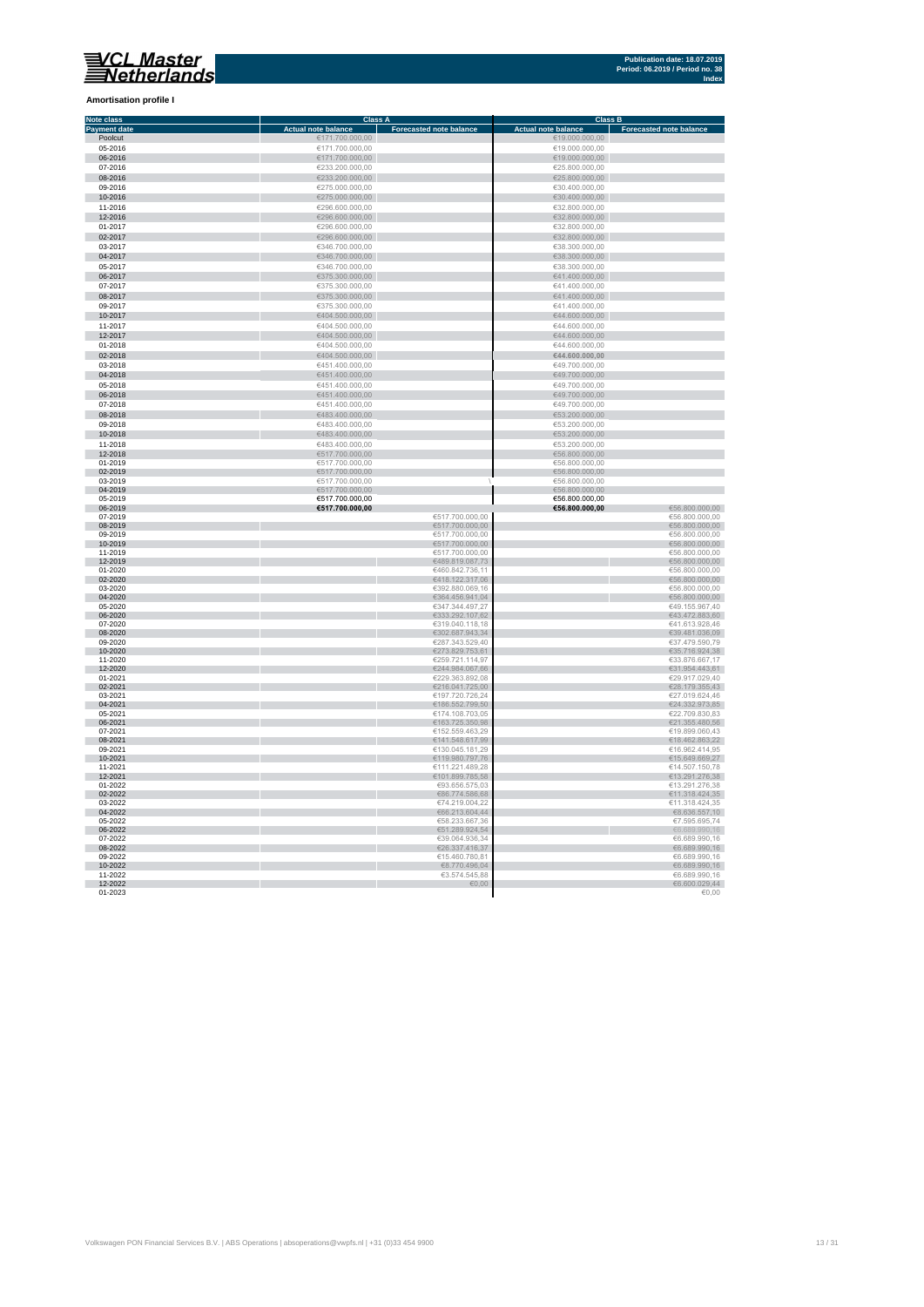

**Amortisation profile I**

**Note class Payment date Actual note balance Forecasted note balance Actual note balance2 Forecasted note balance3 Class A Class B**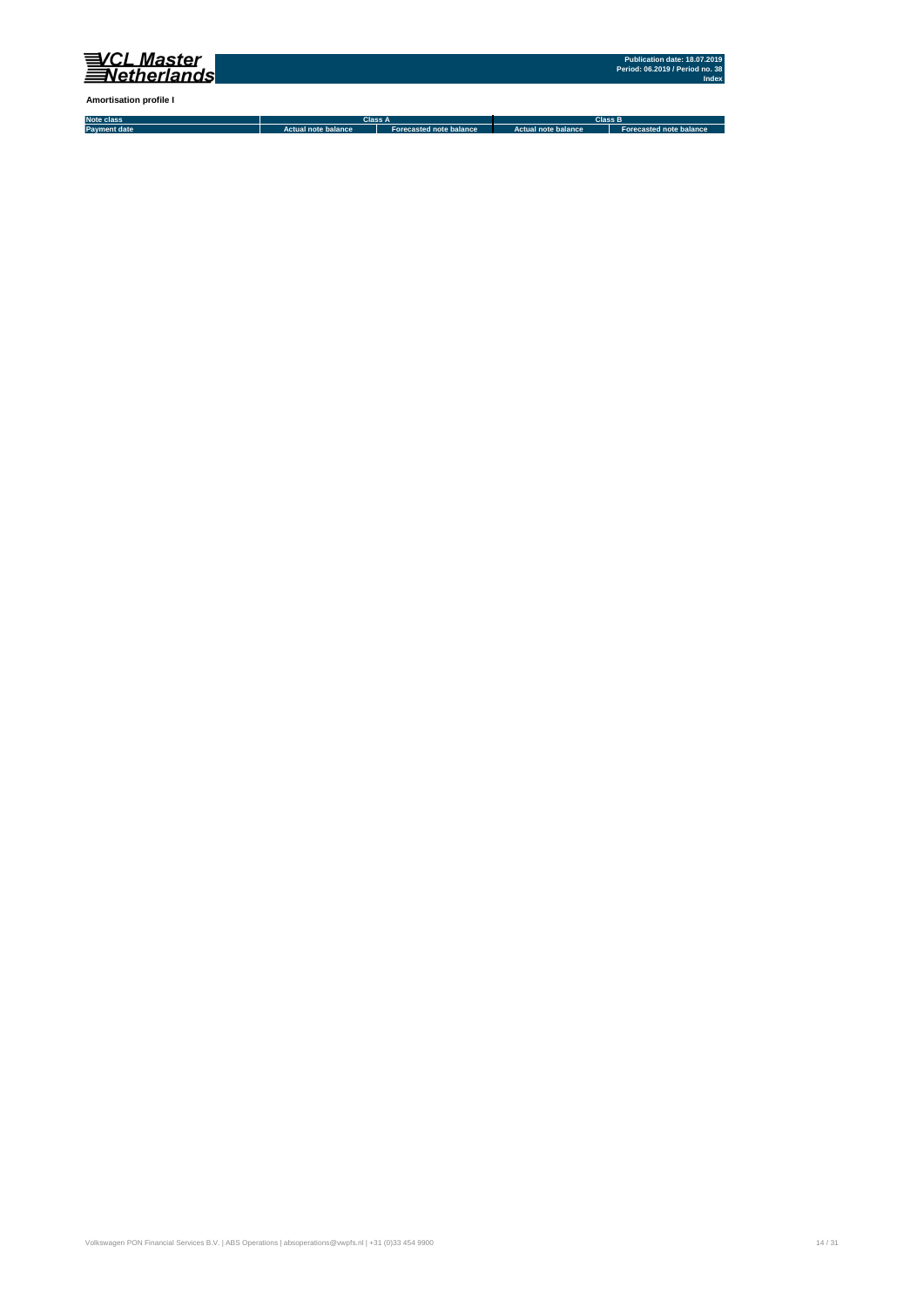# VCL Master<br>Netherlands

#### **Amortisation profile II**



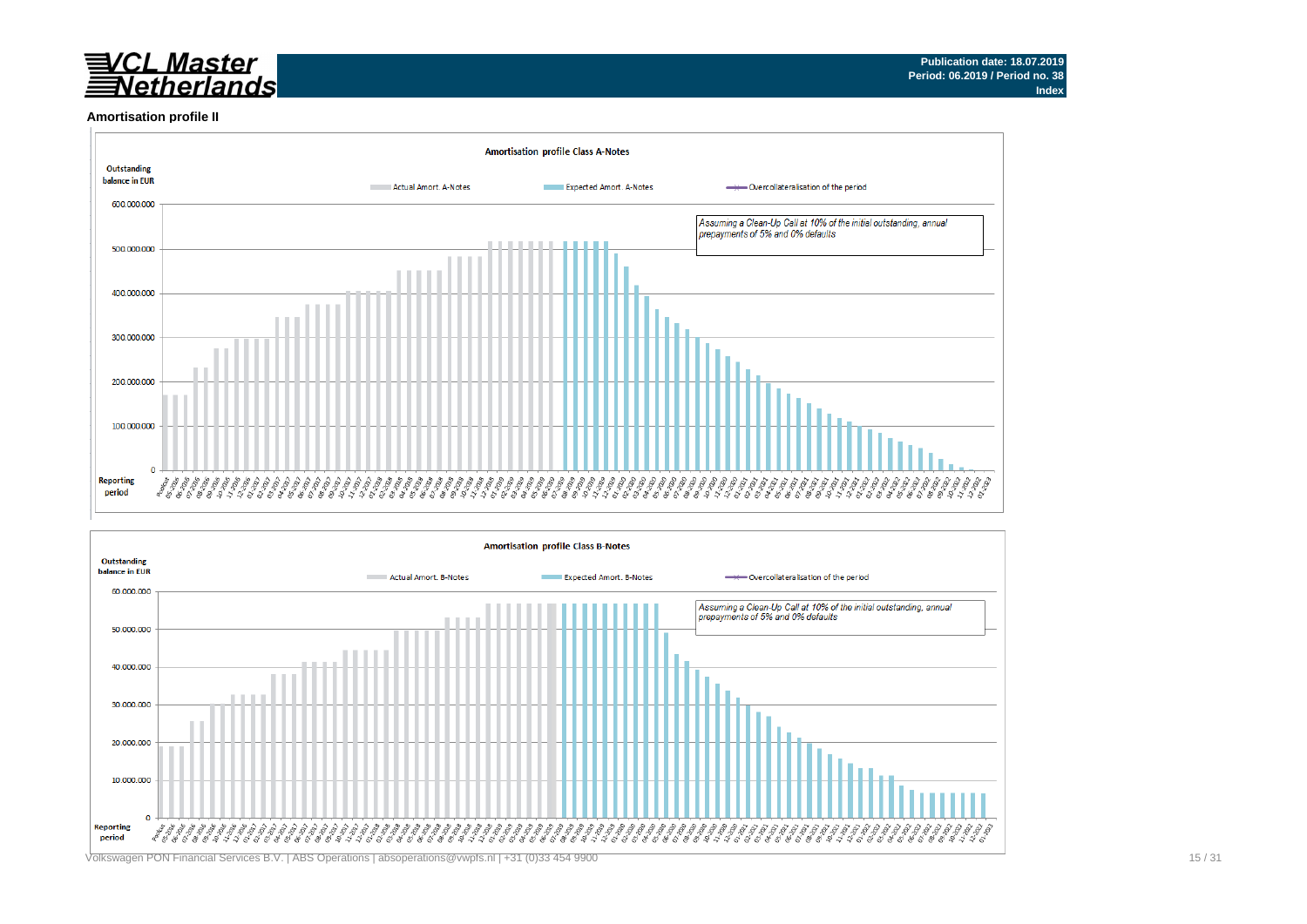

## **Run out schedule I**

| <b>Reporting period</b> | <b>Principal</b>        | <b>Interest</b> | <b>Instalment</b> |
|-------------------------|-------------------------|-----------------|-------------------|
| arrears                 | €1.874.093,43           | €423.643,14     | €2.297.736,57     |
| 07-2019                 | €20.710.718,36          | €2.882.497,94   | €23.593.216,30    |
| 08-2019                 | €22.221.867,35          | €2.806.200.98   | €25.028.068,33    |
| 09-2019                 | €22.368.506,26          | €2.724.336,25   | €25.092.842,51    |
| 10-2019                 | €24.664.351,28          | €2.641.933,69   | €27.306.284,97    |
| 11-2019                 | €28.024.851,42          | €2.551.070,84   | €30.575.922,26    |
| 12-2019                 | €22.771.291,66          | €2.447.830,25   | €25.219.121,91    |
| 01-2020                 | €32.855.471,32          | €2.363.941,11   | €35.219.412,43    |
| 02-2020                 | €19.989.649,15          | €2.096.853,78   | €22.086.502,93    |
| 03-2020                 | €22.637.566,08          | €2.315.854,22   | €24.953.420,30    |
| 04-2020                 | €20.309.257.82          | €2.085.870.36   | €22.395.128,18    |
| 05-2020                 | €20.256.721,42          | €2.011.053,53   | €22.267.774,95    |
| 06-2020                 | €23.229.537,29          | €1.936.429,04   | €25.165.966,33    |
| 07-2020                 | €21.678.475,54          | €1.850.852,60   | €23.529.328,14    |
| 08-2020                 | €19.679.100,59          | €1.770.991,59   | €21.450.092,18    |
| 09-2020                 | €20.386.131,08          | €1.698.496,16   | €22.084.627,24    |
| 10-2020                 | €21.351.635,79          | €1.623.393,79   | €22.975.029,58    |
| 11-2020                 | €23.027.469,39          | €1.544.736,71   | €24.572.206,10    |
| 12-2020                 | €19.468.813,61          | €1.459.905,37   | €20.928.718,98    |
| 01-2021                 | €26.031.144,52          | €1.388.183,91   | €27.419.328,43    |
| 02-2021                 | €16.097.251,24          | €1.176.268.65   | €17.273.519,89    |
| 03-2021                 | €17.697.564,36          | €1.349.434,13   | €19.046.998,49    |
| 04-2021                 | €15.364.314,70          | €1.162.279,01   | €16.526.593,71    |
| 05-2021                 | €16.282.809,68          | €1.116.719,97   | €17.399.529,65    |
| 06-2021                 | €15.708.939,45          | €1.051.205.39   | €16.760.144,84    |
| 07-2021                 | €17.073.381,86          | €993.334,41     | €18.066.716,27    |
| 08-2021                 | €15.514.272,56          | €930.437,64     | €16.444.710,20    |
| 09-2021                 | €13.597.622,54          | €873.284,83     | €14.470.907,37    |
| 10-2021                 | €15.329.652,78          | €823.191,76     | €16.152.844,54    |
| 11-2021                 | €18.012.812,42          | €766.718,96     | €18.779.531,38    |
| 12-2021                 | €8.207.233,72           | €700.361,13     | €8.907.594,85     |
| 01-2022                 | €20.634.563,11          | €670.126,74     | €21.304.689,85    |
| 02-2022                 | €11.314.195,00          | €548.480,43     | €11.862.675,43    |
| 03-2022                 | €12.811.119,94          | €598.226,86     | €13.409.346,80    |
| 04-2022                 | €10.733.570,31          | €503.693,00     | €11.237.263,31    |
| 05-2022                 | €11.761.716,06          | €467.239,93     | €12.228.955,99    |
| 06-2022                 | €10.716.588,06          | €422.363,58     | €11.138.951,64    |
| 07-2022                 | €11.777.437,04          | €382.885,03     | €12.160.322,07    |
| 08-2022                 | €10.097.582,20          | €339.498.01     | €10.437.080,21    |
| 09-2022                 | €7.863.685,14           | €302.298,58     | €8.165.983,72     |
| 10-2022                 | €8.871.679,29           | €273.329,91     | €9.145.009,20     |
| 11-2022                 | €13.514.715,20          | €240.647,27     | €13.755.362,47    |
| 12-2022                 | €2.981.487,08           | €190.860,44     | €3.172.347,52     |
| 01-2023                 | €11.114.468,01          | €179.876,61     | €11.294.344,62    |
| 02-2023                 | €6.050.551,72           | €130.765,97     | €6.181.317,69     |
| 03-2023                 | €4.778.536,20           | €124.838,39     | €4.903.374,59     |
| 04-2023                 | €3.660.049,97           | €98.988,98      | €3.759.038,95     |
| 05-2023                 | €2.813.851,31           | €85.604,63      | €2.899.455,94     |
| 06-2023                 | €2.309.416,25           | €75.189,29      | €2.384.605,54     |
| 07-2023                 | €2.114.285,64           | €66.681,14      | €2.180.966,78     |
| 08-2023                 | €1.955.122,71           | €58.892,61      | €2.014.015,32     |
| 09-2023                 | €2.827.253,29           | €51.690,15      | €2.878.943,44     |
| 10-2023                 | €2.104.866,89           | €41.274,69      | €2.146.141,58     |
| 11-2023                 | €2.833.233,16           | €33.520,59      | €2.866.753,75     |
| 12-2023                 | €1.263.631,35           | €23.083,14      | €1.286.714,49     |
| 01-2024                 | €2.141.601,06           | €18.428,04      | €2.160.029,10     |
| 02-2024                 | €1.239.092,75           | €10.004,57      | €1.249.097,32     |
| 03-2024                 | €757.740,26             | €6.509,90       | €764.250,16       |
| 04-2024                 | €717.785,10             | €3.182,39       | €720.967,49       |
| 05-2024                 | €138.343,22             | €538,17         | €138.881,39       |
| 06-2024                 | €7.737,74               | €28,51          | €7.766,25         |
|                         |                         |                 |                   |
| <b>Total</b>            | €<br>784.328.413,73   € | 57.516.058,69 € | 841.844.472,42    |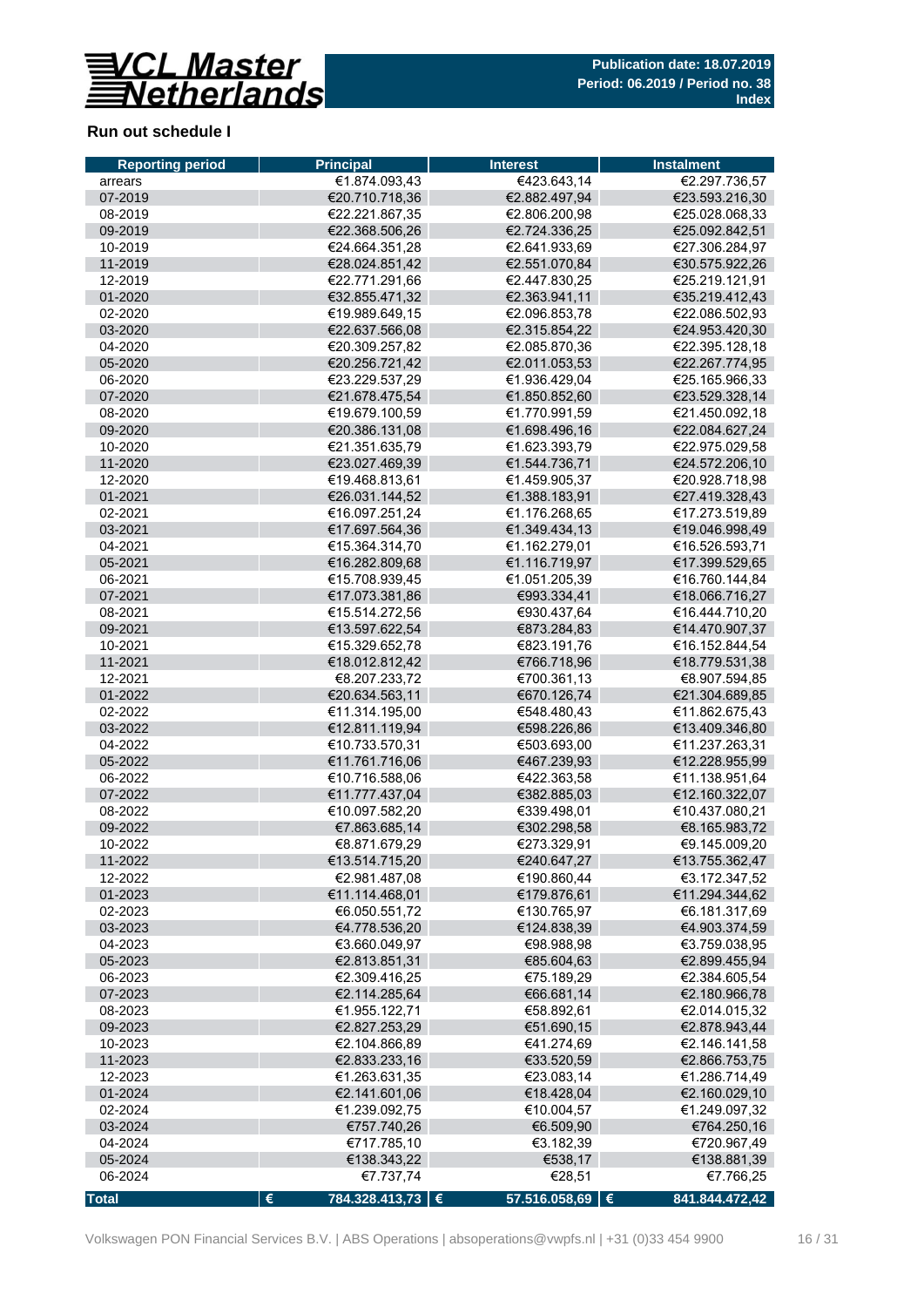

### **Run out schedule II**

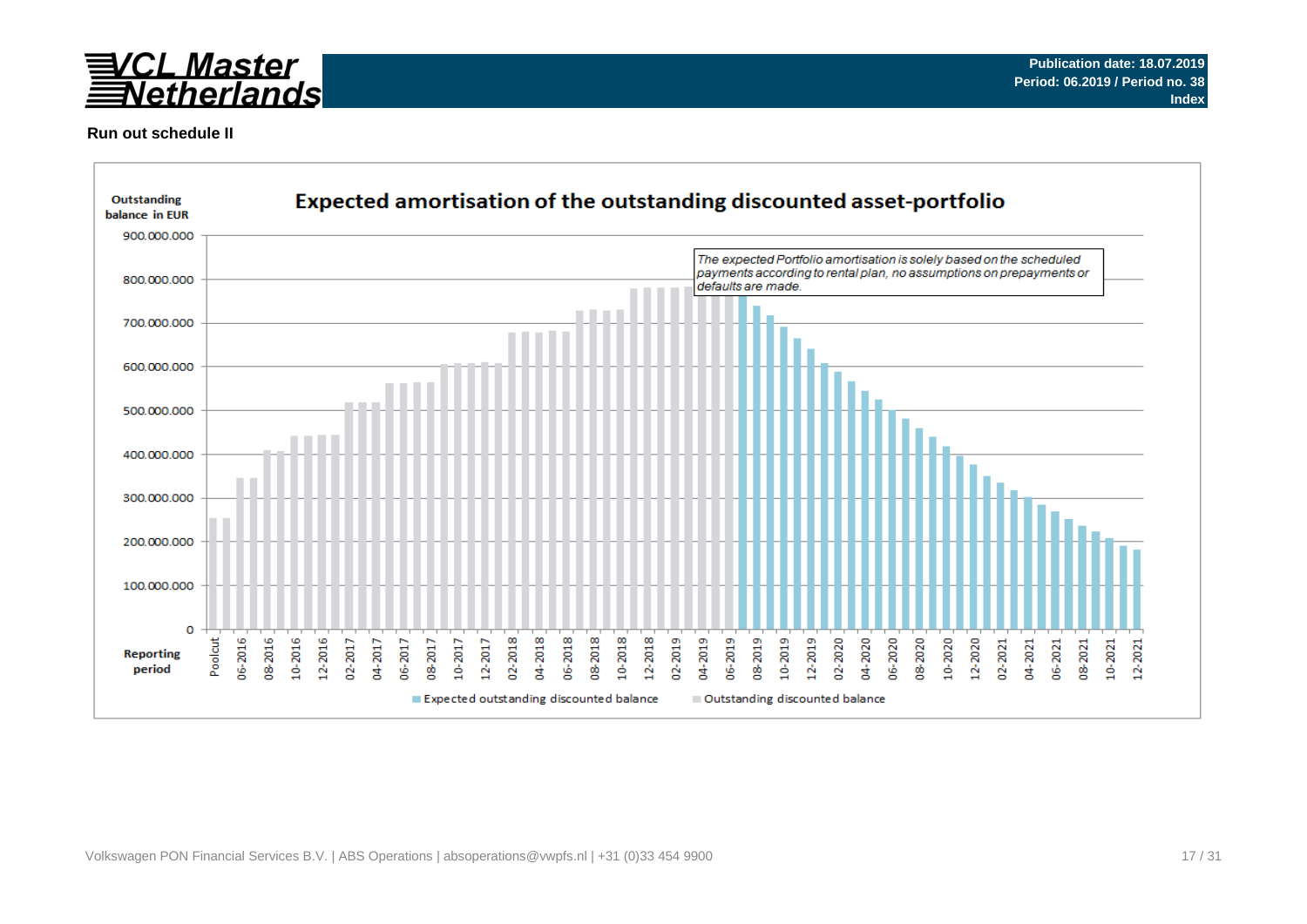## 

#### **Outstanding contracts**

| <b>Collections by source</b>                | <b>Collections</b> |
|---------------------------------------------|--------------------|
|                                             |                    |
| Paid instalments of monthly period          | €13.138.498.45     |
| therof capital                              | €9.895.249.06      |
| therof interest                             | €3.243.249.39      |
| Paid instalments of previous periods        | €1.770.972.53      |
| Payment due from early settlement           | €267.669.44        |
| Compensation Payments from contract changes | (€167.795.13)      |
| thereof payments from the Issuer to VWL/DLN | (€440.549.23)      |
| therof payments from VWL/DLN to the Issuer  | €272.754.10        |
| Servicing collections                       | €11.954.607.13     |
| VAT collections                             | €5.054.444.58      |
| <b>Total Lease Collections</b>              | €32.018.397.00     |

| <b>Collections by status</b> | <b>Number of</b><br>contracts | <b>Collections</b> |
|------------------------------|-------------------------------|--------------------|
| Current                      | 45.576                        | €30.408.826.40     |
| Delinquent                   | 2.295                         | €652.823.76        |
| Early settlement             | 363                           | €294.959.66        |
| Default                      | 46                            | €3.713.36          |
| End of term                  | 546                           | €648.110.38        |
| Write Off                    | 18                            | €9.963.44          |
| <b>Total</b>                 | 48.844                        | €32.018.397.00     |

| Evolution of outstanding pool during the reporting<br>period | <b>Number of active</b><br>contracts | Outstanding<br>discounted<br>balance | Outstanding<br>nominal balance |
|--------------------------------------------------------------|--------------------------------------|--------------------------------------|--------------------------------|
| Balance as of the begin of the period                        | 48.844                               | €785.165.375.75                      | €840.388.653.16                |
| Balance at the end of the period - before top/tap-up         | 47.984                               | €761.609.297.55                      | €816.552.278.45                |
| Top/tap-up of the period                                     | 1.016                                | €22.719.116.18                       | €25.292.193.97                 |
| Term take out                                                | $\overline{\phantom{a}}$             |                                      |                                |
| Balance as of the end of the period                          | 49.000                               | €784.328.413.73                      | €841.844.472.42                |

| Total portfolio as of pool cut date  |                        |                                      |                               | Type of car                       |                               |                                      | <b>Customer type</b>          |                                      |                               |                                      |  |
|--------------------------------------|------------------------|--------------------------------------|-------------------------------|-----------------------------------|-------------------------------|--------------------------------------|-------------------------------|--------------------------------------|-------------------------------|--------------------------------------|--|
|                                      |                        |                                      |                               | <b>New vehicle</b>                | <b>Used vehicle</b>           |                                      | <b>Commercial</b>             |                                      | <b>Private</b>                |                                      |  |
| <b>Contract status development I</b> | Number of<br>contracts | Outstanding<br>discounted<br>balance | <b>Number of</b><br>contracts | Outstanding<br>discounted balance | <b>Number of</b><br>contracts | Outstanding<br>discounted<br>halance | <b>Number of</b><br>contracts | Outstanding<br>discounted<br>halance | <b>Number of</b><br>contracts | Outstanding<br>discounted<br>balance |  |
| Current                              | 13.854                 | €254.509.899.87                      | 13.108                        | €244.342.851.74                   | 746                           | €10.167.048.13                       | 7.789                         | €178.013.878.55                      | 6.065                         | €76.496.021,32                       |  |
| Delinquent                           |                        | €0,00                                |                               | €0,00                             |                               | €0,00                                |                               | €0,00                                |                               | €0,00                                |  |
| Early settlement                     |                        | €0,00                                |                               | €0,00                             |                               | €0,00                                |                               | €0,00                                |                               | €0,00                                |  |
| Default                              |                        | €0,00                                |                               | €0,00                             |                               | €0,00                                |                               | €0,00                                |                               | €0,00                                |  |
| End of term                          |                        | €0.00                                |                               | €0.00                             |                               | €0.00                                |                               | €0.00                                |                               | €0,00                                |  |
| Write Off                            |                        | €0.00                                |                               | €0.00                             |                               | €0.00                                |                               | €0.00                                |                               | €0,00                                |  |
| <b>Total</b>                         | 13.854                 | €254.509.899.87                      |                               | €244.342.851.74                   | 746                           | €10.167.048.13                       | 7.789                         | 13.878.55<br>178.0                   | 6.065                         | 196.021,32<br>$ \epsilon$ 76.4.      |  |

| Total portfolio as of current reporting period |                        |                                                                       | Type of car  |                                          |                               | <b>Customer type</b>                 |                        |                                      |                               |                                      |
|------------------------------------------------|------------------------|-----------------------------------------------------------------------|--------------|------------------------------------------|-------------------------------|--------------------------------------|------------------------|--------------------------------------|-------------------------------|--------------------------------------|
|                                                |                        |                                                                       |              | <b>New vehicle</b>                       | <b>Used vehicle</b>           |                                      |                        | <b>Commercial</b>                    | <b>Private</b>                |                                      |
| <b>Contract status development II</b>          | Number of<br>contracts | Outstanding<br><b>Number of</b><br>discounted<br>contracts<br>balance |              | <b>Outstanding</b><br>discounted balance | <b>Number of</b><br>contracts | Outstanding<br>discounted<br>balance | Number of<br>contracts | Outstanding<br>discounted<br>balance | <b>Number of</b><br>contracts | Outstanding<br>discounted<br>balance |
| Current                                        | 47.124                 | €744.781.221.14                                                       | 43.909       | €697.957.143.89                          | 3.215                         | €46.824.077.25                       | 27.766                 | €516.117.311.74                      | 19.358                        | €228.663.909.40                      |
| Delinquent                                     | 2.344                  | €38.643.915.92                                                        | 2.114        | €35.291.295.80                           | 230                           | €3.352.620.12                        | 1.891                  | €33.302.475.44                       | 453                           | €5.341.440.48                        |
| Early settlement                               | 8.378                  | €418,146,04                                                           | 7.463        | €396.364.83                              | 915                           | €21.781.21                           | 4.683                  | €334.776.39                          | 3.695                         | €83.369.65                           |
| Default                                        | 191                    | €189.742.46                                                           | 170          | €168.624.31                              | 21                            | €21.118.15                           | 183                    | €176.023.83                          |                               | €13.718.63                           |
| End of term                                    | 8.119                  | €97.874.47                                                            | 6.890        | €58,410.14                               | 1.229                         | €39.464.33                           | 5.087                  | €97.874.47                           | 3.032                         | €0.00                                |
| Write Off                                      | 299                    | €197.513.70                                                           | 276          | €163.948.59                              | 23                            | €33.565.11                           | 238                    | €0.00                                | 61                            | €197.513.70                          |
| <b>Total</b>                                   | 66.455                 | €784.328.413.73                                                       | $60.822$ $($ | 734.035.787.56                           |                               | $5.633 \in 50.292.626.17$            | 39.848 €               | 550.028.461.87                       | 26.607                        | €234.299.951.86                      |

| <b>Contract status development III</b>        |                               | Contract status as of the end of the current period |                               |                                   |                        |                                      |                               |                                      |                               |                                      |                        |                                   |
|-----------------------------------------------|-------------------------------|-----------------------------------------------------|-------------------------------|-----------------------------------|------------------------|--------------------------------------|-------------------------------|--------------------------------------|-------------------------------|--------------------------------------|------------------------|-----------------------------------|
|                                               | <b>Current</b>                |                                                     | <b>Delinguent</b>             |                                   |                        | <b>Early settlement</b>              |                               | <b>Default</b>                       | End of term                   |                                      | <b>Write Off</b>       |                                   |
| Contract status as of the begin of the period | <b>Number of</b><br>contracts | Outstanding<br>discounted<br>balance                | <b>Number of</b><br>contracts | Outstanding<br>discounted balance | Number of<br>contracts | Outstanding<br>discounted<br>balance | <b>Number of</b><br>contracts | Outstanding<br>discounted<br>balance | <b>Number of</b><br>contracts | Outstanding<br>discounted<br>balance | Number of<br>contracts | Outstanding<br>discounted balance |
| Top-/Tap-Up contracts                         | 1.016                         | €22.719.116.18                                      |                               | €0.00                             |                        | €0.00                                |                               | €0.00                                |                               | €0.00                                |                        | €0,00                             |
| Current                                       | 45.445                        | €711.123.615.76                                     | 1.157                         | €19.979.197.95                    | 343                    | €170.506.68                          |                               | €0,00                                | 533                           | €19.407,63                           |                        | €0,00                             |
| Delinquent                                    | 615                           | €10.938.489.20                                      | 1.177                         | €18,643,902.85                    | 20                     | €6.466.96                            |                               | €38.026.12                           | 18                            | €1.255.20                            |                        | €0,00                             |
| Early settlement                              |                               | €0,00                                               |                               | €0,00                             | 8.013                  | €241.172.40                          |                               | €0,00                                |                               | €0,00                                |                        | €0,00                             |
| Default                                       |                               | €0.00                                               |                               | €0.00                             |                        | €0.00                                | 188                           | €151.716.34                          |                               | €0.00                                |                        | €0,00                             |
| End of term                                   | 48                            | €0.00                                               |                               | €20.815.12                        |                        | €0,00                                |                               | €0,00                                | 7.568                         | €77.211.64                           |                        | €0.00                             |
| Write Off                                     |                               | €0.00                                               |                               | €0,00                             |                        | €0,00                                |                               | €0,00                                |                               | €0.00                                | 294                    | €197.513.70                       |
| <b>Total</b>                                  | 47.124                        | €744.781.221.14                                     | 2.344                         | €38.643.915.92                    | 8.378                  | €418.146.04                          | 191                           | €189.742.46                          | 8.119                         | €97.874.47                           | 299                    | €197.513.70                       |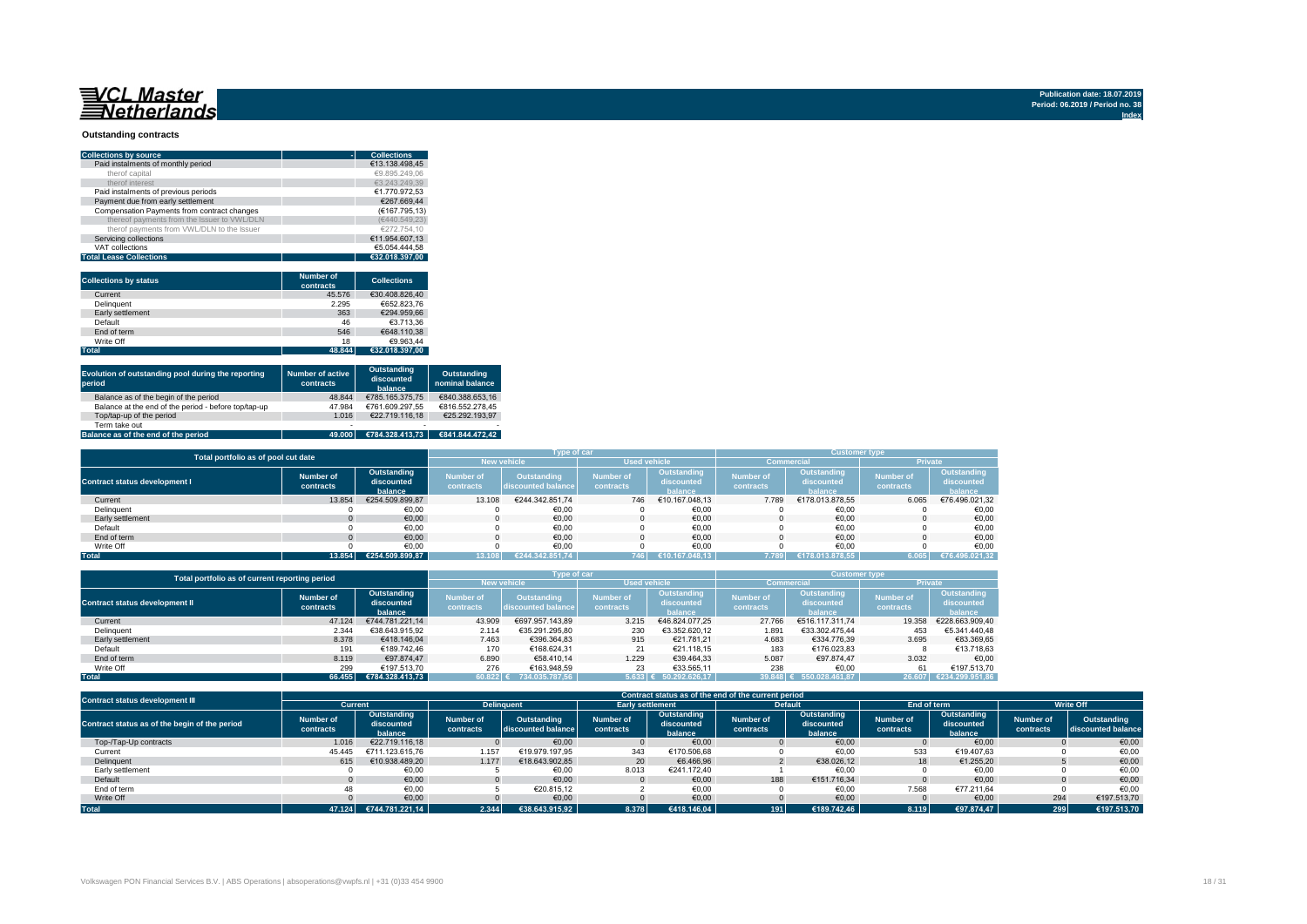

#### **Delinquencies & defaults I**

|                        |                        |                            | Delinquent contracts |                                                                       |                               |                                             | Type of car                   |                                             | <b>Customer type</b>          |                                             |                               |                                             |
|------------------------|------------------------|----------------------------|----------------------|-----------------------------------------------------------------------|-------------------------------|---------------------------------------------|-------------------------------|---------------------------------------------|-------------------------------|---------------------------------------------|-------------------------------|---------------------------------------------|
|                        |                        |                            |                      |                                                                       | <b>New vehicle</b>            |                                             | <b>Used vehicle</b>           |                                             | <b>Commercial</b>             |                                             | <b>Private</b>                |                                             |
| Days in arrears        | Number of<br>contracts | Percentage of<br>contracts | Outstanding          | Percentage of<br>outstanding<br>discounted balance discounted balance | <b>Number of</b><br>contracts | <b>Outstanding</b><br>discounted<br>balance | <b>Number of</b><br>contracts | <b>Outstanding</b><br>discounted<br>balance | <b>Number of</b><br>contracts | <b>Outstanding</b><br>discounted<br>balance | <b>Number of</b><br>contracts | <b>Outstanding</b><br>discounted<br>balance |
| < 1 month delinquent   | 2.303                  | 4,70%                      | €37.831.320.90       | 4,82%                                                                 | $2.076 \t∈$                   | 34.519.708.40                               | 227 $\epsilon$                | 3.311.612,50                                | 1.857                         | 32.583.616,01                               | 446                           | 5.247.704,89                                |
| 1 month delinquent     | 41                     | 0,08%                      | €812.595,02          | 0,10%                                                                 | 38 €                          | 771.587,40                                  | 3                             | 41.007,62<br>€                              | 34 $\epsilon$                 | 718.859,43                                  |                               | 93.735,59                                   |
| 2 months delinquent    |                        | 0,00%                      | €0,00                | 0,00%                                                                 | $0 \in$                       | $\sim$                                      | $0 \in$                       | . .                                         | $\Omega$                      |                                             | $0 \in$                       |                                             |
| 3 months delinquent    |                        | 0,00%                      | €0,00                | 0,00%                                                                 | $0 \in$                       |                                             | $0 \in$                       |                                             | $\Omega$                      |                                             | $0 \in$                       |                                             |
| 4 months delinquent    |                        | 0,00%                      | €0,00                | 0,00%                                                                 | $0 \in$                       | $\overline{\phantom{a}}$                    | $0 \in$                       | $\overline{\phantom{0}}$                    | $\Omega$                      | $\sim$                                      | $0 \in$                       | $\sim$                                      |
| 5 months delinquent    |                        | 0,00%                      | €0,00                | 0,00%                                                                 |                               |                                             | $0 \in$                       |                                             |                               |                                             | $0 \in$                       |                                             |
| 6 months delinquent    |                        | 0,00%                      | €0,00                | 0,00%                                                                 | $0 \in$                       | $\overline{\phantom{a}}$                    | $0 \in$                       | $\overline{\phantom{a}}$                    | $\Omega$                      |                                             | $0 \in$                       | $\overline{\phantom{a}}$                    |
| 7 months delinquent    |                        | 0,00%                      | €0,00                | 0,00%                                                                 | $0 \in$                       |                                             | $0 \in$                       |                                             | $\Omega$                      |                                             | $0 \in$                       |                                             |
| 8 months delinquent    |                        | 0,00%                      | €0,00                | 0,00%                                                                 | $0 \in$                       | $\overline{\phantom{a}}$                    | $0 \in$                       | $\overline{\phantom{a}}$                    | $\Omega$                      |                                             | $0 \in$                       | $\overline{\phantom{a}}$                    |
| 9 months delinquent    |                        | 0,00%                      | €0,00                | 0,00%                                                                 |                               |                                             | $0 \in$                       |                                             | $\Omega$                      |                                             | $0 \in$                       | $\sim$                                      |
| 10 months delinquent   |                        | 0,00%                      | €0.00                | 0,00%                                                                 |                               |                                             | $0 \in$                       | $\overline{\phantom{a}}$                    | $\Omega$                      |                                             | $0 \in$                       | $\sim$                                      |
| > 10 months delinquent |                        | 0,00%                      | €0.00                | 0,00%                                                                 |                               |                                             | $0 \in$                       |                                             | $\Omega$                      |                                             | $0 \in$                       |                                             |
| <b>Total</b>           | 2.344                  | 4,78%                      | €38.643.915,92       | 4,93%                                                                 | 2.114                         | €35.29<br>295.80                            | 230                           | €3.352.620.12                               | 1.891                         | €33.302.475.44                              | 153                           | €5.341.440,48                               |

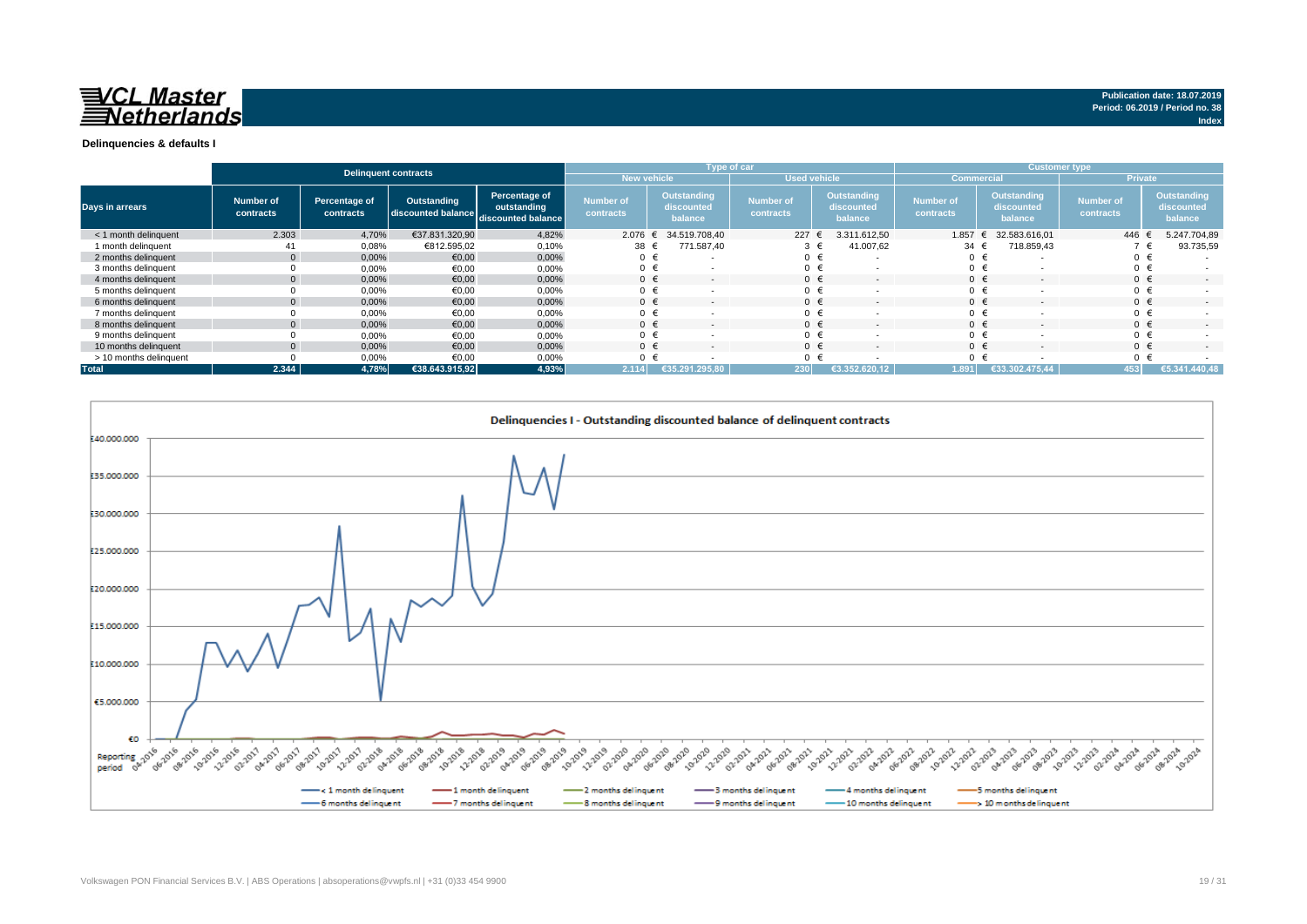

**Index**

**Delinquencies & Defaults II**

|                        |                        |                            |                                   |                                                    |                                                        |                               |                                      | Type of car                   |                                      |                               |                                      | <b>Customer type</b>          |                                      |
|------------------------|------------------------|----------------------------|-----------------------------------|----------------------------------------------------|--------------------------------------------------------|-------------------------------|--------------------------------------|-------------------------------|--------------------------------------|-------------------------------|--------------------------------------|-------------------------------|--------------------------------------|
|                        |                        |                            | <b>Defaulted contracts</b>        |                                                    |                                                        | <b>New vehicle</b>            |                                      | <b>Used vehicle</b>           |                                      | <b>Commercial</b>             |                                      | <b>Private</b>                |                                      |
| <b>Days in arrears</b> | Number of<br>contracts | Percentage of<br>contracts | Outstanding<br>discounted balance | Percentage of<br>outstanding<br>discounted balance | Outstanding<br>discounted balance<br>at day of default | <b>Number of</b><br>contracts | Outstanding<br>discounted<br>balance | <b>Number of</b><br>contracts | Outstanding<br>discounted<br>balance | <b>Number of</b><br>contracts | Outstanding<br>discounted<br>balance | <b>Number of</b><br>contracts | Outstanding<br>discounted<br>balance |
| < 1 month delinguent   | 129                    | 0,26%                      | €189,742.46                       | 0,02%                                              | €189.742.46                                            | 113                           | €168.624,31                          | 16                            | €21.118,15                           | 127                           | €176.023,83                          |                               | €13.718,63                           |
| 1 month delinguent     |                        | 0,00%                      | €0,00                             | 0,00%                                              | €0,00                                                  |                               | €0.00                                |                               | €0.00                                |                               | €0,00                                |                               | €0,00                                |
| 2 months delinguent    |                        | 0,00%                      | €0,00                             | 0,00%                                              | €0,00                                                  | $\Omega$                      | €0.00                                |                               | €0,00                                |                               | €0,00                                |                               | €0,00                                |
| 3 months delinquent    |                        | 0,00%                      | €0,00                             | 0,00%                                              | €0,00                                                  |                               | €0,00                                |                               | €0,00                                |                               | €0,00                                |                               | €0,00                                |
| 4 months delinguent    |                        | 0,00%                      | €0,00                             | 0,00%                                              | €0,00                                                  |                               | €0.00                                |                               | €0,00                                |                               | €0,00                                |                               | €0,00                                |
| 5 months delinguent    |                        | 0,00%                      | €0,00                             | 0,00%                                              | €0,00                                                  |                               | €0,00                                |                               | €0,00                                |                               | €0,00                                |                               | €0,00                                |
| 6 months delinguent    |                        | 0,00%                      | €0.00                             | 0,00%                                              | €0,00                                                  |                               | €0.00                                |                               | €0.00                                |                               | €0.00                                |                               | €0,00                                |
| 7 months delinquent    |                        | 0,00%                      | €0,00                             | 0,00%                                              | €0,00                                                  |                               | €0,00                                |                               | €0,00                                |                               | €0,00                                |                               | €0,00                                |
| 8 months delinquent    |                        | 0,00%                      | €0.00                             | 0,00%                                              | €0,00                                                  |                               | €0,00                                |                               | €0,00                                |                               | €0,00                                |                               | €0,00                                |
| 9 months delinquent    |                        | 0,00%                      | €0,00                             | 0,00%                                              | €0,00                                                  |                               | €0,00                                |                               | €0,00                                |                               | €0,00                                |                               | €0,00                                |
| 10 months delinguent   |                        | 0,00%                      | €0,00                             | 0,00%                                              | €0,00                                                  |                               | €0.00                                |                               | €0.00                                |                               | €0.00                                |                               | €0,00                                |
| > 10 months delinquent |                        | 0,00%                      | €0.00                             | 0,00%                                              | €0,00                                                  |                               | €0,00                                |                               | €0,00                                |                               | €0,00                                |                               | €0,00                                |
| <b>Total</b>           | 129                    | 0,26%                      | €189.742.46                       | 0,02%                                              | €189.742,46                                            | 113                           | €168.624.31                          | $16-1$                        | €21.118.15                           | 127                           | €176.023.83                          |                               | €13.718,63                           |

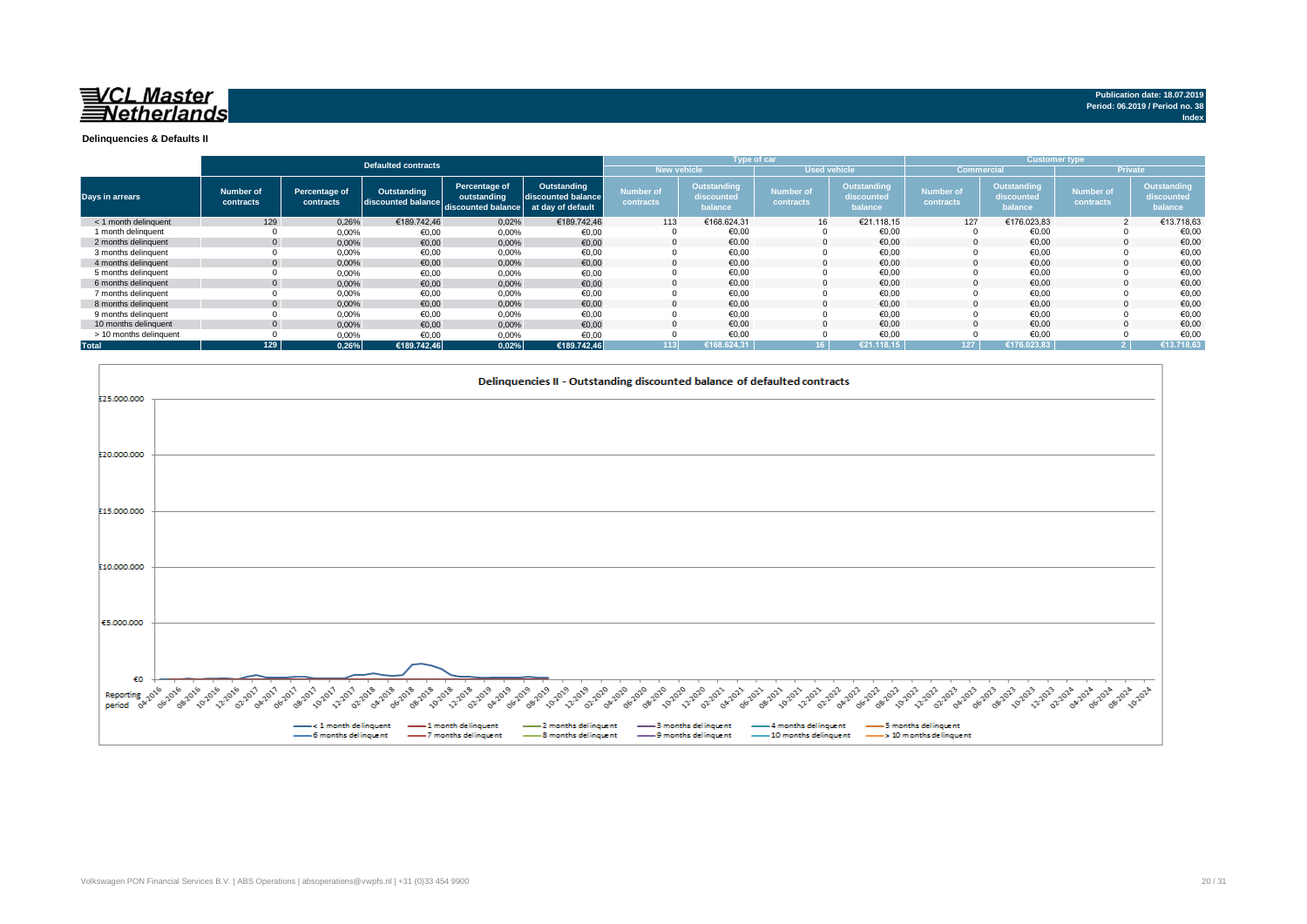### 已 CL Master Netherlands

#### **Delinquencies & defaults III**

|                        |                        | Delinguent and defaulted contracts |                                      |                                                       |                                      | Type of car                                 |                               |                                             | <b>Customer type</b>   |                                          |                               |                                      |
|------------------------|------------------------|------------------------------------|--------------------------------------|-------------------------------------------------------|--------------------------------------|---------------------------------------------|-------------------------------|---------------------------------------------|------------------------|------------------------------------------|-------------------------------|--------------------------------------|
|                        |                        |                                    |                                      |                                                       | New vehicle                          |                                             | <b>Used vehicle</b>           |                                             | <b>Commercial</b>      |                                          | <b>Private</b>                |                                      |
| <b>Days in arrears</b> | Number of<br>contracts | Percentage of<br>contracts         | Outstanding<br>discounted<br>balance | Percentage of<br>outstanding<br>discounted<br>balance | <b>Number of</b><br><b>contracts</b> | <b>Outstanding</b><br>discounted<br>balance | <b>Number of</b><br>contracts | <b>Outstanding</b><br>discounted<br>balance | Number of<br>contracts | <b>Outstanding</b><br>discounted balance | <b>Number of</b><br>contracts | Outstanding<br>discounted<br>balance |
| < 1 month delinguent   | 2.432                  | 4,96%                              | €38.021.063,36                       | 4,85%                                                 | 2.189                                | 34.688.332.71                               | $243 \t∈$                     | 3.332.730.65                                | 1.984                  | 32.759.639.84                            | 448                           | 5.261.423,52                         |
| 1 month delinguent     | 41                     | 0,08%                              | €812.595,02                          | 0,10%                                                 | $38 \text{ }$                        | 771.587.40                                  | $3 \epsilon$                  | 41.007,62                                   | 34                     | 718.859.43                               |                               | 93.735,59                            |
| 2 months delinquent    |                        | 0,00%                              | €0,00                                | 0,00%                                                 | $0 \in$                              | $\sim$                                      | $0 \in$                       |                                             | $0 \in$                |                                          | $0 \in$                       | $\overline{\phantom{a}}$             |
| 3 months delinguent    |                        | 0,00%                              | €0,00                                | 0,00%                                                 | $0 \in$                              |                                             | $0 \in$                       |                                             | $0 \in$                |                                          |                               |                                      |
| 4 months delinquent    |                        | 0,00%                              | €0,00                                | 0,00%                                                 | $0 \in$                              |                                             | $0 \in$                       |                                             | $0 \in$                |                                          | $0 \in$                       | $\sim$                               |
| 5 months delinquent    |                        | 0,00%                              | €0,00                                | 0,00%                                                 | $0 \in$                              |                                             | $0 \in$                       |                                             |                        | $0 \in$                                  |                               |                                      |
| 6 months delinguent    |                        | 0,00%                              | €0,00                                | 0,00%                                                 | $0 \in$                              |                                             | $0 \in$                       |                                             | $0 \in$                |                                          |                               | $\sim$                               |
| 7 months delinguent    |                        | 0,00%                              | €0,00                                | 0,00%                                                 | $0 \in$                              |                                             | $0 \in$                       |                                             | $0 \in$                |                                          |                               |                                      |
| 8 months delinguent    |                        | 0,00%                              | €0,00                                | 0,00%                                                 | $0 \in$                              |                                             | $0 \in$                       |                                             | $0 \in$                |                                          |                               | $\sim$                               |
| 9 months delinguent    |                        | 0,00%                              | €0,00                                | 0,00%                                                 | $0 \in$                              |                                             | $0 \in$                       |                                             |                        | $0 \in$                                  | $0 \in$                       |                                      |
| 10 months delinquent   |                        | 0,00%                              | €0.00                                | 0,00%                                                 | $0 \in$                              | $\sim$                                      | $0 \in$                       |                                             | $0 \in$                |                                          | $0 \in$                       | $\sim$                               |
| > 10 months delinquent |                        | 0,00%                              | €0,00                                | 0,00%                                                 | 0                                    |                                             | $0 \in$                       |                                             |                        | $0 \in$                                  |                               |                                      |
| <b>Total</b>           | 2.473                  | 5,05%                              | €38.833.658.38                       | 4,95%                                                 | $2.227$ $\epsilon$                   | 35.459.                                     | 246 $\epsilon$                | 3.373.738.27                                | 2.018                  | 33.478.499.27                            | $455$ $\epsilon$              | 5.355.159.11                         |

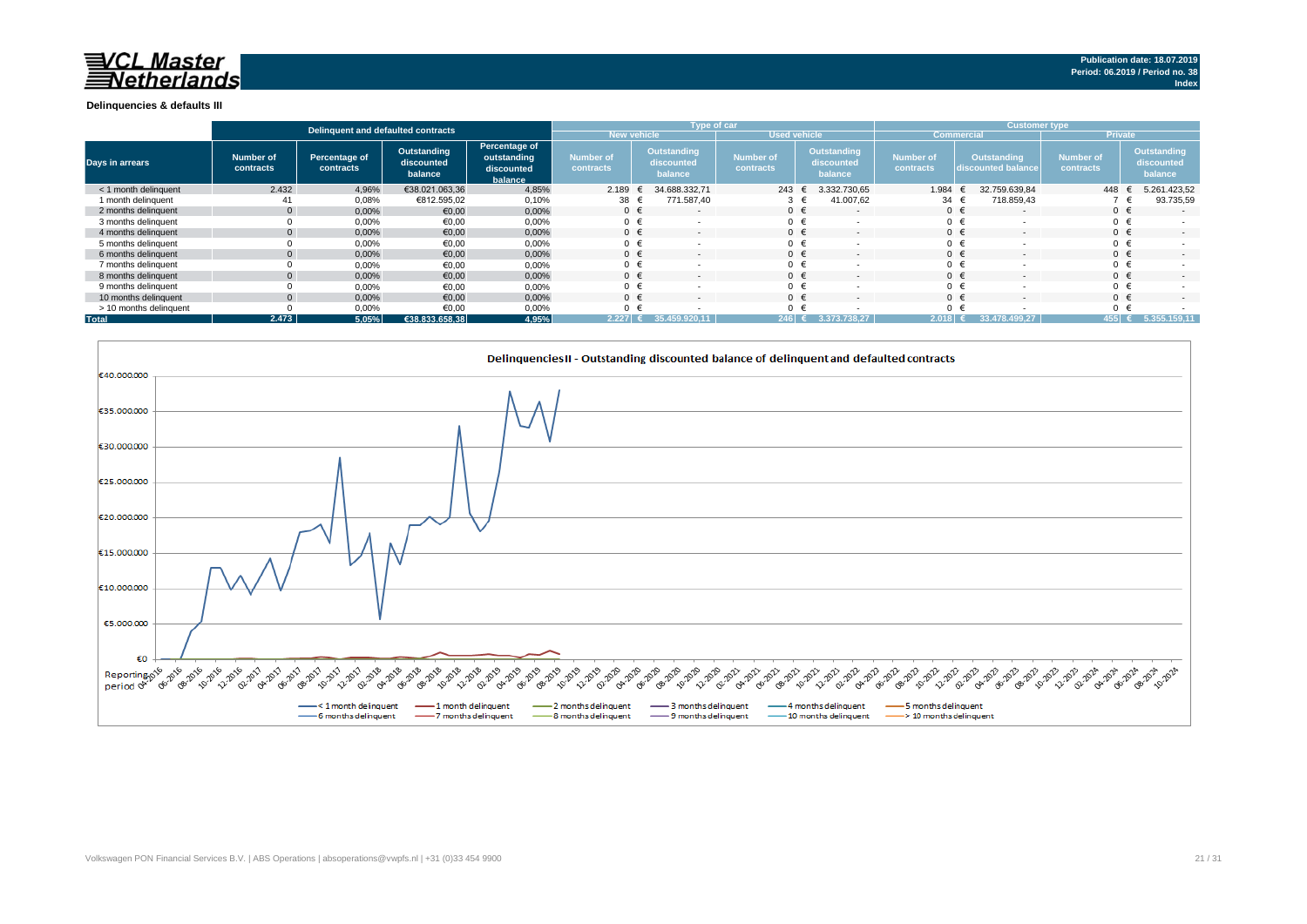

### **Write-Offs**

| Write-Offs of the monthly<br>period | <b>Number of contracts</b> | Amount     |
|-------------------------------------|----------------------------|------------|
| $30 - 6 - 2019$                     |                            | €37.545.69 |
|                                     |                            |            |

**Cumulative Write-Offs as of the end of the monthly period Discounted balance of all initial and additional assets Cumulative net loss ratio**

€124.840,38 €1.359.199.556,86 0,00918%

|                       | <b>Current period</b>      |                   | <b>Cumulative Write-Offs</b> |                   |  |  |  |
|-----------------------|----------------------------|-------------------|------------------------------|-------------------|--|--|--|
| <b>Monthly period</b> | <b>Number of contracts</b> | <b>Write-Offs</b> | <b>Number of contracts</b>   | <b>Write-Offs</b> |  |  |  |
| 30-4-2016             | $\mathbf 0$                | €0.00             | 0                            | €0,00             |  |  |  |
| 31-5-2016             | $\mathsf 0$                | €0,00             | 0                            | €0,00             |  |  |  |
| 30-6-2016             | $\mathbf 0$                | €0,00             | $\mathbf 0$                  | 60,00             |  |  |  |
| 31-7-2016             | $\mathbf 0$                | €0,00             | 0                            | €0,00             |  |  |  |
| 31-8-2016             | $\pmb{0}$                  | €0,00             | 0                            | €0,00             |  |  |  |
| 30-9-2016             | $\mathbf{1}$               | €467,06           | $\mathbf{1}$                 | €467,06           |  |  |  |
| 31-10-2016            | $\mathbf 0$                | €0,00             | $\overline{1}$               | €467,06           |  |  |  |
| 30-11-2016            | 1                          | €0,00             | $\overline{2}$               | €467,06           |  |  |  |
| 31-12-2016            | 3                          | €2.508,91         | 5                            | €2.975,97         |  |  |  |
| 31-1-2017             | $\mathbf 0$                | €0,00             | 5                            | €2.975,97         |  |  |  |
| 28-2-2017             | $\mathbf 0$                | €0,00             | 5                            | €2.975,97         |  |  |  |
| 31-3-2017             | 1                          | €311,30           | 6                            | €3.287,27         |  |  |  |
| 30-4-2017             | $\pmb{0}$                  | €0,00             | 6                            | €3.287,27         |  |  |  |
| 31-5-2017             | $\mathbf 0$                | €0,00             | 6                            | €3.287,27         |  |  |  |
| 30-6-2017             | $\mathbf 0$                | €0,00             | 6                            | €3.287,27         |  |  |  |
| 31-7-2017             | $\mathbf 0$                | €0,00             | 6                            | €3.287,27         |  |  |  |
| 31-8-2017             | $\mathbf 0$                | €0,00             | 6                            | €3.287,27         |  |  |  |
| 30-9-2017             | 0                          | €0,00             | 6                            | €3.287,27         |  |  |  |
| 31-10-2017            | $\mathbf 0$                | €0,00             | 6                            | €3.287,27         |  |  |  |
| 30-11-2017            | $\mathbf 0$                | €0,00             | 6                            | €3.287,27         |  |  |  |
| 31-12-2017            | 22                         | €13.371,69        | 28                           | €16.658,96        |  |  |  |
| 31-1-2018             | $\boldsymbol{0}$           | €0,00             | 28                           | €16.658,96        |  |  |  |
| 28-2-2018             | $\mathbf 0$                | €0,00             | 28                           | €16.658,96        |  |  |  |
| 31-3-2018             | $\mathbf 0$                | €0,00             | 28                           | €16.658,96        |  |  |  |
| 30-4-2018             | $\mathbf 0$                | €0,00             | 28                           | €16.658,96        |  |  |  |
| 31-5-2018             | $\mathbf{1}$               | €344,61           | 29                           | €17.003,57        |  |  |  |
| 30-6-2018             | $\overline{2}$             | €504.76           | 31                           | €17.508,33        |  |  |  |
| 31-7-2018             | $\mathbf 0$                | €0,00             | 31                           | €17.508,33        |  |  |  |
| 31-8-2018             | 43                         | €29.609.22        | 74                           | €47.117,55        |  |  |  |
| 30-9-2018             | $\overline{c}$             | €1.510,13         | 76                           | €48.627,68        |  |  |  |
| 31-10-2018            | $\mathbf 0$                | €0,00             | 76                           | €48.627,68        |  |  |  |
| 30-11-2018            | $\mathbf 0$                | €0,00             | 76                           | €48.627,68        |  |  |  |
| 31-12-2018            | $\mathbf 0$                | €0,00             | 76                           | €48.627,68        |  |  |  |
| 31-1-2019             | 5                          | €13.667,02        | 81                           | €62.294,70        |  |  |  |
| 28-2-2019             | $\overline{2}$             | €1.313,02         | 83                           | €63.607,72        |  |  |  |
| 31-3-2019             | 4                          | €6.848,20         | 87                           | €70.455,92        |  |  |  |
| 30-4-2019             | 3                          | €5.787,93         | 90                           | €76.243,85        |  |  |  |
| 31-5-2019             | 6                          | €11.050,84        | 96                           | €87.294,69        |  |  |  |
| 30-6-2019             | $\overline{4}$             | €37.545,69        | 100                          | €124.840,38       |  |  |  |
| <b>Total</b>          | 100                        | €124.840.38       |                              |                   |  |  |  |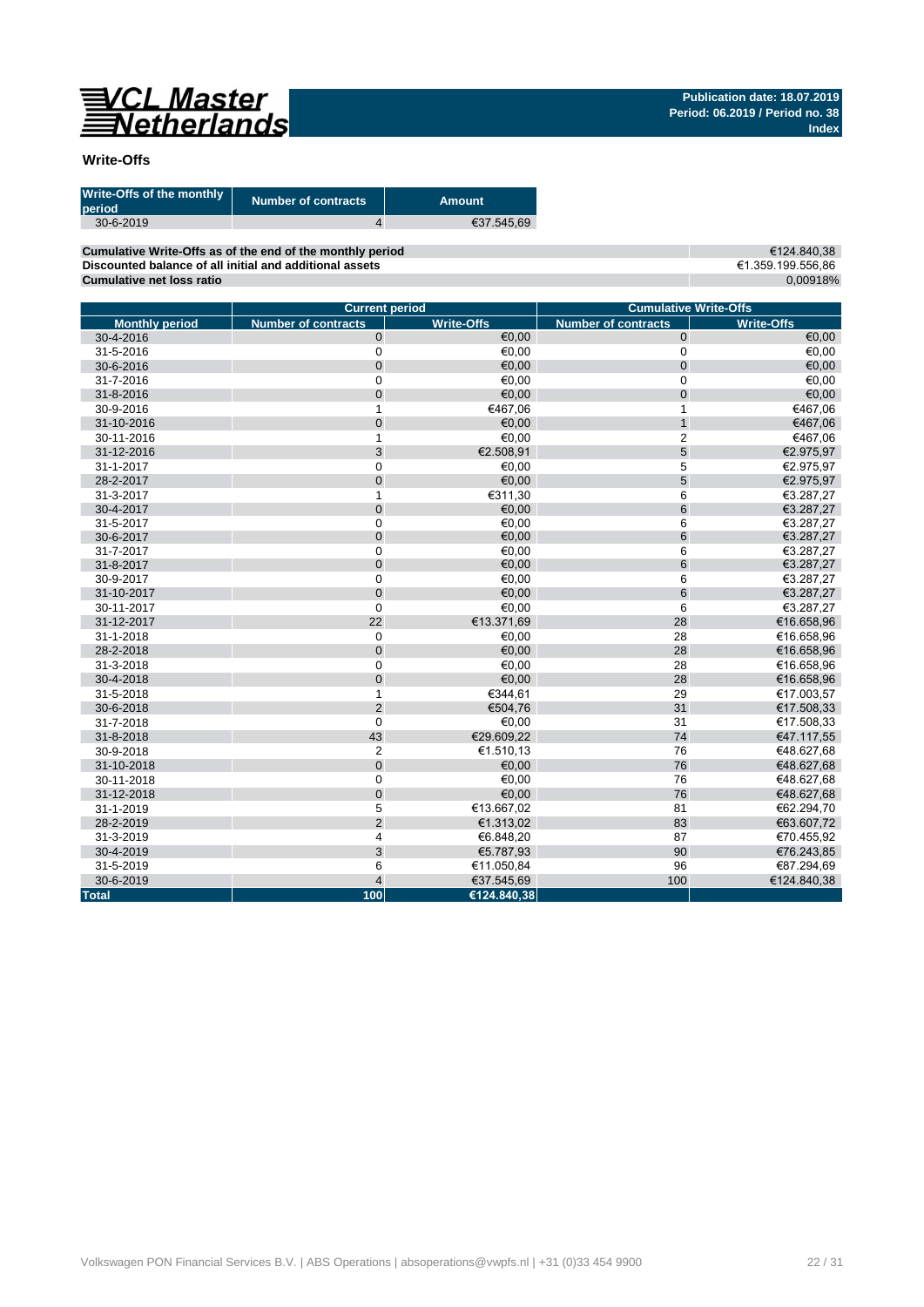## VCL Master<br>ENetherlands

**Pool data I**

|                               |                     |                            | <b>Total porfolio</b>             |                                                    |                               | <b>Type of car</b>                   |                        |                                      | <b>Customer type</b>          |                                             |                               |                                      |
|-------------------------------|---------------------|----------------------------|-----------------------------------|----------------------------------------------------|-------------------------------|--------------------------------------|------------------------|--------------------------------------|-------------------------------|---------------------------------------------|-------------------------------|--------------------------------------|
|                               |                     |                            |                                   |                                                    | New vehicle                   |                                      | <b>Used vehicle</b>    |                                      | <b>Commercial</b>             |                                             | <b>Private</b>                |                                      |
| Distribution by payment type  | Number of contracts | Percentage of<br>contracts | Outstanding<br>discounted balance | Percentage of<br>outstanding<br>discounted balance | <b>Number of</b><br>contracts | Outstanding<br>discounted<br>balance | Number of<br>contracts | Outstanding<br>discounted<br>balance | <b>Number of</b><br>contracts | <b>Outstanding</b><br>discounted<br>balance | <b>Number of</b><br>contracts | Outstanding<br>discounted<br>balance |
| Direct borrower account debit | 42.493              | 86.72% €                   | 666.978.131.78                    | 85,04%                                             | 39.511                        | € 623.002.897.49                     |                        | 2.982 € 43.975.234.29                |                               | 22.888 € 433.916.870.27                     |                               | 19.605 € 233.061.261,51              |
| Others                        | 6.507               | 13.28% €                   | 117.350.281.95                    | 14,96%                                             |                               | 6.079 € 111.032.890,07               | 428                    | 6.317.391,88                         |                               | 6.403 € 116.111.591.60                      | 104                           | 1.238.690,35                         |
| <b>Total</b>                  | 49.000              | 100,00%                    | €784.328.413.73                   | 100,00%                                            |                               | 45.590 € 734.035.787,56              | 3.410 $\leq$           | 50.292.626.17                        | 29.291                        | €550.028.461.87                             | 19.709                        | €234.299.951,86                      |

|                                                  |                     |                            | <b>Total porfolio</b>             |                                                    |                               | Type of car                          |                                      |                                      | <b>Customer type</b>          |                                             |                               |                                      |
|--------------------------------------------------|---------------------|----------------------------|-----------------------------------|----------------------------------------------------|-------------------------------|--------------------------------------|--------------------------------------|--------------------------------------|-------------------------------|---------------------------------------------|-------------------------------|--------------------------------------|
|                                                  |                     |                            |                                   |                                                    |                               | <b>New vehicle</b>                   |                                      | <b>Used vehicle</b>                  |                               | <b>Commercial</b>                           |                               | <b>Private</b>                       |
| <b>Distribution by contract</b><br>concentration | Number of contracts | Percentage of<br>contracts | Outstanding<br>discounted balance | Percentage of<br>outstanding<br>discounted balance | <b>Number of</b><br>contracts | Outstanding<br>discounted<br>balance | <b>Number of</b><br><b>contracts</b> | Outstanding<br>discounted<br>balance | <b>Number of</b><br>contracts | <b>Outstanding</b><br>discounted<br>balance | <b>Number of</b><br>contracts | Outstanding<br>discounted<br>balance |
|                                                  | 24.106              | 49,20%                     | 332.595.189.52                    | 42,41%                                             |                               | 22.711 € 312.637.105.25              | 1.395                                | € 19.958.084.27                      |                               | 4.515 € 99.705.990.26                       |                               | 19.591 € 232.889.199,26              |
| $2 - 10$                                         | 11.053              | 22,56%                     | 215.274.570.13                    | 27,45%                                             |                               | 9.926 € 197.686.456.15               |                                      | 1.127 € 17.588.113.98                |                               | 10.935 € 213.863.817.53                     | 118                           | 1.410.752.60                         |
| $11 - 20$                                        | 4.748               | 9,69% $\in$                | 87.427.460.81                     | 11,15%                                             |                               | 4.376 € 82.041.113.40                | 372 $\epsilon$                       | 5.386.347.41                         |                               | 4.748 € 87.427.460.81                       | $0 \in$                       | $-$                                  |
| $21 - 50$                                        | 5.223               | 10.66% €                   | 95.413.871.70                     | 12.17%                                             |                               | 4.925 € 90.861.678.98                | 298 €                                | 4.552.192.72                         |                               | 5.223 € 95.413.871.70                       | $0 \in$                       |                                      |
| > 50                                             | 3.870               | 7,90% €                    | 53.617.321,57                     | 6,84%                                              |                               | 3.652 € 50.809.433,78                | 218 €                                | 2.807.887,79                         |                               | 3.870 € 53.617.321,57                       | $0 \in$                       |                                      |
| <b>Total</b>                                     | 49.000              | 100.00%                    | €784.328.413.73                   | 100,00%                                            | 45.590                        | €734.035.787.56                      | 3.410                                | €50.292.626.17                       |                               | 29.291 €550.028.461.87                      |                               | 19.709 €234.299.951,86               |

|                                       |                            |                            | <b>Type of car</b>                |                                                    |                               |                                             |            |                               | <b>Customer type</b>                        |                          |                               |               |                                             |                               |                                             |
|---------------------------------------|----------------------------|----------------------------|-----------------------------------|----------------------------------------------------|-------------------------------|---------------------------------------------|------------|-------------------------------|---------------------------------------------|--------------------------|-------------------------------|---------------|---------------------------------------------|-------------------------------|---------------------------------------------|
|                                       |                            |                            | <b>Total porfolio</b>             |                                                    | <b>New vehicle</b>            |                                             |            | <b>Used vehicle</b>           |                                             |                          | <b>Commercial</b>             |               |                                             | <b>Private</b>                |                                             |
| <b>Distribution by largest lessee</b> | <b>Number of contracts</b> | Percentage of<br>contracts | Outstanding<br>discounted balance | Percentage of<br>outstanding<br>discounted balance | <b>Number of</b><br>contracts | <b>Outstanding</b><br>discounted<br>balance |            | <b>Number of</b><br>contracts | <b>Outstanding</b><br>discounted<br>balance |                          | <b>Number of</b><br>contracts |               | <b>Outstanding</b><br>discounted<br>balance | <b>Number of</b><br>contracts | <b>Outstanding</b><br>discounted<br>balance |
|                                       | 81                         | $0,17%$ €                  | 1.155.421,13                      | 0,15%                                              | 81 €                          | 1.155.421,13                                |            | $0 \in$                       |                                             | $\overline{a}$           | 81                            |               | 1.155.421,13                                | $0 \in$                       | $\sim$                                      |
|                                       | 58                         | $0,12%$ €                  | 1.082.949,61                      | 0,14%                                              | 58                            | 1.082.949,61                                |            | $0 \in$                       |                                             |                          |                               | 58 €          | 1.082.949,61                                | $0 \in$                       |                                             |
| -3                                    | 43                         | $0.09%$ €                  | 999.553,38                        | 0,13%                                              | 43 $\epsilon$                 |                                             | 999.553,38 | $0 \in$                       |                                             | $\overline{\phantom{a}}$ |                               | 43 $\epsilon$ | 999.553,38                                  | $0 \in$                       | $\overline{\phantom{a}}$                    |
|                                       | 48                         | $0,10%$ €                  | 999.349,77                        | 0,13%                                              | 45 €                          |                                             | 911.755,43 | $3 \in$                       |                                             | 87.594,34                |                               | 48 €          | 999.349,77                                  | $0 \in$                       |                                             |
|                                       | 46                         | $0.09%$ €                  | 998.818,95                        | 0,13%                                              | 12 $\epsilon$                 |                                             | 401.329,09 | 34 $\epsilon$                 |                                             | 597.489,86               |                               | 46 €          | 998.818,95                                  | $0 \in$                       |                                             |
|                                       | 108                        | $0,22%$ €                  | 998.202,63                        | 0,13%                                              | 91 €                          |                                             | 878.455,76 | 17 €                          |                                             | 119.746,87               |                               | 108 €         | 998.202,63                                  | $0 \in$                       |                                             |
|                                       | 53                         | $0,11\%$ €                 | 998.093,11                        | 0,13%                                              | 52 €                          |                                             | 967.561,22 | $1 \in$                       |                                             | 30.531.89                |                               | 53 $\epsilon$ | 998.093,11                                  | $0 \in$                       | $\overline{a}$                              |
|                                       | 52                         | $0,11\%$ €                 | 997.259,75                        | 0,13%                                              | 48 €                          |                                             | 912.844,75 | $4 \in$                       |                                             | 84.415,00                |                               | 52 €          | 997.259,75                                  | $0 \in$                       |                                             |
| 9                                     | 62                         | $0,13%$ €                  | 994.078,36                        | 0,13%                                              | 62 €                          |                                             | 994.078,36 | $0 \in$                       |                                             | $\overline{a}$           |                               | 62 $\epsilon$ | 994.078,36                                  | $0 \in$                       | $\overline{\phantom{a}}$                    |
| 10                                    | 51                         | $0,10%$ €                  | 993.917,56                        | 0,13%                                              | 48 €                          |                                             | 929.671,86 | $3 \in$                       |                                             | 64.245,70                |                               | 51 €          | 993.917,56                                  | $0 \in$                       |                                             |
| 11                                    | 74                         | $0,15%$ €                  | 991.901,60                        | 0,13%                                              | 74 €                          |                                             | 991.901,60 | $0 \in$                       |                                             | $\overline{\phantom{a}}$ |                               | 74 €          | 991.901,60                                  | $0 \in$                       | $\overline{\phantom{a}}$                    |
| 12                                    | 75                         | $0,15%$ €                  | 990.748,08                        | 0,13%                                              | 75 €                          |                                             | 990.748,08 | $0 \in$                       |                                             |                          |                               | 75 €          | 990.748.08                                  | $0 \in$                       |                                             |
| 13                                    | 94                         | $0,19%$ €                  | 990.421,90                        | 0,13%                                              | 94 $\in$                      |                                             | 990.421,90 | $0 \in$                       |                                             | $\overline{a}$           |                               | 94 $\in$      | 990.421,90                                  | $0 \in$                       |                                             |
| 14                                    | 71                         | $0,14%$ €                  | 989.760,49                        | 0,13%                                              | 71 €                          |                                             | 989.760,49 | $0 \in$                       |                                             |                          |                               | 71 €          | 989.760,49                                  | $0 \in$                       |                                             |
| 15                                    | 167                        | $0,34%$ €                  | 989.434,00                        | 0,13%                                              | 167 €                         |                                             | 989.434,00 | $0 \in$                       |                                             | $\overline{a}$           |                               | 167 €         | 989.434,00                                  | $0 \in$                       |                                             |
| 16                                    | 43                         | $0.09%$ €                  | 989.227,54                        | 0,13%                                              | 42 €                          |                                             | 970.039,13 | 1 €                           |                                             | 19.188,41                |                               | 43 €          | 989.227,54                                  | $0 \in$                       |                                             |
| 17                                    | 71                         | $0,14%$ €                  | 988.787,32                        | 0,13%                                              | 71 €                          |                                             | 988.787,32 | $0 \in$                       |                                             |                          |                               | 71 €          | 988.787,32                                  | $0 \in$                       | $\overline{\phantom{a}}$                    |
| 18                                    | 37                         | $0.08%$ €                  | 987.878,11                        | 0,13%                                              | 37 $\epsilon$                 |                                             | 987.878,11 | $0 \in$                       |                                             |                          |                               | 37 €          | 987.878,11                                  | $0 \in$                       |                                             |
| 19                                    | 61                         | $0,12%$ €                  | 985.848,13                        | 0,13%                                              | 58 €                          |                                             | 959.238,25 | $3 \in$                       |                                             | 26.609,88                |                               | 61 €          | 985.848,13                                  | $0 \in$                       | $\overline{\phantom{a}}$                    |
| 20                                    | 77                         | $0,16%$ €                  | 985.428,32                        | 0,13%                                              | 49 €                          |                                             | 677.201,94 | 28 €                          |                                             | 308.226,38               |                               | 77 €          | 985.428,32                                  | $0 \in$                       |                                             |
| <b>Total 1 - 20</b>                   | $1.372$                    | 2,80%                      | €20.107.079,74                    | 2,56%                                              | 1.278 €                       | 18.769.031,41                               |            | 94 $\epsilon$                 | 1.338.048,33                                |                          |                               |               | 1.372 € 20.107.079,74                       | $0 \in$                       | <b>Contract</b>                             |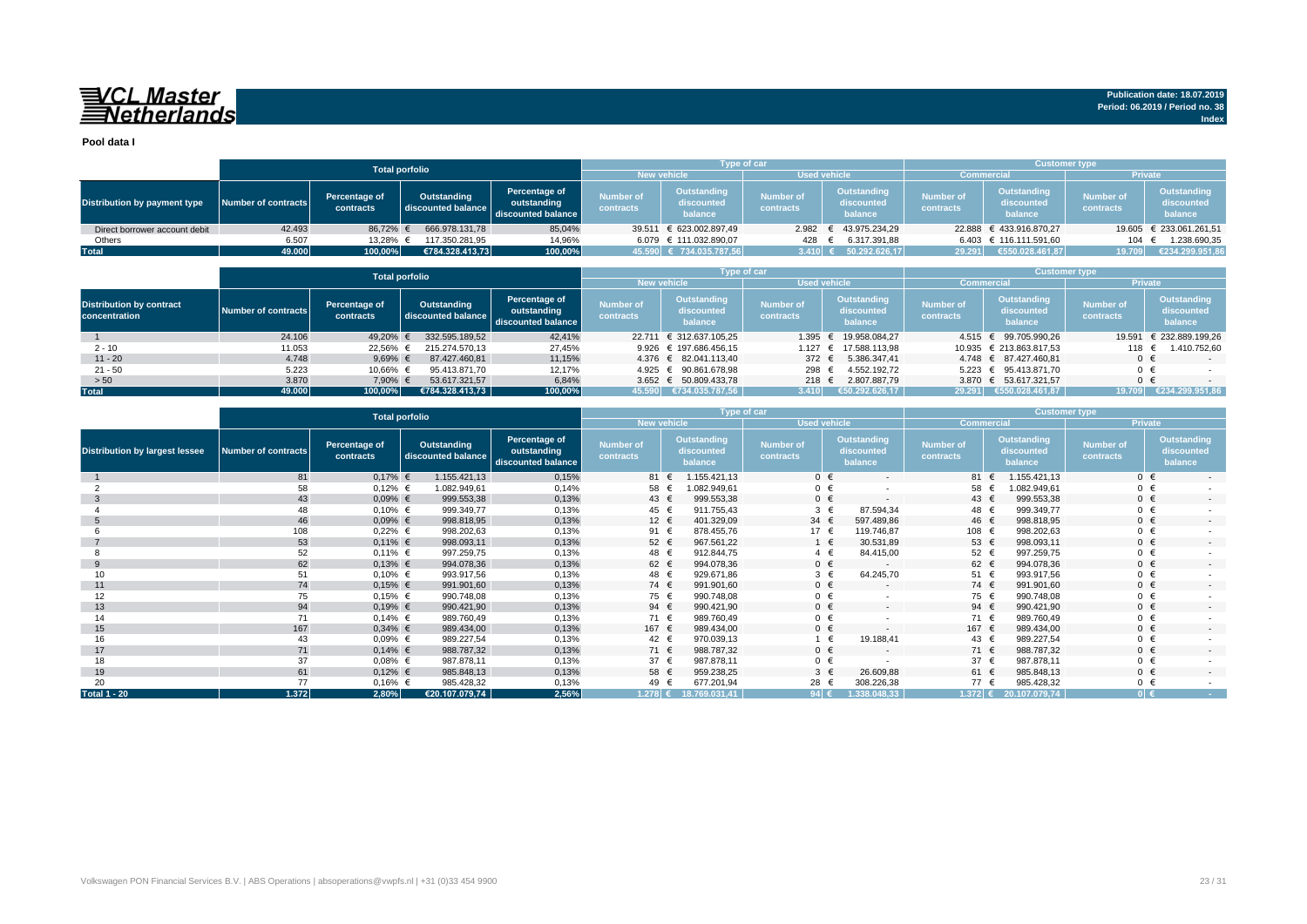## 

#### **Pool data II**

|                                                             |                        |                            | <b>Total porfolio</b>             |                                                       |                               |                                      | Type of car                   |                                      | <b>Customer type</b>   |                                      |                               |                                             |  |
|-------------------------------------------------------------|------------------------|----------------------------|-----------------------------------|-------------------------------------------------------|-------------------------------|--------------------------------------|-------------------------------|--------------------------------------|------------------------|--------------------------------------|-------------------------------|---------------------------------------------|--|
|                                                             |                        |                            |                                   |                                                       | <b>New vehicle</b>            |                                      | <b>Used vehicle</b>           |                                      | <b>Commercial</b>      |                                      | <b>Private</b>                |                                             |  |
| <b>Distribution by</b><br>outstanding discounted<br>balance | Number of<br>contracts | Percentage of<br>contracts | Outstanding<br>discounted balance | Percentage of<br>outstanding<br>discounted<br>balance | <b>Number of</b><br>contracts | Outstanding<br>discounted<br>balance | <b>Number of</b><br>contracts | Outstanding<br>discounted<br>balance | Number of<br>contracts | Outstanding<br>discounted<br>balance | <b>Number of</b><br>contracts | <b>Outstanding</b><br>discounted<br>balance |  |
| $0.01 - 5.000.00$                                           | 529                    | 1,08% €                    | 1.739.367.52                      | 0,22%                                                 | 458 €                         | 1.507.944.56                         | 71 €                          | 231.422.96                           | 372 $\epsilon$         | 1.131.254.98                         | 157 €                         | 608.112.54                                  |  |
| 5.000.01 - 10.000.00                                        | 13.089                 | 26.71% €                   | 103.752.537.87                    | 13,23%                                                | 12.134 $∈$                    | 96.229.324.17                        | 955 €                         | 7.523.213.70                         | 3.993 $\in$            | 32.317.967.26                        | 9.096                         | 71.434.570.61                               |  |
| 10.000.01 - 15.000.00                                       | 13.425                 | 27.40% €                   | 166.441.721.26                    | 21.22%                                                |                               | 12.458 € 154.542.985.54              | 967                           | 11.898.735.72                        | 7.087 €                | 88.827.222.33                        | 6.338                         | 77.614.498.93                               |  |
| 15.000.01 - 20.000.00                                       | 9.176                  | 18.73% €                   | 159.226.027.24                    | 20,30%                                                |                               | 8.491 € 147.288.314.53               | 685 €                         | 11.937.712.71                        |                        | 6.937 € 120.628.482.84               | 2.239                         | 38.597.544.40                               |  |
| 20.000.01 - 25.000.00                                       | 6.459                  | 13.18% €                   | 144.000.964.69                    | 18,36%                                                |                               | 5.971 € 133.134.889.89               | 488                           | 10.866.074.80                        |                        | 5.188 € 115.801.425.07               | 1.271                         | 28.199.539,62                               |  |
| 25.000.01 - 30.000.00                                       | 3.463                  | 7,07% €                    | 94.031.198.61                     | 11,99%                                                |                               | 3.309 € 89.908.371.91                | 154                           | 4.122.826.70                         |                        | $3.014 \text{ } \in 81.882.443.79$   | 449                           | 12.148.754.82                               |  |
| > 30,000,00                                                 | 2.859                  | $5,83%$ €                  | 115.136.596.54                    | 14,68%                                                |                               | 2.769 € 111.423.956.96               | 90 €                          | 3.712.639.58                         |                        | 2.700 € 109.439.665.60               | 159                           | 5.696.930.94                                |  |
| <b>Total</b>                                                | 49.000                 | 100,00%                    | €784.328.413.73                   | 100,00%                                               |                               | 45.590   €734.035.787,56             | 3.410                         | €50.292.626.17                       |                        | 29.291 € 550.028.461.87              |                               | 19.709 € 234.299.951,86                     |  |
|                                                             |                        |                            |                                   |                                                       |                               |                                      |                               |                                      |                        |                                      |                               |                                             |  |

| <b>Statistics</b>                      |            |
|----------------------------------------|------------|
| Minimum outstanding discounted balance | 3.43       |
| Maximum outstanding discounted balance | 172.626.39 |
| Average outstanding discounted balance | 16,006.70  |

|                                                          |                        |                            | <b>Total porfolio</b>             |                                                       |                        |                                      | <b>Type of car</b>                   |                                      | <b>Customer type</b>          |                                      |                               |                                      |
|----------------------------------------------------------|------------------------|----------------------------|-----------------------------------|-------------------------------------------------------|------------------------|--------------------------------------|--------------------------------------|--------------------------------------|-------------------------------|--------------------------------------|-------------------------------|--------------------------------------|
|                                                          |                        |                            |                                   |                                                       |                        | <b>New vehicle</b>                   |                                      | <b>Used vehicle</b>                  | <b>Commercial</b>             |                                      | <b>Private</b>                |                                      |
| <b>Distribution by</b><br>outstanding nominal<br>balance | Number of<br>contracts | Percentage of<br>contracts | Outstanding<br>discounted balance | Percentage of<br>outstanding<br>discounted<br>balance | Number of<br>contracts | Outstanding<br>discounted<br>balance | <b>Number of</b><br><b>contracts</b> | Outstanding<br>discounted<br>balance | <b>Number of</b><br>contracts | Outstanding<br>discounted<br>balance | <b>Number of</b><br>contracts | Outstanding<br>discounted<br>balance |
| $0.01 - 5.000.00$                                        | 467                    | 0.95%                      | €1.432.948.22                     | 0,18%                                                 | 402 €                  | 1.231.047.68                         | 65 €                                 | 201.900.54                           | 327 $\epsilon$                | 908.957.85                           | 140 €                         | 523.990.37                           |
| 5.000.01 - 10.000.00                                     | 11.497                 | 23.46%                     | €88.140.794.64                    | 11.24%                                                |                        | 10.629 € 81.491.779.54               | 868 €                                | 6.649.015.10                         | 3.391                         | 26.275.906.16<br>$\ddot{ }$          | 8.106                         | 61.864.888.48<br>$\epsilon$          |
| 10.000.01 - 15.000.00                                    | 12.722                 | 25,96%                     | €148.413.993.41                   | 18,92%                                                |                        | 11.767 € 137.137.499.18              | 955                                  | 11.276.494.23                        | 6.496 €                       | 77.156.824,77                        | 6.226                         | 71.257.168.64                        |
| 15.000.01 - 20.000.00                                    | 9.364                  | 19.11%                     | €151.490.849.63                   | 19,31%                                                |                        | 8.683 € 140.142.734.41               | 681                                  | 11.348.115.22                        |                               | 6.574 € 107.737.776.31               | $2.790 \in$                   | 43.753.073.32                        |
| 20.000.01 - 25.000.00                                    | 6.570                  | 13,41%                     | €136.495.555.78                   | 17.40%                                                |                        | 6.090 € 126.342.937.86               | 480                                  | 10.152.617.92                        |                               | 5.171 € 107.855.251.67               | 1.399 €                       | 28.640.304.11                        |
| 25.000.01 - 30.000.00                                    | 4.184                  | 8,54%                      | €105.042.423,58                   | 13,39%                                                |                        | 3.948 € 99.089.637.01                | 236 €                                | 5.952.786.57                         |                               | 3.482 € 87.779.064.40                | 702 €                         | 17.263.359,18                        |
| >30.000.00                                               | 4.196                  | 8,56%                      | €153.311.848.47                   | 19,55%                                                |                        | 4.071 € 148.600.151.88               | 125 €                                | 4.711.696.59                         |                               | 3.850 € 142.314.680.71               | $346 \text{ } \in$            | 10.997.167.76                        |
| <b>Total</b>                                             | 49.000                 | 100.00%                    | €784.328.413.73                   | 100.00%                                               | 45.590                 | €734.035.787,56                      | 3.410                                | €50.292.626,17                       | 29.291                        | €550.028.461,87                      | 19.709                        | €234.299.951,86                      |

| <b>Statistics</b>                   |            |
|-------------------------------------|------------|
| Minimum outstanding nominal balance | 3.44       |
| Maximum outstanding nominal balance | 189.981.88 |
| Average outstanding nominal balance | 17.180.50  |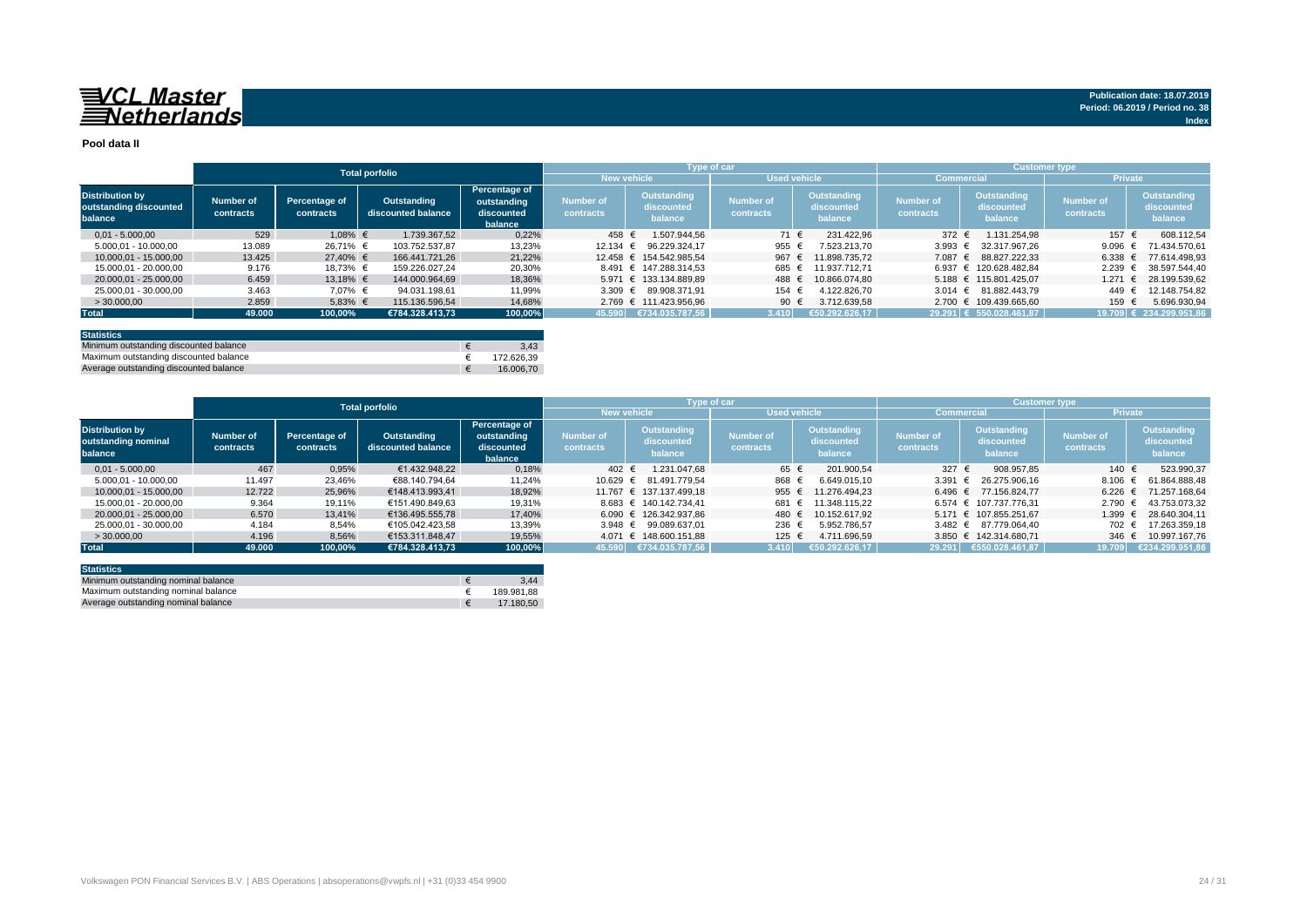

#### **Pool data III**

|                        |           |               | <b>Total porfolio</b>      |                    |                  |                         | Type of car      |                          | Customer type,   |                            |                |                    |  |
|------------------------|-----------|---------------|----------------------------|--------------------|------------------|-------------------------|------------------|--------------------------|------------------|----------------------------|----------------|--------------------|--|
|                        |           |               |                            |                    |                  | <b>New vehicle</b>      |                  | <b>Used vehicle</b>      | Commercia        |                            | <b>Private</b> |                    |  |
| <b>Distribution by</b> | Number of | Percentage of | Outstanding                | Percentage of      | <b>Number of</b> | <b>Outstanding</b>      | <b>Number of</b> | Outstanding              | <b>Number of</b> | Outstanding                | Number of      | <b>Outstanding</b> |  |
|                        |           | contracts     | discounted                 | outstanding        | contracts        | discounted              | contracts        | discounted               | contracts        | discounted                 | contracts      | discounted         |  |
| remaining term         | contracts |               | balance                    | discounted balance |                  | balance                 |                  | balance                  |                  | balance                    |                | balance            |  |
| $01 - 12$              | 13.024    |               | 26.58% € 144.630.032.61    | 18.44%             |                  | 11.646 € 129.031.842.73 | 1.378            | 15.598.189.88            | 6.831            | 87.890.681.38              | 6.193 $∈$      | 56.739.351.23      |  |
| $13 - 24$              | 14.322    |               | 29.23% € 217.669.169.63    | 27,75%             |                  | 12.938 € 196.028.775.42 | 1.384            | € 21.640.394.21          |                  | 9.137 $\in$ 158.368.177,63 | 5.185          | 59.300.992,00      |  |
| 25-36                  | 12.145    |               | 24.79% € 217.679.800.79    | 27,75%             |                  | 11.647 € 208.002.319.40 | 498              | 9.677.481.39             |                  | 7.269 € 153.701.352.66     | $4.876 \in$    | 63.978.448.13      |  |
| 37-48                  | 7.849     |               | 16.02% € 160.907.590.45    | 20,52%             |                  | 7.716 € 158.015.517.92  | 133 €            | 2.892.072.53             |                  | 4.810 € 114.882.240.19     | 3.039          | 46.025.350.26      |  |
| 49-60                  | 1.659     |               | $3.39\% \in 43.419.326.49$ | 5.54%              |                  | 1.642 € 42.934.838.33   | $17 \epsilon$    | 484.488.16               |                  | 1.243 € 35.163.516.25      | 416 €          | 8.255.810.24       |  |
| 61-72                  |           | $0.00\%$ €    | 22.493.76                  | 0,00%              |                  | 22.493.76               | $0 \in$          |                          |                  | 22.493.76                  |                |                    |  |
| $>72$                  |           | $0.00\%$ €    |                            | 0,00%              |                  |                         | $0 \in$          | $\overline{\phantom{a}}$ |                  | $0 \in$                    |                | $0 \in$            |  |
| <b>Total</b>           | 49.000    |               | 100,00% €784.328.413,73    | 100,00%            | 45.590           | €734.035.787.56         | 3.410            | €50.292.626.17           | 29.291           | €550.028.461.87            | 19.709         | €234.299.951.86    |  |

| <b>Statistics</b>               |       |
|---------------------------------|-------|
| Minimum Remaining Term          |       |
| Maximum Remaining Term          |       |
| Weighted Average Remaining Term | 26.47 |

|                        | <b>Total porfolio</b> |               |                 |                    |                    | Type of car             |              |                       | 'Customer type , |                        |                  |                       |  |
|------------------------|-----------------------|---------------|-----------------|--------------------|--------------------|-------------------------|--------------|-----------------------|------------------|------------------------|------------------|-----------------------|--|
|                        |                       |               |                 |                    | <b>New vehicle</b> |                         | Used vehicle |                       |                  | Commercial             | <b>Private</b>   |                       |  |
|                        |                       |               | Outstanding     | Percentage of      |                    | Outstanding             |              | Outstanding           | <b>Number of</b> | Outstanding            | <b>Number of</b> | Outstanding           |  |
| <b>Distribution by</b> | Number of             | Percentage of | discounted      | outstanding        | Number of          | discounted              | Number of    | discounted            |                  | discounted             |                  | discounted            |  |
| seasoning              | contracts             | contracts     | balance         | discounted balance | contracts          | balance                 | contracts    | balance               | contracts        | balance                | contracts        | balance               |  |
| $01 - 12$              | 10.396                | 21.22%        | €217.690.538,19 | 27,76%             | 9.527              | € 203.807.383.12        | 869          | 13.883.155.07         |                  | 6.325 € 154.609.378.57 | 4.071            | € 63.081.159.62       |  |
| $13 - 24$              | 16.125                | 32.91%        | €269.169.932.18 | 34,32%             |                    | 14.991 € 252.231.590.54 | 1.134        | 16.938.341.64         |                  | 8.724 € 178.527.298.57 | 7.401            | € 90.642.633.61       |  |
| $25 - 36$              | 12.057                | 24.61%        | €175.825.730.94 | 22.42%             | 11.047             | € 161.638.321.53        |              | 1.010 € 14.187.409,41 |                  | 7.679 € 128.634.167.27 |                  | 4.378 € 47.191.563.67 |  |
| 37-48                  | 9.656                 | 19.71%        | €114.617.018.76 | 14,61%             |                    | 9.271 € 109.443.745.61  | 385          | 5.173.273.15          | 6.025            | 82.914.836.58          | 3.631            | € 31.702.182.18       |  |
| 49-60                  | 744                   | 1,52%         | €6.852.786.74   | 0,87%              | 733 $\epsilon$     | 6.750.364.39            | 11 €         | 102.422.35            | 517 €            | 5.175.654.06           | $227 \epsilon$   | 1.677.132,68          |  |
| 61-72                  | 22                    | 0,04%         | €172.406,92     | 0,02%              | 21 $\in$           | 164.382,37              |              | 8.024,55              | 21 €             | 167.126,82             |                  | 5.280.10              |  |
| $>72$                  |                       | 0,00%         | €0,00           | 0,00%              |                    | $0 \in$                 | $0 \in$      |                       | ∩ €              |                        | $0 \in$          |                       |  |
| <b>Total</b>           | 49.000                | 100.00%       | €784.328.413.73 | 100,00%            | 45.590             | €734.035.787.56         | 3.410        | €50.292.626.17        | 29.291           | €550.028.461.87        | 19.709           | €234.299.951.86       |  |

| <b>Statistics</b>          |       |
|----------------------------|-------|
| Minimum seasoning          |       |
| Maximum seasoning          |       |
| Weighted average seasoning | 21.80 |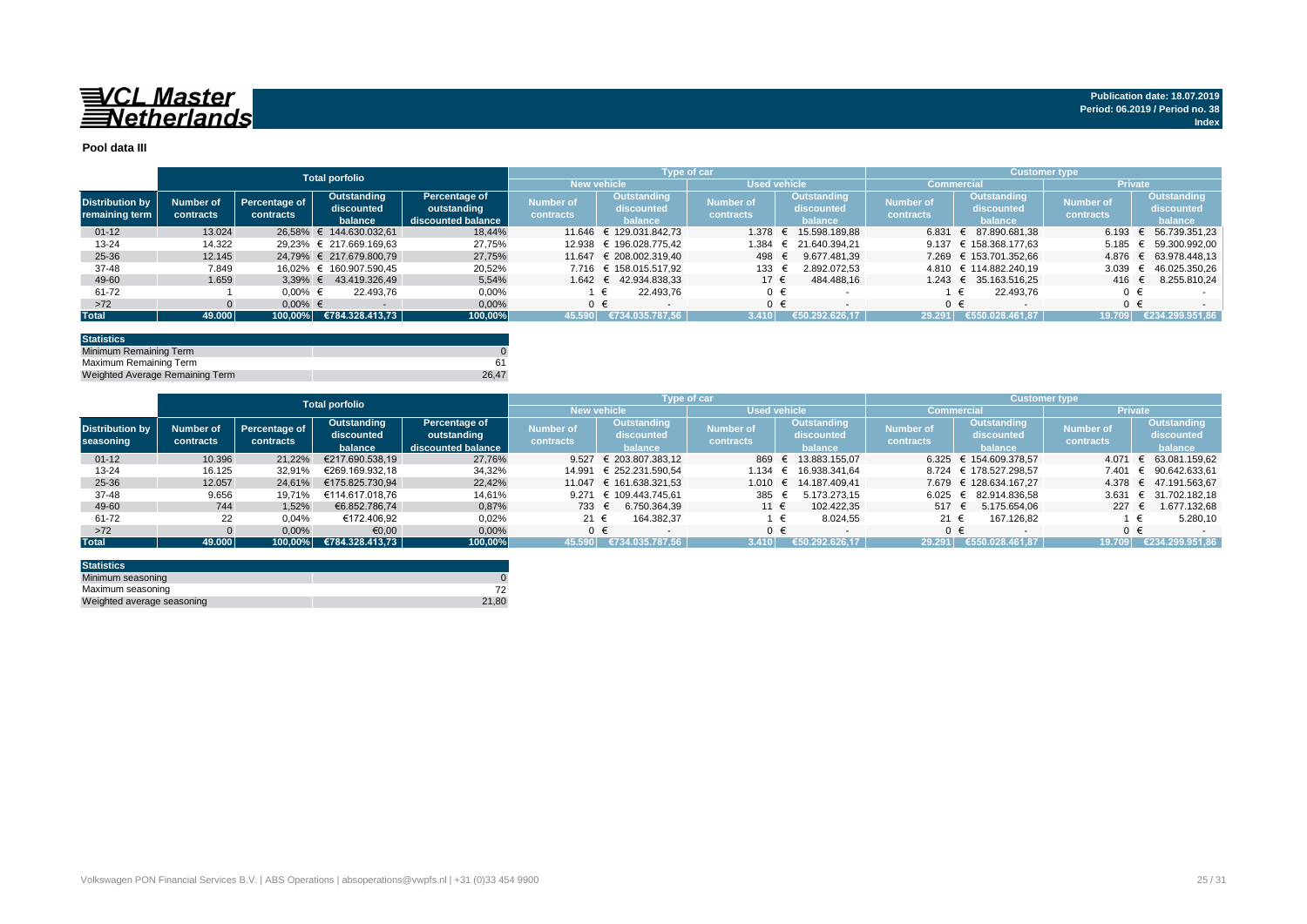## 

**Pool data IV**

|                              |           |               | <b>Total porfolio</b>   |                    |                    | <b>Type of car</b>                    |                     |                       |                  | <b>Customer type</b>      |                  |                       |  |  |
|------------------------------|-----------|---------------|-------------------------|--------------------|--------------------|---------------------------------------|---------------------|-----------------------|------------------|---------------------------|------------------|-----------------------|--|--|
|                              |           |               |                         |                    | <b>New vehicle</b> |                                       | <b>Used vehicle</b> |                       |                  | <b>Commercial</b>         | <b>Private</b>   |                       |  |  |
|                              | Number of |               | Outstanding             | Percentage of      | <b>Number of</b>   | Outstanding                           |                     | Outstanding           | <b>Number of</b> | Outstanding               | <b>Number of</b> | Outstanding           |  |  |
| <b>Distribution by brand</b> |           | Percentage of | discounted              | outstanding        |                    | discounted                            | <b>Number of</b>    | discounted            |                  | discounted                |                  | discounted            |  |  |
|                              | contracts | contracts     | balance                 | discounted balance | contracts          | halance                               | contracts           | halance               | contracts        | halance                   | contracts        | balance               |  |  |
| <b>VW</b>                    | 17.285    | 35.28%        | €254.327.326.34         | 32,43%             |                    | 15.842 € 232.556.009.82               |                     | 1.443 € 21.771.316.52 |                  | 9.358 € 163.040.352.01    |                  | 7.927 € 91.286.974,33 |  |  |
| <b>VW LCV</b>                | 4.278     | 8,73%         | €70.665.971.71          | 9,01%              |                    | 4.119 € 68.617.190.36                 | 159 €               | 2.048.781.35          |                  | 4.278 € 70.665.971.71     | 0 €              |                       |  |  |
| Audi                         | 5.539     | 11.30%        | €127.475.415,10         | 16,25%             |                    | 5.181 € 119.836.928.20                | 358 $\epsilon$      | 7.638.486.90          |                  | 2.882 € 76.212.772.49     | 2.657            | € 51.262.642.61       |  |  |
| Seat                         | 5.716     | 11.67%        | €66.749.053.61          | 8,51%              |                    | $5.414 \quad \in \quad 63.742.359.30$ | 302 $\epsilon$      | 3.006.694.31          |                  | 1.644 € 24.729.755.67     |                  | 4.072 € 42.019.297.94 |  |  |
| Skoda                        | 8.597     | 17.54%        | €111.584.496.97         | 14.23%             |                    | 8.288 € 107.995.848.03                | 309 $\epsilon$      | 3.588.648.94          |                  | $3.550 \in 61.935.775.58$ |                  | 5.047 € 49.648.721,39 |  |  |
| Other brands                 | 7.585     | 15.48%        | €153.526.150.00         | 19.57%             |                    | 6.746 € 141.287.451.85                | 839 €               | 12.238.698.15         |                  | 7.579 € 153.443.834.41    |                  | 82.315.59             |  |  |
| <b>Total</b>                 | 49.000    |               | 100.00% €784.328.413.73 | 100,00%            |                    | 45.590 €734.035.787.56                | 3.410               | €50.292.626,17        |                  | 29.291 €550.028.461.87    | 19.709           | €234.299.951,86       |  |  |

|                                            |                        | <b>Total porfolio</b>      |                                      |                                                    |                               |                                             | <b>Type of car</b>            |                                             | <b>Customer type</b>          |                                      |                               |                                             |  |
|--------------------------------------------|------------------------|----------------------------|--------------------------------------|----------------------------------------------------|-------------------------------|---------------------------------------------|-------------------------------|---------------------------------------------|-------------------------------|--------------------------------------|-------------------------------|---------------------------------------------|--|
|                                            |                        |                            |                                      |                                                    |                               | New vehicle                                 | <b>Used vehicle</b>           |                                             |                               | <b>Commercia</b>                     | <b>Private</b>                |                                             |  |
| Distribution by geographic<br>distribution | Number of<br>contracts | Percentage of<br>contracts | Outstanding<br>discounted<br>balance | Percentage of<br>outstanding<br>discounted balance | <b>Number of</b><br>contracts | <b>Outstanding</b><br>discounted<br>balance | <b>Number of</b><br>contracts | <b>Outstanding</b><br>discounted<br>balance | <b>Number of</b><br>contracts | Outstanding<br>discounted<br>balance | <b>Number of</b><br>contracts | <b>Outstanding</b><br>discounted<br>balance |  |
| Noord-Holland                              | 7.936                  | 16,20%                     | €136.179.283.86                      | 17,36%                                             |                               | 7.266 € 125.681.898.86                      | 670 €                         | 10.497.385.00                               |                               | 5.136 € 101.886.453.21               | 2.800                         | 34.292.830.65                               |  |
| Flevoland                                  | 1.207                  | 2.46%                      | €17.500.306.70                       | 2,23%                                              |                               | 1.142 € 16.587.232.95                       | 65 €                          | 913.073.75                                  | 470 €                         | 9.002.358.01                         | 737 €                         | 8.497.948.69                                |  |
| Utrecht                                    | 4.667                  | 9,52%                      | €75.352.115.43                       | 9,61%                                              |                               | 4.281 € 69.823.377.58                       | 386 €                         | 5.528.737.85                                | $2.913 \in$                   | 55.362.024.15                        | 1.754                         | 19.990.091.28<br>$\epsilon$                 |  |
| Zuid-Holland                               | 12.217                 | 24.93%                     | €191.882.802.96                      | 24.46%                                             |                               | 11.404 € 179.774.034.88                     | 813 €                         | 12.108.768.08                               |                               | 6.854 € 127.133.233.49               | 5.363                         | 64.749.569.47<br>€                          |  |
| Gelderland                                 | 5.175                  | 10.56%                     | €79.380.457.18                       | 10,12%                                             |                               | 4.884 € 75.432.584.20                       | 291 $\in$                     | 3.947.872.98                                |                               | 3.315 € 58.098.776.11                | 1.860                         | 21.281.681.07<br>$\epsilon$                 |  |
| Noord-Brabant                              | 7.290                  | 14,88%                     | €117.468.463.84                      | 14,98%                                             |                               | 6.848 € 111.032.071,39                      | 442 €                         | 6.436.392.45                                |                               | 4.214 € 80.417.034.36                | 3.076                         | 37.051.429.48<br>$\epsilon$                 |  |
| Zeeland                                    | 800                    | 1,63%                      | €12.127.124.94                       | 1,55%                                              |                               | 757 € 11.555.082.88                         | 43 $\in$                      | 572.042.06                                  | 380 €                         | 6.903.470.50                         | 420 €                         | 5.223.654,44                                |  |
| Limburg                                    | 3.391                  | 6,92%                      | €52.930.839.45                       | 6,75%                                              |                               | 3.144 € 49.394.274.67                       | 247 €                         | 3.536.564.78                                | $1.915 \in$                   | 35.273.952.96                        | 1.476                         | 17.656.886.49                               |  |
| Overijssel                                 | 3.479                  | 7,10%                      | €58,397,400.49                       | 7,45%                                              |                               | 3.206 € 54.256.271.27                       | $273 \t∈$                     | 4.141.129.22                                | $2.674 \text{ }€$             | 48.805.075.07                        | 805 €                         | 9.592.325.42                                |  |
| Drenthe                                    | 900                    | 1.84%                      | €14.084.767.63                       | 1,80%                                              | 837 €                         | 13.170.562.10                               | 63 €                          | 914.205,53                                  | 483 €                         | 9.326.969.03                         | 417 €                         | 4.757.798,60                                |  |
| Friesland                                  | 704                    | 1.44%                      | €9.665.384.25                        | 1,23%                                              | 682 €                         | 9.365.225.85                                | 22 €                          | 300.158.40                                  | 185 €                         | 3.761.013.43                         | 519 €                         | 5.904.370.82                                |  |
| Groningen                                  | 1.234                  | 2,52%                      | €19.359.467.00                       | 2,47%                                              | 1.139 €                       | 17.963.170,93                               | 95 €                          | 1.396.296,07                                | 752 €                         | 14.058.101,55                        | 482 €                         | 5.301.365,45                                |  |
| Total                                      | 49.000                 | 100.00%                    | €784.328.413.73                      | 100,00%                                            |                               | 45.590 €734.035.787.56                      | 3.410                         | €50.292.626.17                              | 29.291                        | €550.028.461.87                      | 19.709                        | €234.299.951.86                             |  |

|                                                                   |                               | <b>Total porfolio</b>      |                                      |                                     |                                      |                                             | Type of car                   |                                             | <b>Customer type</b>          |                                             |                        |                                             |  |  |
|-------------------------------------------------------------------|-------------------------------|----------------------------|--------------------------------------|-------------------------------------|--------------------------------------|---------------------------------------------|-------------------------------|---------------------------------------------|-------------------------------|---------------------------------------------|------------------------|---------------------------------------------|--|--|
|                                                                   |                               |                            |                                      |                                     |                                      | <b>New vehicle</b>                          | <b>Used vehicle</b>           |                                             | <b>Commercia</b>              |                                             | <b>Private</b>         |                                             |  |  |
| <b>Distribution by industry sector</b>                            | <b>Number of</b><br>contracts | Percentage of<br>contracts | Outstanding<br>discounted<br>balance | Percentage of<br>discounted balance | <b>Number of</b><br><b>contracts</b> | <b>Outstanding</b><br>discounted<br>balance | <b>Number of</b><br>contracts | <b>Outstanding</b><br>discounted<br>balance | <b>Number of</b><br>contracts | <b>Outstanding</b><br>discounted<br>balance | Number of<br>contracts | <b>Outstanding</b><br>discounted<br>balance |  |  |
| Agriculture / Forestry                                            | 187                           | 0,38%                      | €3.629.926.92                        | 0,46%                               | 177 €                                | 3.440.378.17                                | 10 €                          | 189.548.75                                  | 187 €                         | 3.629.926.92                                | $0 \in$                |                                             |  |  |
| Construction                                                      | 127                           | 0,26%                      | €2.316.707,49                        | 0,30%                               | 124                                  | 2.279.530,54                                | $3 \in$                       | 37.176,95                                   | 127 €                         | 2.316.707.49                                | $0 \in$                |                                             |  |  |
| Energy / Mining                                                   | 154                           | 0,31%                      | €3.495.320.15                        | 0,45%                               | $142 \epsilon$                       | 3.264.404.43                                | 12 €                          | 230.915.72                                  | 154 €                         | 3.495.320.15                                | $0 \in$                | $\sim$                                      |  |  |
| <b>Financial services</b>                                         | 1.718                         | 3,51%                      | €33.336.735.44                       | 4,25%                               | 1.607 €                              | 31.311.841.75                               | 111 €                         | 2.024.893.69                                | 1.718 €                       | 33.336.735.44                               | $0 \in$                |                                             |  |  |
| Hotel and restaurant industry                                     | 116                           | 0,24%                      | €2.402.196,61                        | 0,31%                               | 110 €                                | 2.312.357.89                                | 6 €                           | 89.838,72                                   | 116 €                         | 2.402.196.61                                | $0 \in$                | $\sim$                                      |  |  |
| Information technology                                            | 1.491                         | 3,04%                      | €26.098.898,90                       | 3,33%                               | 1.386 €                              | 24.646.325.49                               | 105 €                         | .452.573.41                                 | 1.491 €                       | 26.098.898.90                               | $0 \in$                |                                             |  |  |
| Manufacturing industry                                            | 2.972                         | 6,07%                      | €59.170.485,09                       | 7,54%                               |                                      | 2.764 € 55.975.802,49                       | 208 €                         | 3.194.682.60                                | $2.972 \in$                   | 59.170.485.09                               | $0 \in$                |                                             |  |  |
| Other                                                             | 9.455                         | 19,30%                     | €189.767.517.08                      | 24,19%                              | 8.021                                | € 166.564.795.13                            | 1.434                         | 23.202.721,95                               |                               | 9.452 € 189.737.331.26                      | $0 \in$                |                                             |  |  |
| Other services                                                    | 6.082                         | 12,41%                     | €100.208.148.01                      | 12.78%                              |                                      | 5.531 € 92.226.163.30                       | 551 $\epsilon$                | 7.981.984.71                                |                               | 6.082 € 100.208.148.01                      | $0 \in$                |                                             |  |  |
| Private                                                           | 19.706                        | 40,22%                     | €234.269.766,04                      | 29,87%                              |                                      | 19.123 € 228.313.433,47                     | 583 €                         | 5.956.332.57                                | $0 \in$                       |                                             |                        | 19.709 € 234.299.951.86                     |  |  |
| Public administration, education,<br>health care, public services | 553                           | 1,13%                      | €9.027.458.88                        | 1,15%                               | 509 €                                | 8.372.738.94                                | $44 \in$                      | 654.719.94                                  | 553 €                         | 9.027.458.88                                | $0 \in$                |                                             |  |  |
| Real estate                                                       | 580                           | 1.18%                      | €11.168.852.84                       | 1,42%                               | 526                                  | 10.349.075.90<br>€                          | 54 €                          | 819.776.94                                  | 580 €                         | 11.168.852.84                               | $0 \in$                |                                             |  |  |
| Retail / Wholesale                                                | 1.789                         | 3,65%                      | €29.175.104.43                       | 3,72%                               | 1.709 €                              | 28.032.048.72                               | 80 €                          | .143.055,71                                 | 1.789 $∈$                     | 29.175.104.43                               | $0 \in$                | $\sim$                                      |  |  |
| Transportation                                                    | 4.070                         | 8,31%                      | €80.261.295.85                       | 10,23%                              | 3.861                                | € 76.946.891,34                             | 209 $\epsilon$                | 3.314.404.51                                | $4.070 \in$                   | 80.261.295.85                               | $0 \in$                |                                             |  |  |
| <b>Total</b>                                                      | 49.000                        | 100,00%                    | €784.328.413,73                      | 100,00%                             |                                      | 45.590 €734.035.787.56                      | 3.410                         | €50.292.626.17                              |                               | 29.291 €550.028.461.87                      | 19.709                 | €234.299.951.86                             |  |  |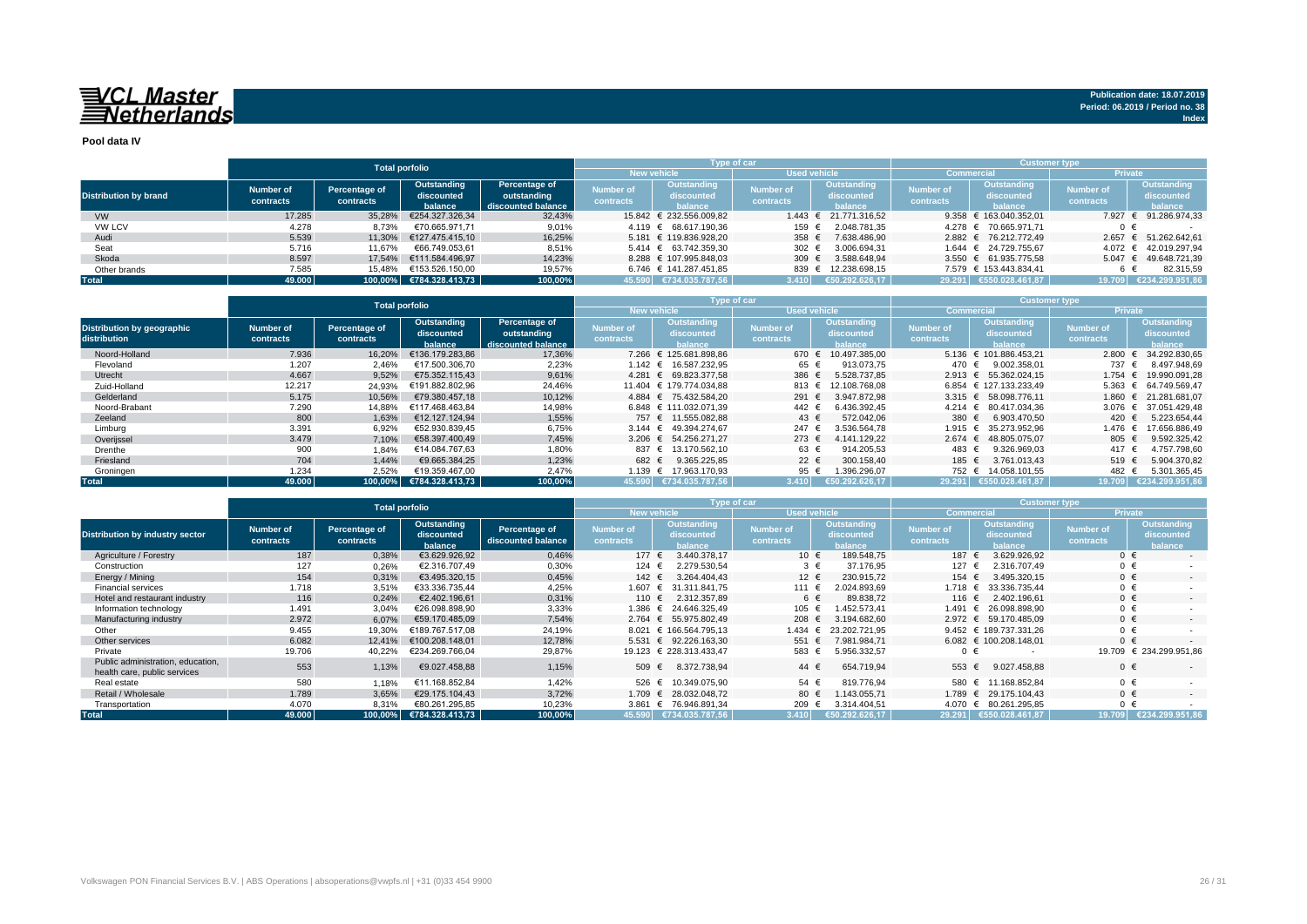## <u>WCL Master</u><br>ENetherlands

**Pool data V**

|                                          |                      |                        |                            | <b>Total porfolio</b>                          |                                                   |                               |                                                       | Type of car                   |                                        | <b>Customer type</b>          |                                   |                               |                                            |  |
|------------------------------------------|----------------------|------------------------|----------------------------|------------------------------------------------|---------------------------------------------------|-------------------------------|-------------------------------------------------------|-------------------------------|----------------------------------------|-------------------------------|-----------------------------------|-------------------------------|--------------------------------------------|--|
|                                          |                      |                        |                            |                                                |                                                   |                               | <b>New vehicle</b>                                    | <b>Used vehicle</b>           |                                        | <b>Commercial</b>             |                                   |                               |                                            |  |
| <b>Distribution by brand &amp; Model</b> | <b>Model</b>         | Number of<br>contracts | Percentage of<br>contracts | <b>Outstanding</b><br>discounted<br>balance    | Percentage of<br>outstanding<br>iscounted balance | <b>Number of</b><br>contracts | Outstanding<br>discounted                             | <b>Number of</b><br>contracts | Outstanding<br>discounted              | <b>Number of</b><br>contracts | <b>Outstanding</b><br>discounted  | <b>Number of</b><br>contracts | Outstanding<br>discounted<br>ance          |  |
| Volkswagen                               | Amarok               |                        | $0,00%$ €                  |                                                | 0,00%                                             |                               | $0 \in$                                               | $0 \in$                       |                                        | $0 \in$                       |                                   | $0 \in$                       |                                            |  |
|                                          | Arteon               | 78                     | $0,16%$ €                  | 2.605.249,03                                   | 0,33%                                             |                               | 2.544.745,93<br>76 €                                  | $\overline{2}$                | 60.503,10<br>€                         | 77 €                          | 2.565.303,05                      | $\overline{1}$                | 39.945,98<br>€                             |  |
|                                          | Beetle               | 9                      | $0.02%$ €                  | 188.507,90                                     | 0,02%                                             |                               | 177.408.59<br>8 €                                     | $1 \in$                       | 11.099.31                              | 6 €                           | 132.623.72                        | 3                             | $\epsilon$<br>55.884,18                    |  |
|                                          | Caddy                | 122                    | $0,25%$ €                  | 1.568.281,38                                   | 0,20%                                             | 117 $\epsilon$                | 1.503.510,26                                          | $5 \in$                       | 64.771,12                              | 118 €                         | 1.500.782,12                      | $4 \in$                       | 67.499,26                                  |  |
|                                          | Crafter              | 76                     | $0.16%$ €                  | 1.323.798.14                                   | 0.17%                                             |                               | 64 €<br>1.208.674,54<br>3.975 € 67.977.306,65         | 12 €<br>609 €                 | 115.123,60                             | 76 €<br>2.994 ∈               | 1.323.798,14<br>54.918.179,78     | $0 \in$<br>1.590 €            | 23.148.450,12                              |  |
|                                          | Golf<br>Jetta        | 4.584                  | 9,36% €<br>$0.00\%$ €      | 78.066.629,90                                  | 9,95%<br>0,00%                                    |                               | 0 €                                                   | $0 \in$                       | 10.089.323,25                          | $0 \in$                       |                                   | $0 \in$                       |                                            |  |
|                                          | Passat               | 1.767                  | $3,61%$ €                  | 39.601.973,82                                  | 5,05%                                             | 1.495 $∈$                     | 33.583.497,80                                         | 272 ∈                         | 6.018.476,02                           | $1.753$ €                     | 39.306.209,65                     | 14                            | €<br>295.764,17                            |  |
|                                          | Polo                 | 4.459                  |                            | 9,10% € 53.956.346,95                          | 6,88%                                             |                               | 4.192 € 51.406.060,41                                 | 267 €                         | 2.550.286,54                           | 1.638 $∈$                     | 20.371.885,39                     | $2.821$ €                     | 33.584.461,56                              |  |
|                                          | Sharan               | 12                     | $0,02%$ €                  | 301.710,12                                     | 0,04%                                             |                               | 12 €<br>301.710,12                                    | $0 \in$                       |                                        | 10 €                          | 252.059,60                        | $\overline{2}$                | 49.650,52<br>€                             |  |
|                                          | Tiguan               | 787                    |                            | 1,61% € 21.637.713,68                          | 2,76%                                             |                               | 761 € 20.942.091,16                                   | 26 €                          | 695.622,52                             |                               | 672 € 18.616.643,80               | 115 €                         | 3.021.069,88                               |  |
|                                          | Touareg              | $\overline{7}$         | $0.01\%$ €                 | 462.553,61                                     | 0,06%                                             |                               | 351.448,54<br>$5 \epsilon$                            | $2 \in$                       | 111.105,07                             | 6                             | 386.379,85<br>€                   | $1 \in$                       | 76.173,76                                  |  |
|                                          | Touran               | 179                    | $0.37\%$ €                 | 3.794.231,62                                   | 0,48%                                             | 174 €                         | 3.708.831,28                                          | $5 \in$                       | 85.400,34                              | 158 €                         | 3.320.564,76                      | 21 €                          | 473.666,86                                 |  |
|                                          | Transporter          | 352                    | $0,72%$ €                  | 5.187.953,66                                   | 0,66%                                             | 325 $\epsilon$                | 4.811.371,03                                          | 27 $\in$                      | 376.582,63                             | 352 €                         | 5.187.953,66                      | $0 \in$                       |                                            |  |
|                                          | T-roc                | 464                    | $0.95%$ €                  | 10.881.867,08                                  | 1,39%                                             |                               | 457 € 10.733.762,13                                   | 7 €                           | 148.104,95                             | 199 €                         | 4.770.495,07                      | 265 €                         | 6.111.372,01                               |  |
|                                          | T-Cross              | $\overline{1}$         | $0,00%$ €                  | 21.854,70                                      | 0,00%                                             |                               | 21.854,70<br>1 €                                      | $0 \in$                       |                                        | 1 €                           | 21.854,70                         | $0 \in$                       |                                            |  |
|                                          | Up!                  | 4.388                  | $8,96%$ €                  | 34.728.654,75                                  | 4,43%                                             |                               | 4.180 € 33.283.736,68                                 | 208 €                         | 1.444.918,07                           |                               | 1.298 € 10.365.618,72             |                               | 3.090 € 24.363.036,03                      |  |
| <b>Sub-Total VW</b>                      |                      | 17.285                 |                            | 35,28% €254.327.326,34                         | 32,43%                                            | 15.842                        | €232.556.009.82                                       | 443                           | 21.771.316.52                          | <b>3358</b>                   | €163.040.352.01                   | 7.927                         | €91.286.974.3                              |  |
| <b>VW LCV</b>                            | Amarok               | 17                     | $0,03%$ €                  | 457.938,26                                     | 0.06%                                             |                               | 423.266,99<br>16 €                                    | $1 \in$                       | 34.671,27                              | 17 $\epsilon$                 | 457.938,26                        | $0 \in$                       |                                            |  |
|                                          | Caddy                | 1.789                  |                            | 3,65% € 20.928.696,39                          | 2,67%                                             |                               | 1.741 € 20.517.591,10                                 | 48 €                          | 411.105,29                             |                               | 1.789 € 20.928.696,39             | $0 \in$<br>$0 \in$            |                                            |  |
|                                          | Crafter<br>Tiguan    | 922<br>8               | $0,02%$ €                  | 1,88% € 20.335.247,90<br>154.066,31            | 2,59%<br>0,02%                                    |                               | 867 € 19.545.744,26<br>8 €<br>154.066,31              | 55 €<br>$0 \in$               | 789.503,64                             | 8 €                           | 922 € 20.335.247,90<br>154.066,31 | $0 \in$                       |                                            |  |
|                                          | Touran               | $\overline{4}$         | $0.01\%$ €                 | 51.270,53                                      | 0,01%                                             |                               | 51.270,53<br>$4 \in$                                  | $0 \in$                       |                                        | $4 \in$                       | 51.270,53                         | $0 \in$                       |                                            |  |
|                                          | Transporter          | 1.534                  |                            | 3,13% € 28.648.513,30                          | 3,65%                                             |                               | 1.479 € 27.835.012,15                                 | 55 €                          | 813.501,15                             |                               | 1.534 € 28.648.513,30             | $0 \in$                       |                                            |  |
|                                          | Sharan               | $\overline{4}$         | $0.01\%$ €                 | 90.239,02                                      | 0,01%                                             |                               | 90.239,02<br>$4 \in$                                  | $0 \in$                       |                                        | $4 \in$                       | 90.239,02                         | $0 \in$                       |                                            |  |
| <b>Sub-Total VW LCV</b>                  |                      | 4.278                  | 8,73%                      | €70.665.971,71                                 | 9,01%                                             |                               | 4.119 €68.617.190,36                                  | 159                           | €2.048.781,35                          |                               | 4.278 €70.665.971,71              |                               |                                            |  |
| Audi                                     | A1                   | 1.130                  |                            | 2,31% € 16.027.538,74                          | 2,04%                                             |                               | 1.095 € 15.601.606,61                                 | $35 \epsilon$                 | 425.932.13                             | 192 €                         | 2.969.795,85                      |                               | 938 € 13.057.742.89                        |  |
|                                          | A <sub>3</sub>       | 2.423                  | 4,94% €                    | 49.606.613,75                                  | 6,32%                                             |                               | 2.174 € 44.741.018,44                                 | 249 €                         | 4.865.595,31                           |                               | 1.200 € 24.733.146,49             | 1.223 €                       | 24.873.467,26                              |  |
|                                          | A4                   | 870                    |                            | 1,78% € 23.637.040,37                          | 3,01%                                             |                               | 846 € 23.090.395,11                                   | 24 €                          | 546.645,26                             | 661                           | $\epsilon$<br>18.048.570,59       | 209                           | €<br>5.588.469,78                          |  |
|                                          | A <sub>5</sub>       | 238                    | $0,49%$ €                  | 8.370.843,84                                   | 1,07%                                             | 231 $\epsilon$                | 8.190.190,59                                          | 7 €                           | 180.653,25                             | 206 €                         | 7.231.802,71                      | 32 $\epsilon$                 | 1.139.041,13                               |  |
|                                          | A <sub>6</sub>       | 260                    | $0.53%$ €                  | 8.970.194,73                                   | 1,14%                                             | 246 €                         | 8.658.975,58                                          | 14 €                          | 311.219,15                             | 252 €                         | 8.623.529,01                      | 8 €                           | 346.665,72                                 |  |
|                                          | A7                   | 19                     | $0,04%$ €                  | 930.240,83                                     | 0,12%                                             |                               | 18 €<br>893.731,95                                    | $1 \in$                       | 36.508,88                              | 18 €                          | 858.997,67                        | $1 \in$                       | 71.243,16                                  |  |
|                                          | A8                   | 8                      | $0.02%$ €                  | 652.520,98                                     | 0,08%                                             |                               | 652.520,98<br>8 €                                     | $0 \in$                       |                                        | 8 €                           | 652.520,98                        | $0 \in$                       |                                            |  |
|                                          | Q2                   | 332                    | $0.68%$ €                  | 8.379.174,20                                   | 1,07%                                             | 324 €                         | 8.177.045,26                                          | 8 €                           | 202.128,94                             | 151 €<br>38 $\epsilon$        | 3.968.639,53                      | 181 €                         | 4.410.534,67<br>1.552.688,49               |  |
|                                          | Q3<br>Q <sub>5</sub> | 97                     | $0,20%$ €                  | 2.620.444,58                                   | 0,33%                                             |                               | 96 €<br>2.595.739,29<br>2.741.183,79<br>$63 \epsilon$ | $1 \in$                       | 1 $\epsilon$<br>24.705,29<br>32.727,70 | 62 $\epsilon$                 | 1.067.756,09<br>2.686.567,94      | 59 €<br>$2 \in$               | 87.343,55                                  |  |
|                                          | Q7                   | 64<br>79               | $0,13%$ €<br>$0,16%$ €     | 2.773.911,49<br>4.180.425,48                   | 0,35%<br>0,53%                                    |                               | 63 €<br>3.277.869,41                                  | 16 €                          | 902.556,07                             | 79 €                          | 4.180.425,48                      | $0 \in$                       |                                            |  |
|                                          | Q8                   | $\mathbf{3}$           | $0.01\%$ €                 | 313.349,35                                     | 0,04%                                             |                               | 313.349,35<br>$3 \epsilon$                            | $0 \in$                       |                                        | $3 \in$                       | 313.349,35                        | $0 \in$                       |                                            |  |
|                                          | TT                   | $\overline{7}$         | $0.01\%$ €                 | 233.832,77                                     | 0,03%                                             |                               | 210.512,67<br>6 €                                     | 1 $\in$                       | 23.320,10                              | $3 \in$                       | 98.386,81                         | $4 \in$                       | 135.445,96                                 |  |
|                                          | E-tron               | 9                      | $0.02\%$ €                 | 779.283.99                                     | 0.10%                                             |                               | 692.789,17<br>8 €                                     | $1 \in$                       | 86.494.82                              | $9 \in$                       | 779.283.99                        | $0 \in$                       |                                            |  |
| <b>Sub-Total Audi</b>                    |                      | 5.539                  |                            | 11,30% €127.475.415,10                         | 16,25%                                            |                               | 9.836.928.20<br>181 €1∶                               |                               | 638,486.90                             | 2.882                         | €76.212.772.49                    | 2.657                         | €51.262.642.61                             |  |
| Seat                                     | Alhambra             | 22                     | $0.04\%$ €                 | 591.724,59                                     | 0,08%                                             |                               | 20 €<br>535.937,52                                    | $2 \in$                       | 55.787,07                              | 22 €                          | 591.724,59                        | $0 \in$                       |                                            |  |
|                                          | Altea                | $\overline{1}$         | $0,00%$ €                  | 11.707,83                                      | 0,00%                                             |                               | 11.707,83<br>1 €                                      | $0 \in$                       |                                        | $0 \in$                       |                                   | $1 \in$                       | 11.707,83                                  |  |
|                                          | Arona                | 286                    | $0.58%$ €                  | 5.198.405,48                                   | 0,66%                                             | 281 €                         | 5.104.607,14                                          | $5 \in$                       | 93.798,34                              | 71 €                          | 1.402.978,82                      | 215 $∈$                       | 3.795.426,66                               |  |
|                                          | Ibiza                | 2.559                  |                            | 5,22% € 26.459.595,79                          | 3,37%                                             |                               | 2.421 € 25.180.514,28                                 | 138 €                         | 1.279.081,51                           | 467 €                         | 5.320.890,43                      | 2.092 ∈                       | 21.138.705,36                              |  |
|                                          | Leon                 | 1.277                  |                            | 2,61% € 18.725.131,76                          | 2,39%                                             |                               | 1.163 € 17.489.285,26                                 | 114 $∈$                       | 1.235.846,50                           | 722 $\epsilon$                | 11.390.649,50                     |                               | 555 € 7.334.482,26                         |  |
|                                          | Mii                  | 1.266                  | 2,58% €                    | 9.240.015,03                                   | 1,18%                                             | 1.230 $∈$                     | 9.014.417,11                                          | 36 €                          | 225.597,92                             | 128 €                         | 932.974,50                        | 1.138 $∈$                     | 8.307.040,53                               |  |
|                                          | Ateca                | 272                    | $0.56\%$ €                 | 6.119.576,79                                   | 0,78%                                             | 266 €                         | 6.010.269,28                                          | 6 €                           | 109.307,51                             | 211 $\epsilon$                | 4.772.099,00                      | 61 €                          | 1.347.477,79                               |  |
|                                          | Toledo               | 31                     | $0.06%$ €                  | 340.119,24                                     | 0,04%                                             |                               | 30 €<br>332.843,78                                    |                               | 1 $\epsilon$<br>7.275,46               | 21 €                          | 255.661,73                        | 10 €                          | 84.457,51                                  |  |
|                                          | Tarraco              | $\overline{2}$         | $0,00%$ €                  | 62.777,10                                      | 0,01%                                             |                               | $2 \in$<br>62.777,10                                  | $0 \in$                       |                                        | $2 \in$                       | 62.777,10                         | $0 \in$                       |                                            |  |
| <b>Sub-Total Seat</b>                    |                      | 5.716                  |                            | 11,67% €66.749.053,61                          | 8,51%                                             | 5.414                         | €63.742.359.30                                        |                               | 3.006.694.31                           | 644                           | €24.729.755.67                    | 4.072                         | €42.019.297,94                             |  |
| Skoda                                    | Citigo               | 2.275                  |                            | 4,64% € 16.555.523,93                          | 2,11%                                             |                               | 2.224 € 16.221.669,09                                 | 51 $\in$                      | 333.854,84                             | 190 €                         | 1.497.631,58                      |                               | 2.085 € 15.057.892.35                      |  |
|                                          | Fabia<br>Octavia     | 2.580<br>2.120         |                            | 5,27% € 27.614.519,16<br>4,33% € 36.156.018,10 | 3,52%<br>4,61%                                    |                               | 2.508 € 26.873.734,02<br>1.979 € 34.394.561,56        | 72 €<br>141 €                 | 740.785,14<br>1.761.456,54             | 477 €<br>1.896 $∈$            | 5.153.738,75<br>32.579.998,12     | 224                           | 2.103 € 22.460.780,41<br>€<br>3.576.019,98 |  |
|                                          | Rapid                | 666                    | 1,36% €                    | 7.981.599,36                                   | 1,02%                                             | 655 €                         | 7.868.036,43                                          | 11 €                          | 113.562,93                             | 110 €                         | 1.363.956,33                      | 556 €                         | 6.617.643,03                               |  |
|                                          | Roomste              | $\sim 100$             | $0,00%$ €                  | $\sim 10$                                      | 0,00%                                             |                               | $0 \in$                                               | $0 \in$                       | $\sim$                                 | $0 \in$                       |                                   | $0 \in$                       |                                            |  |
|                                          | Superb               | 482                    | $0,98%$ €                  | 10.213.402,31                                  | 1,30%                                             | 457 €                         | 9.772.901,63                                          | 25 €                          | 440.500,68                             | 460 €                         | 9.687.444,70                      | 22 €                          | 525.957,61                                 |  |
|                                          | Kodiaq               | 264                    | $0,54%$ €                  | 7.721.472,27                                   | 0,98%                                             | 257 €                         | 7.562.004,73                                          | 7 €                           | 159.467,54                             | 250 $∈$                       | 7.302.674,87                      | 14 €                          | 418.797,40                                 |  |
|                                          | Karoq                | 192                    | $0.39%$ €                  | 5.068.180,85                                   | 0,65%                                             | 191 €                         | 5.039.551,54                                          |                               | 1 €<br>28.629,31                       | 161 €                         | 4.272.692,01                      | 31 $\epsilon$                 | 795.488,84                                 |  |
|                                          | Yeti                 | 18                     | $0.04\%$ €                 | 273.780,99                                     | 0.03%                                             |                               | 17 $\epsilon$<br>263.389.03                           | $1 \in$                       | 10.391,96                              | 6 €                           | 77.639.22                         | 12 $\epsilon$                 | 196.141,77                                 |  |
| <b>Sub-Total Skoda</b>                   |                      | 8.597                  |                            | 17,54% €111.584.496,97                         | 14,23%                                            |                               | 8.288 €107.995.848,03                                 | 309                           | G3.588.648.94                          | 3.550                         | €61.935.775.58                    | 5.047                         | €49.648.721,39                             |  |
| Other brands                             |                      | 7.585                  |                            | 15,48% €153.526.150,00                         | 19,57%                                            |                               | 6.746 €141.287.451.85                                 | 839                           | €12.238.698.15                         |                               | 7.579 €153.443.834.41             |                               | €82.315.59                                 |  |
| <b>Total</b>                             |                      | 49.000                 |                            | 100,00% €784.328.413,73                        | 100,00%                                           |                               | 45.590 €734.035.787.56                                | 3.410                         | €50.292.626.17                         |                               | 29.291 €550.028.461,87            |                               | 19.709 €234.299.951.86                     |  |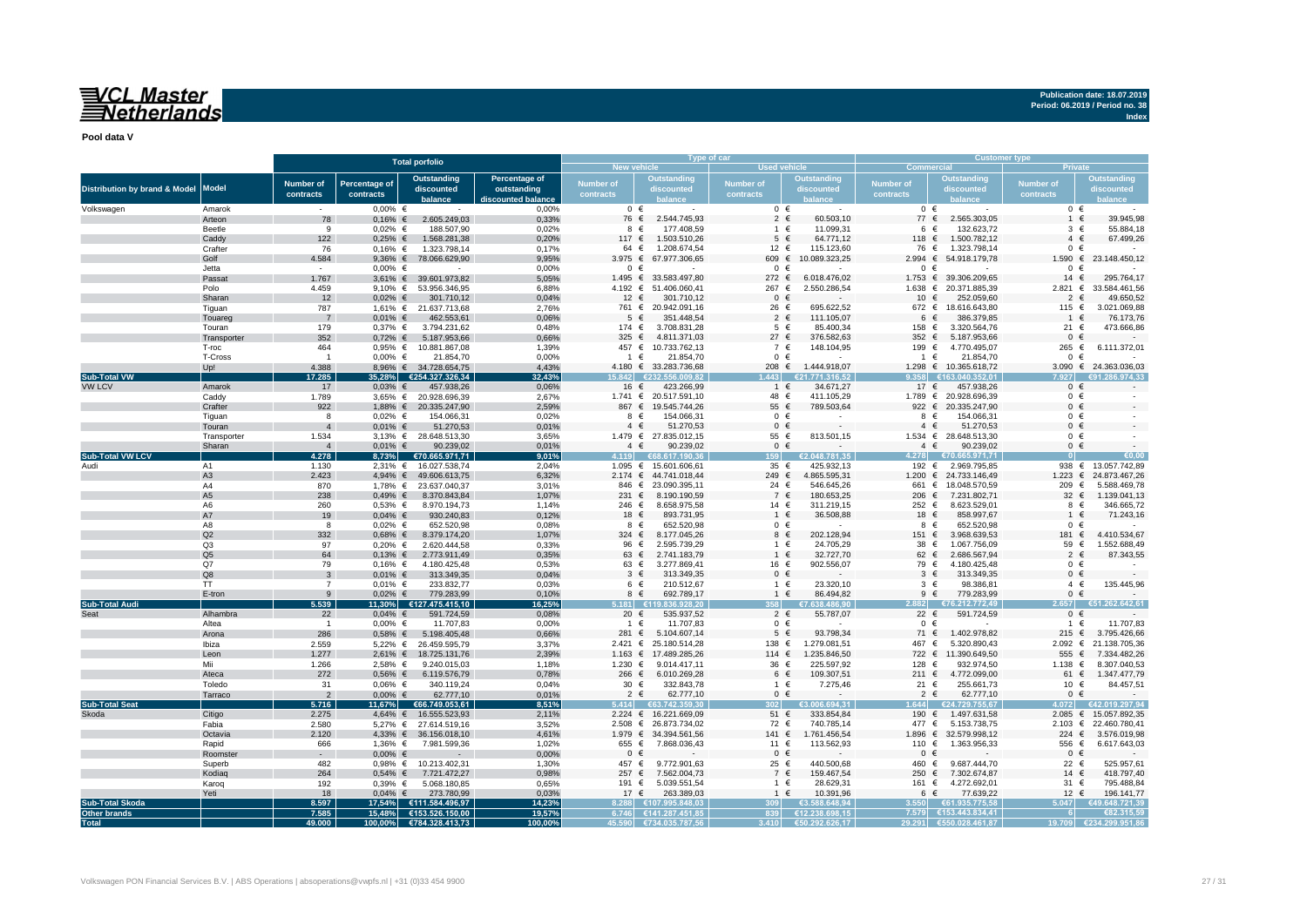

### **Pool data VI**

|               |                     | <b>Total portfolio</b>     | <b>Customer type</b>              |                                                    |                     |                                          |                     |                                          |  |  |  |
|---------------|---------------------|----------------------------|-----------------------------------|----------------------------------------------------|---------------------|------------------------------------------|---------------------|------------------------------------------|--|--|--|
|               |                     |                            |                                   |                                                    | <b>Commercial</b>   |                                          | <b>Private</b>      |                                          |  |  |  |
| Type of car   | Number of contracts | Percentage of<br>contracts | Outstanding<br>discounted balance | Percentage of<br>outstanding<br>discounted balance | Number of contracts | <b>Outstanding</b><br>discounted balance | Number of contracts | <b>Outstanding</b><br>discounted balance |  |  |  |
| New vehicles  | 45.590              | 93,04% €                   | 734.035.787,56                    | 93,59%                                             | 26.466              | €505.711.669,57                          | 19.124              | €228.324.117,99                          |  |  |  |
| Used vehicles | 3.410               | 6.96% €                    | 50.292.626.17                     | 6.41%                                              | 2.825               | €44.316.792,30                           | 585                 | €5.975.833.87                            |  |  |  |
| <b>Total</b>  | 49.000              | 100,00%                    | €784.328.413,73                   | 100,00%                                            | 29.291              | €550.028.461,87                          | 19.709              | €234.299.951,86                          |  |  |  |

|                      |                     | <b>Total portfolio</b>     |                                          |                                                    |  |  |  |  |  |  |  |  |  |
|----------------------|---------------------|----------------------------|------------------------------------------|----------------------------------------------------|--|--|--|--|--|--|--|--|--|
| <b>Customer type</b> | Number of contracts | Percentage of<br>contracts | <b>Outstanding</b><br>discounted balance | Percentage of<br>outstanding<br>discounted balance |  |  |  |  |  |  |  |  |  |
| Commercial           | 29.291              | 59,78%                     | €550.028.461.87                          | 70,13%                                             |  |  |  |  |  |  |  |  |  |
| Private              | 19.709              | 40.22%                     | €234.299.951,86                          | 29,87%                                             |  |  |  |  |  |  |  |  |  |
| <b>Total</b>         | 49.000              | 100,00%                    | €784.328.413,73                          | 100,00%                                            |  |  |  |  |  |  |  |  |  |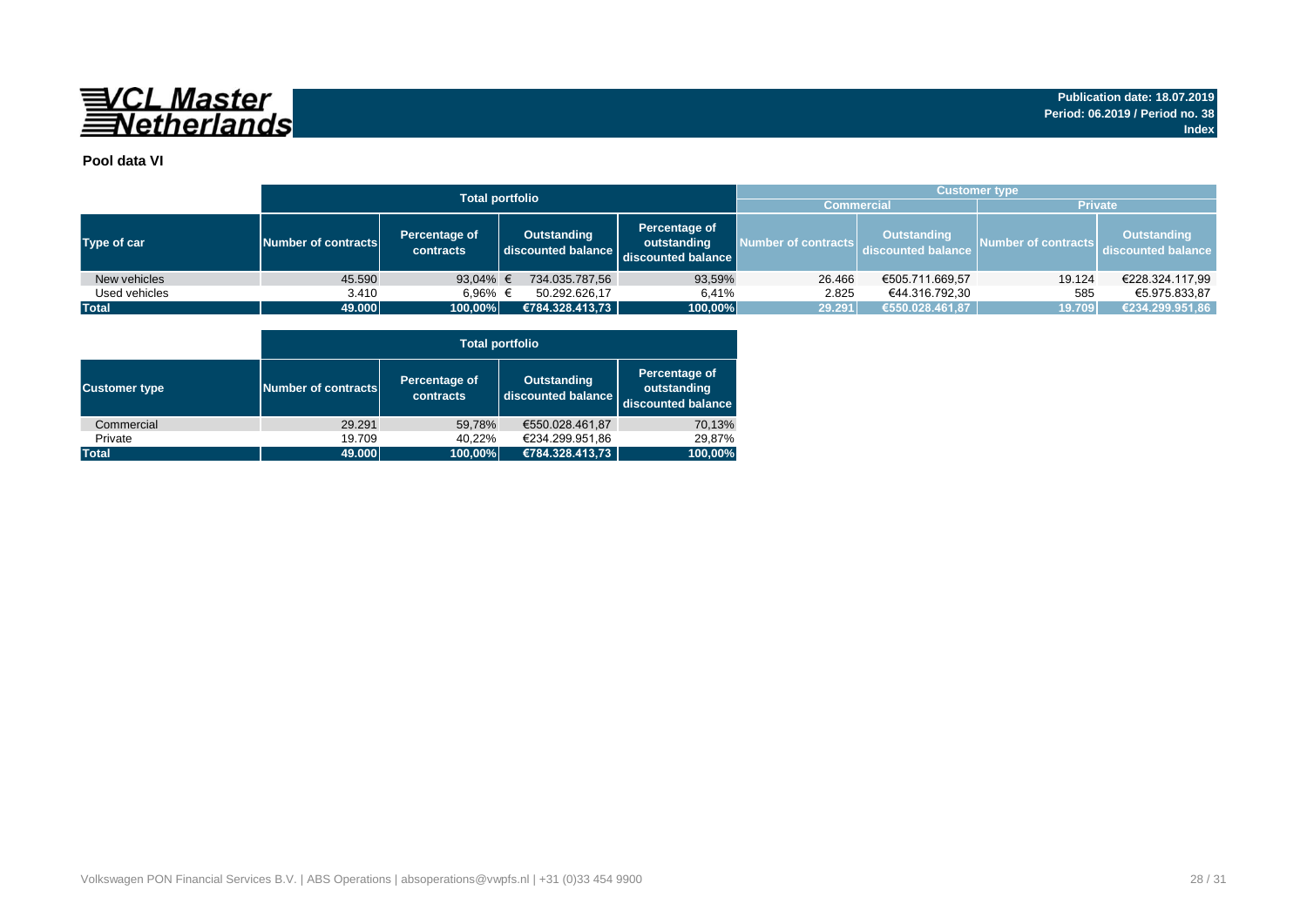## 

**Publication date: 18.07.2019 Period: 06.2019 / Period no. 38 Index**

#### **Pool data VII**

|                            |                        |                                   | <b>Total porfolio</b>                |                                                       |                        | <b>Type of car</b>                   |                               |                                             | Customer type          |                                      |                               |                                      |  |
|----------------------------|------------------------|-----------------------------------|--------------------------------------|-------------------------------------------------------|------------------------|--------------------------------------|-------------------------------|---------------------------------------------|------------------------|--------------------------------------|-------------------------------|--------------------------------------|--|
|                            |                        |                                   |                                      |                                                       | <b>New vehicle</b>     |                                      | <b>Used vehicle</b>           |                                             | Commercial             |                                      | <b>Private</b>                |                                      |  |
| Distribution by motor type | Number of<br>contracts | <b>Percentage of</b><br>contracts | Outstanding<br>discounted<br>balance | Percentage of<br>outstanding<br>discounted<br>balance | Number of<br>contracts | Outstanding<br>discounted<br>balance | <b>Number of</b><br>contracts | <b>Outstanding</b><br>discounted<br>balance | Number of<br>contracts | Outstanding<br>discounted<br>balance | <b>Number of</b><br>contracts | Outstanding<br>discounted<br>balance |  |
| EA189 (unfixed)            | 231                    | 0.47%                             | 1.870.058.79                         | 0,24%                                                 | 207                    | €1.700.755.64                        | 24                            | €169.303,15                                 | 223                    | €1.798.909,14                        |                               | €71.149,65                           |  |
| Other                      | 48.769                 | 99.53%                            | € 782.458.354,94                     | 99,76%                                                | 45.383                 | €732.335.031.92                      | 3.386                         | €50.123.323.02                              | 29.068                 | €548.229.552.73                      | 19.70'                        | €234.228.802.21                      |  |
| <b>Total</b>               | 49.000                 |                                   | 100,00% € 784.328.413,73             | 100,00%                                               |                        | 45.590 € 734.035.787,56              | 3.410                         | 50.292.626.17                               |                        | 29.291 € 550.028.461,87              |                               | 19.709 € 234.299.951,86              |  |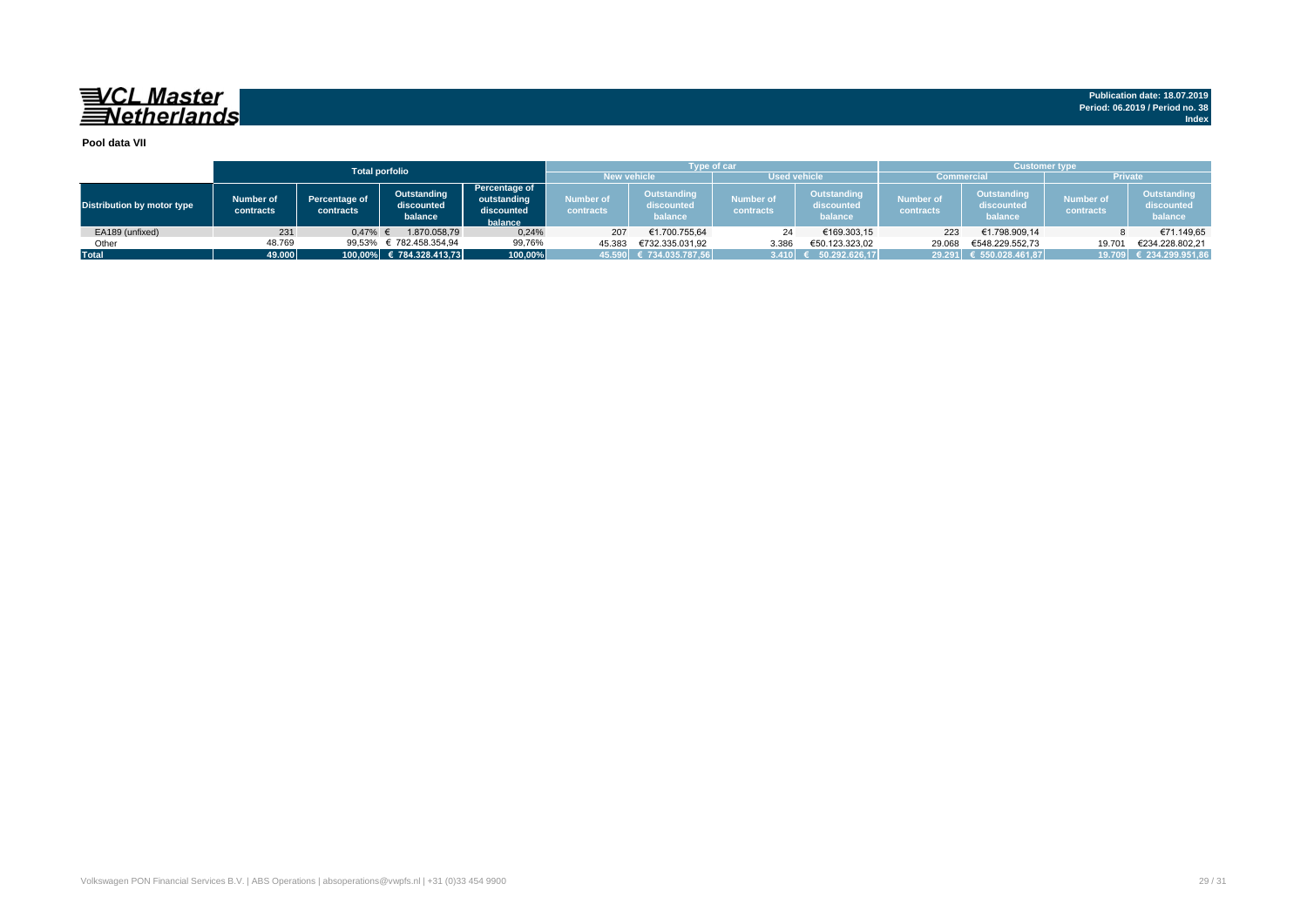

#### **Prepayments**

| <b>Reporting period</b>  | <b>Unscheduled payments</b> | Discounted balance as of           | <b>Periodic CPR</b> | <b>Annualised CPR</b> |
|--------------------------|-----------------------------|------------------------------------|---------------------|-----------------------|
| Pool cut                 |                             | previous period                    |                     |                       |
| 31-5-2016                | €498.994,73                 | €254.509.899,87                    | 0,196%              | 2,328%                |
| 30-6-2016                | €90.546,38                  | €255.186.298,49                    | 0,035%              | 0,425%                |
| 31-7-2016                | €630.907,72                 | €346.248.092,83                    | 0,182%              | 2,165%                |
| 31-8-2016                | €149.257,83                 | €347.052.186,47                    | 0,043%              | 0,515%                |
| 30-9-2016                | €118.674,28                 | €409.005.121,41                    | 0,029%              | 0.348%<br>0.587%      |
| 31-10-2016<br>30-11-2016 | €200.293,91<br>€145.231,57  | €408.532.596,90<br>€443.219.201,18 | 0,049%<br>0,033%    | 0,393%                |
| 31-12-2016               | €149.774,20                 | €443.088.269,96                    | 0,034%              | 0,405%                |
| 31-1-2017                | €427.650,04                 | €444.454.906,82                    | 0,096%              | 1,149%                |
| 28-2-2017                | €161.859,45                 | €444.520.828.63                    | 0,036%              | 1,149%                |
| 31-3-2017                | €198.635,00                 | €518.870.496.20                    | 0.038%              | 0.458%                |
| 30-4-2017                | €198.635,00                 | €519.662.281,03                    | 0,044%              | 0,522%                |
| 31-5-2017<br>30-6-2017   | €203.476,68<br>€215.892,12  | €519.617.330.16<br>€563.390.649,12 | 0,039%<br>0,038%    | 0,469%<br>0,459%      |
| 31-7-2017                | €278.939,02                 | €563.447.253,24                    | 0,050%              | 0,592%                |
| 31-8-2017                | €260.693.26                 | €564.451.015.23                    | 0,046%              | 0,553%                |
| 30-9-2017                | €260.638,06                 | €564.886.419,96                    | 0,046%              | 0,552%                |
| 31-10-2017               | €371.540,38                 | €607.195.061,29                    | 0,061%              | 0,732%                |
| 30-11-2017               | €357.595,85                 | €608.264.526,13                    | 0,059%              | 0,703%                |
| 31-12-2017               | €213.238,36                 | €607.738.186,77                    | 0,035%              | 0,420%                |
| 31-1-2018                | €266.863,21                 | €610.261.221,40                    | 0,044%              | 0,420%                |
| 28-2-2018<br>31-3-2018   | €207.806,81                 | €609.188.553,59<br>€678.577.121.56 | 0,034%              | 0,409%<br>0,457%      |
| 30-4-2018                | €258.848,87<br>€220.346,99  | €679.633.121,94                    | 0,038%<br>0,032%    | 0,388%                |
| 31-5-2018                | €317.533.76                 | €679.383.368.60                    | 0,047%              | 0,559%                |
| 30-6-2018                | €332.395,70                 | €682.057.744,59                    | 0.049%              | 0,583%                |
| 31-7-2018                | €428.306,84                 | €681.400.871,05                    | 0.063%              | 0,752%                |
| 31-8-2018                | €298.903,00                 | €729.483.449,68                    | 0,041%              | 0,491%                |
| 30-9-2018                | €291.001,82                 | €730.002.930,35                    | 0,040%              | 0,477%                |
| 31-10-2018               | €438.303,29                 | €729.555.472,11                    | 0,060%              | 0,719%                |
| 30-11-2018               | €336.082,11                 | €731.216.477.16                    | 0,046%              | 0.550%                |
| 31-12-2018<br>31-1-2019  | €422.275,50                 | €779.821.185,54<br>€781.505.597,23 | 0,054%              | 0,648%<br>0,530%      |
| 28-2-2019                | €345.901,49<br>€422.923,33  | €782.044.708,56                    | 0,044%<br>0,054%    | 0,647%                |
| 31-3-2019                | €295.964,97                 | €781.771.047,50                    | 0,038%              | 0,453%                |
| 30-4-2019                | €321.329,93                 | €783.576.363,56                    | 0,041%              | 0,491%                |
| 31-5-2019                | €441.659,75                 | €783.039.102,35                    | 0,056%              | 0,675%                |
| 30-6-2019                | €267.669,44                 | €785.165.375,75                    | 0,034%              | 0,408%                |
| 31-7-2019                |                             |                                    |                     |                       |
| 31-8-2019                |                             |                                    |                     |                       |
| 30-9-2019<br>31-10-2019  |                             |                                    |                     |                       |
| 30-11-2019               |                             |                                    |                     |                       |
| 31-12-2019               |                             |                                    |                     |                       |
| 31-1-2020                |                             |                                    |                     |                       |
| 29-2-2020                |                             |                                    |                     |                       |
| 31-3-2020                |                             |                                    |                     |                       |
| 30-4-2020                |                             |                                    |                     |                       |
| 31-5-2020                |                             |                                    |                     |                       |
| 30-6-2020<br>31-7-2020   |                             |                                    |                     |                       |
| 31-8-2020                |                             |                                    |                     |                       |
| 30-9-2020                |                             |                                    |                     |                       |
| 31-10-2020               |                             |                                    |                     |                       |
| 30-11-2020               |                             |                                    |                     |                       |
| 31-12-2020               |                             |                                    |                     |                       |
| 31-1-2021                |                             |                                    |                     |                       |
| 28-2-2021                |                             |                                    |                     |                       |
| 31-3-2021<br>30-4-2021   |                             |                                    |                     |                       |
| 31-5-2021                |                             |                                    |                     |                       |
| 30-6-2021                |                             |                                    |                     |                       |
| 31-7-2021                |                             |                                    |                     |                       |
| 31-8-2021                |                             |                                    |                     |                       |
| 30-9-2021                |                             |                                    |                     |                       |
| 31-10-2021               |                             |                                    |                     |                       |
| 30-11-2021               |                             |                                    |                     |                       |
| 31-12-2021<br>31-1-2022  |                             |                                    |                     |                       |
| 28-2-2022                |                             |                                    |                     |                       |
| 31-3-2022                |                             |                                    |                     |                       |
| 30-4-2022                |                             |                                    |                     |                       |
|                          |                             |                                    |                     |                       |
|                          |                             |                                    |                     |                       |
|                          |                             |                                    |                     |                       |

The annualised constant prepayment rate (CPR) of the underlying receivables based upon the most recent periodic CPR. Periodic CPR is equal to<br>the total unscheduled principal received in the most recent period divided by th

1-((1-Periodic CPR)^number of periods in a year)